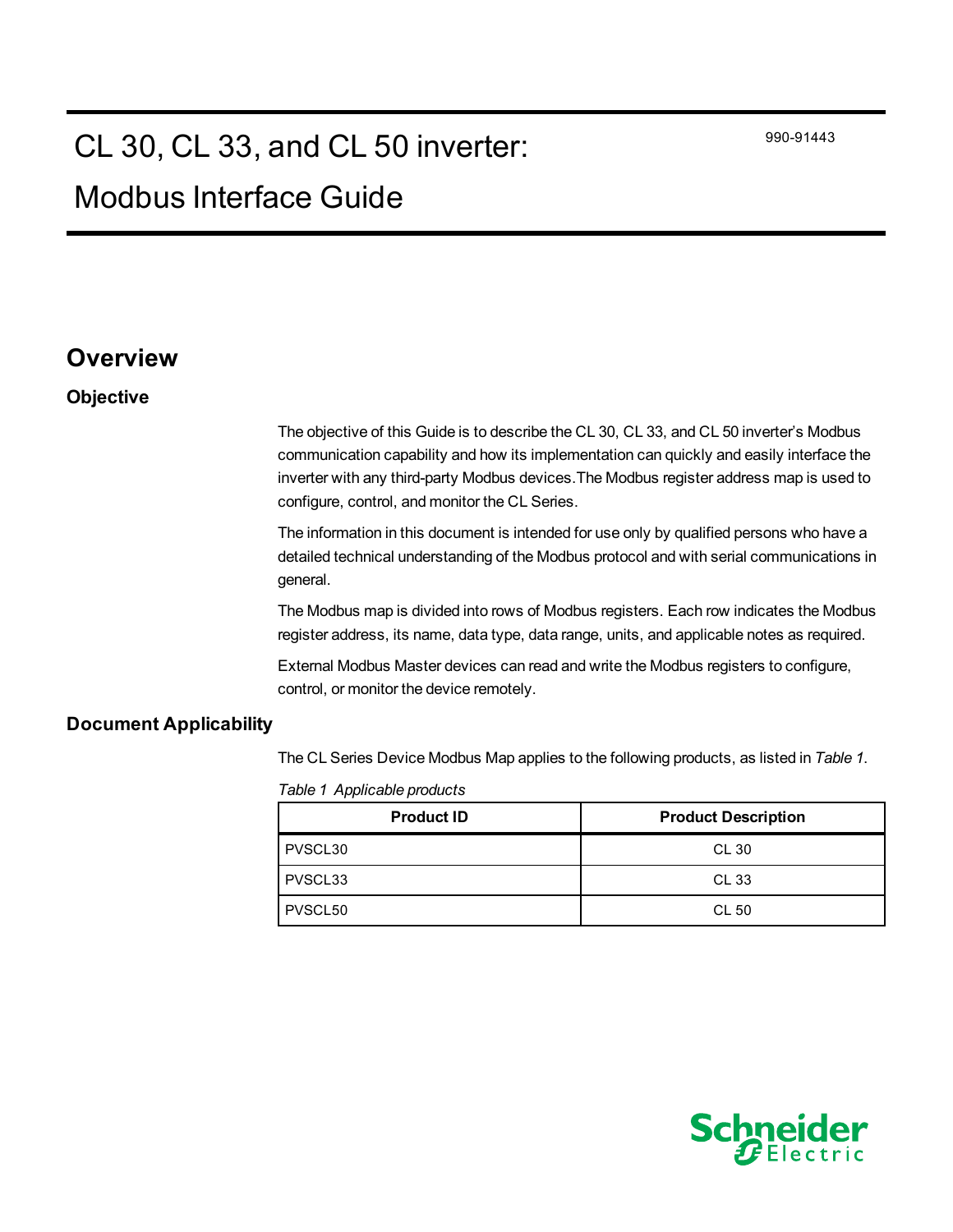# **A DANGER**

### <span id="page-1-0"></span>**RISK OF FIRE, ELECTRIC SHOCK, EXPLOSION, AND ARC FLASH**

ThisGuideis in addition to, and incorporates by reference, the relevant product manuals for each product in the CL Series inverter range. Before reviewing this Guide you must read the relevant product manuals. Unless specified, information on safety, specifications, installation, and operation is as shown in the primary documentation received with the product. Ensure you are familiar with that information before proceeding.

**Failure to follow these instructions will result in death or serious injury.**

# **A WARNING**

#### **UNINTENDED OPERATION**

The use of this product with Modbus communications requires expertise in the design, operation, and programming of the device. Only qualified persons should program, install, alter, and commission this product. When writing values to the device, you must ensure other persons are not working with the device.

**Failure to follow these instructions can result in death, serious injury, or equipment damage**.

# **A WARNING**

#### **LOSS OF CONTROL**

Do not assign the same address to two Modbus devices. The entire serial bus may behave unexpectedly if the master device cannot communicate with all the slave devices on the bus.

**Failure to follow these instructions can result in death, serious injury, or equipment damage**.

## **Abbreviations and Acronyms**

| ASCII      | American Standard Code for Information Interchange |  |
|------------|----------------------------------------------------|--|
| <b>CRC</b> | <b>Cyclic Redundancy Character</b>                 |  |
| <b>DSP</b> | Digital Signal Processing                          |  |
| HMI        | Human Machine Interface                            |  |
| ISO-fit    | <b>Isolation Fault</b>                             |  |
| <b>MPP</b> | <b>Maximum Power Point</b>                         |  |
| PV         | Photovoltaic                                       |  |
| <b>RTU</b> | <b>Remote Terminal Unit</b>                        |  |
| <b>SPD</b> | <b>Surge Protective Device</b>                     |  |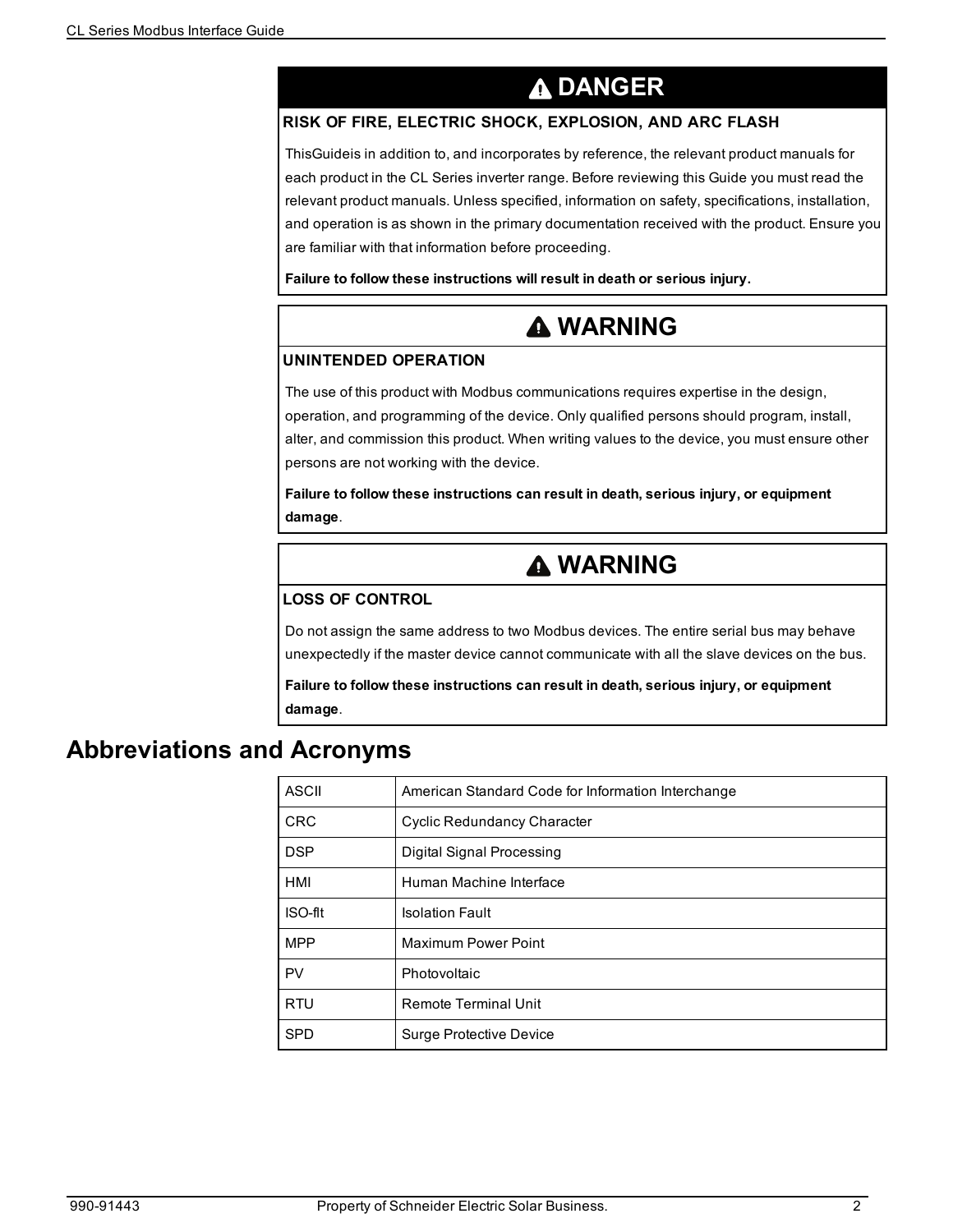# **Introduction**

Modbus is a simple and robust open communication protocol used to provide interoperability between products from many different vendors.

The CL Series inverter performs Modbus communications according to the Modbus register definition.

### **Key Points**

- $\blacksquare$  The inverter can communicate via the RS-485 serial communication only. The RS-485 allows for multiple devices on the same bus and same network.
- n All communications on the network conform to a master/slave scheme. The master can be a data logger or any monitoring solution. In this scheme, information and data are transferred between a Modbus master and up to 31 slave devices.
- <sup>n</sup> The master device initiates and controls all the information transfer on the Modbus serial bus network. There is only one master for any Modbus network.
- <sup>n</sup> A slave device never initiates a communication sequence, and must remain silent unless addressed specifically by the master.
- n All the communication activity on the Modbus serial bus network occurs in the form of packets. A packet is a serial string of up to 255 8-bit bytes.
- n All packets transmitted by the master are requests. All the packets transmitted by a slave are responses.
- At most, one slave can respond to a single request from a master.

## **Related Documents**

- <sup>n</sup> *CL 30, CL 33, CL 50 Owner's Guide (document number: 990-91392)*
- <sup>n</sup> *Modbus Application Protocol Specification (from www.modbus.org, version 1.1b)*
- <sup>n</sup> *Modbus over Serial Line Specification and Implementation Guide (from www.modbus.org, version 1.02)*
- <sup>n</sup> *SunSpec Information Model Specification (document number: 12041, version 1.9).*
- <sup>n</sup> *SunSpec Inverter Models (document number: 12020, version 1.5 DRAFT).*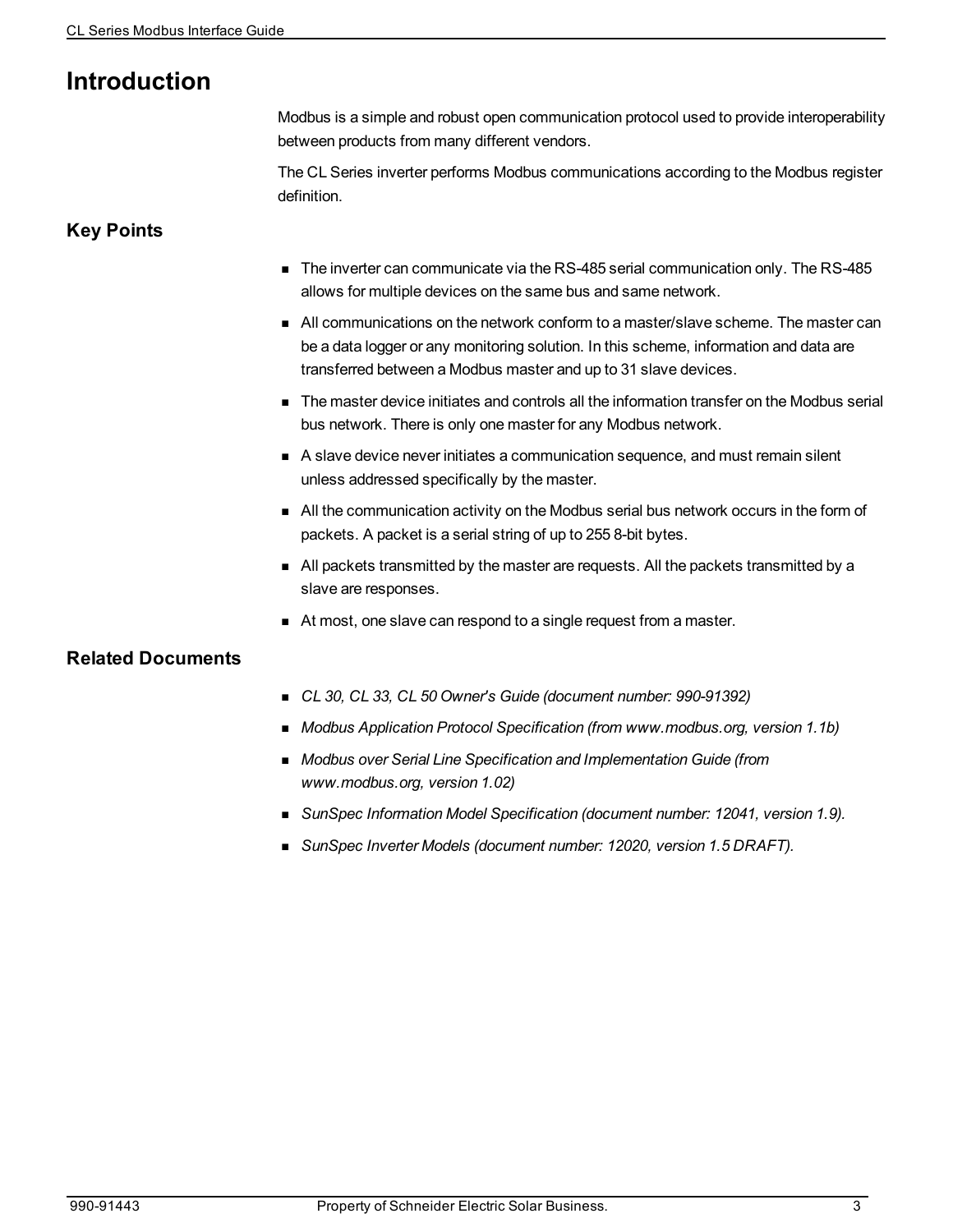# **Modbus Physical Layer**

The CL Series inverter supports the Modbus communication protocol via the RS-485 physical interface. The location of the terminals on the communication card are shown below, where the RS-485 connection can be wired through RS-485 bus terminal connectors.

A switch on the communications card connects the 120 ohm terminating resistor where it is required. The terminating resistor is required at the start and end of a daisy chain.

### **Modbus RS485 Connection**





## *NOTICE* **RISK OF EQUIPMENT DAMAGE** Make sure the other end of the Modbus (RS485) connection is also Modbus (RS485). Connection to any other type of communication port, such as Ethernet, may result in equipment damage. Install a suitably rated surge protection devices on the RS485 line. **Failure to follow these instructions can result in equipment damage.**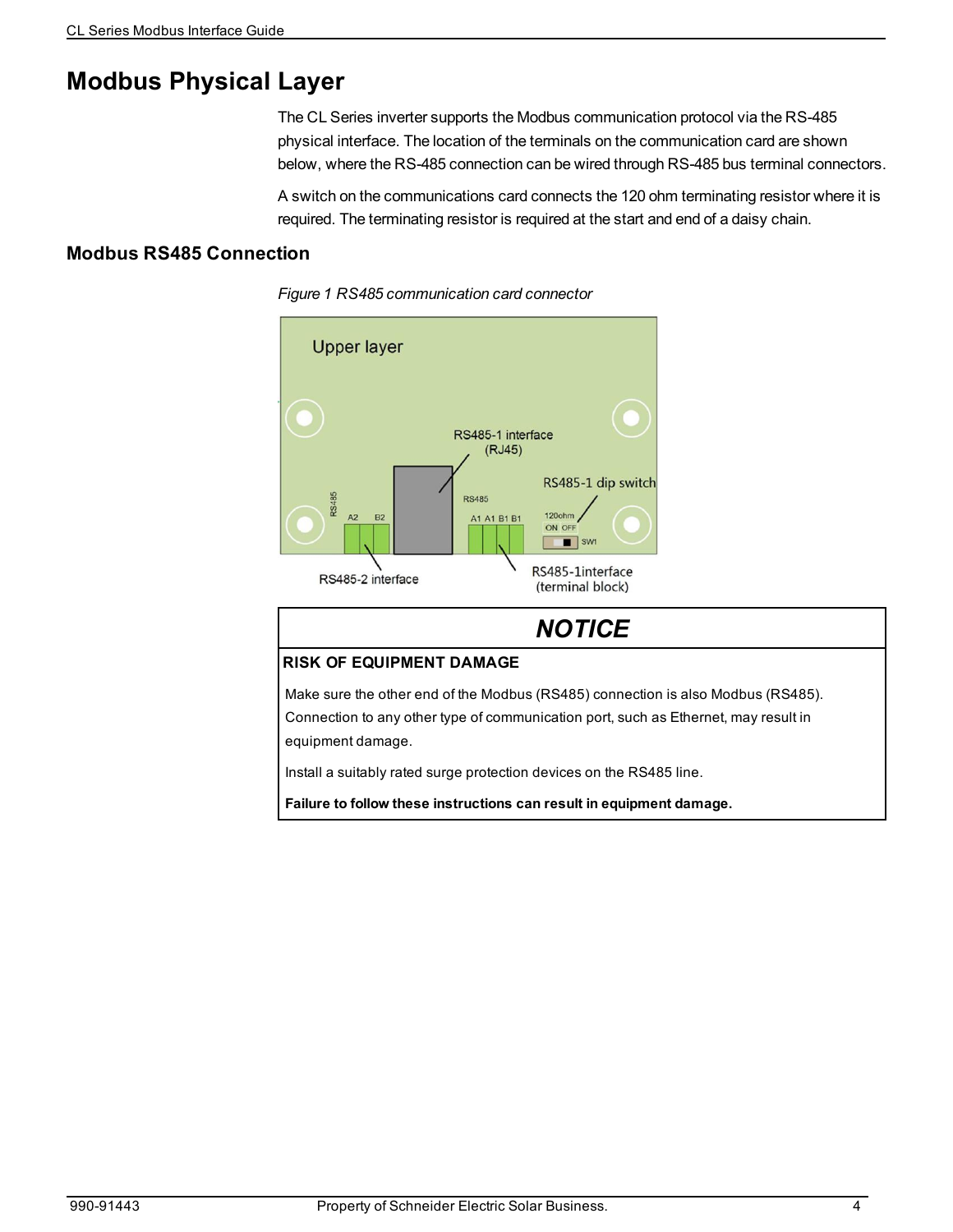## **Modbus RS485 Daisy Chain Connection**

The RS-485 bus is a multi-drop bus and can be implemented as a daisy chain as shown below. The RS485 Bus terminals and connectors are provided to ease the daisy chain connection. Either port can be connected to the upstream or downstream devices.

### *Figure 2 Modbus daisy chain illustration*



#### **NOTE:**

- <sup>n</sup> Using the incorrect pinout for the RS-485 cable and interchanging the GND pins may result in discontinuity on the network and poor communication.
- It is recommended to use 24 AWG, 1.5 STP cable with ferrules.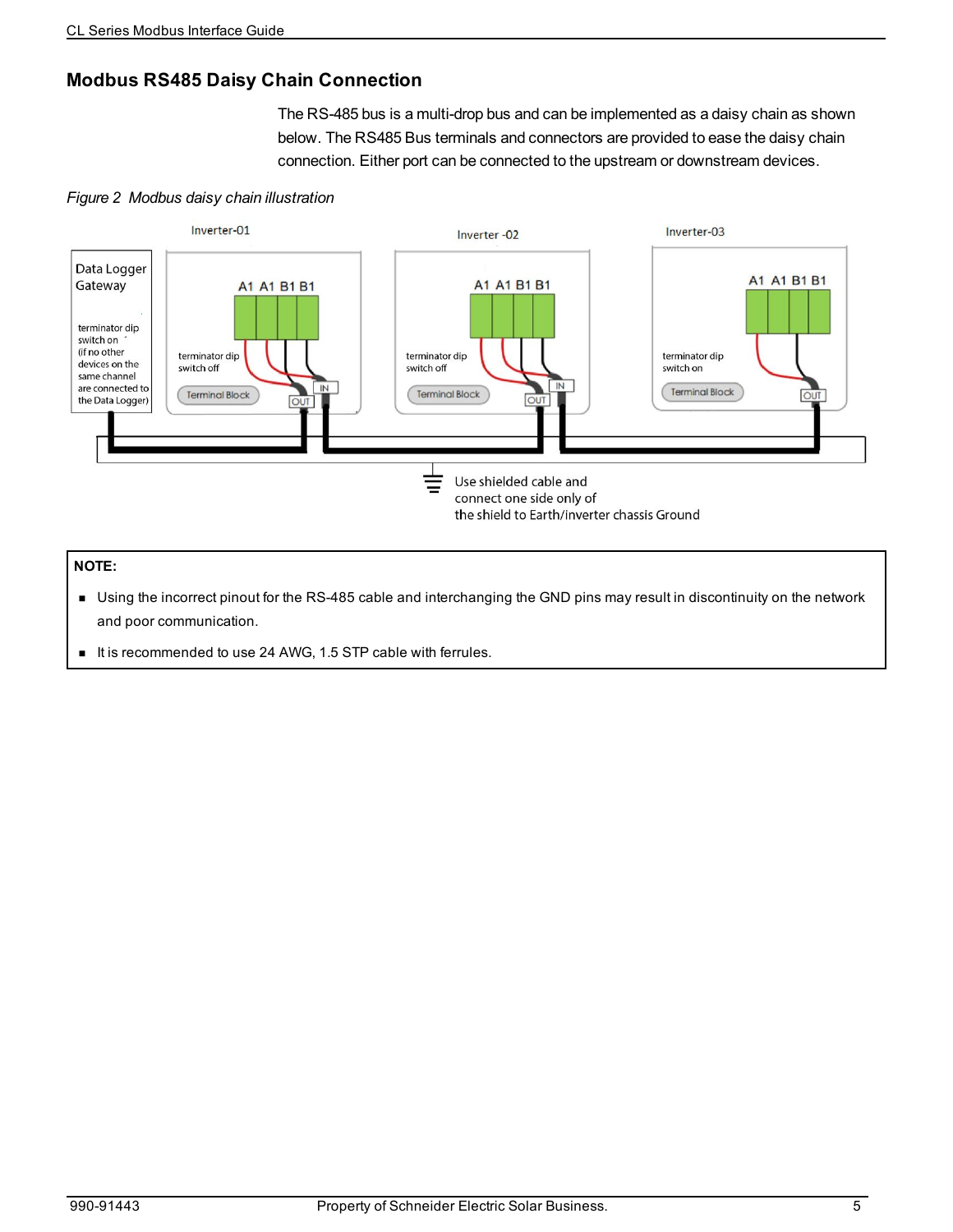## **Communication Parameters for RS485**

*[Table](#page-5-0) 2* shows the communication parameters used by the RS-485 Modbus interface on the inverter.

These parameters must be set identically on the Modbus Master device or PC program used to communicate with the inverter. To determine how to set the communication parameters of the Modbus Master device, see the documentation that accompanies the device.

| <b>Parameter</b>    | <b>Default Value</b>                | <b>Allowed Values</b> |
|---------------------|-------------------------------------|-----------------------|
| Baud rate           | 9600                                | 9600<br>19200         |
| Data bits           | 8                                   | 8                     |
| Stop bits           | 1                                   | 1                     |
| Parity              | None                                | None                  |
| Appliance interface | RS-485 two-wire cable<br>connection |                       |
| Slave address       |                                     | $1 - 247$             |

<span id="page-5-0"></span>*Table 2 Data format for the RS485 connection*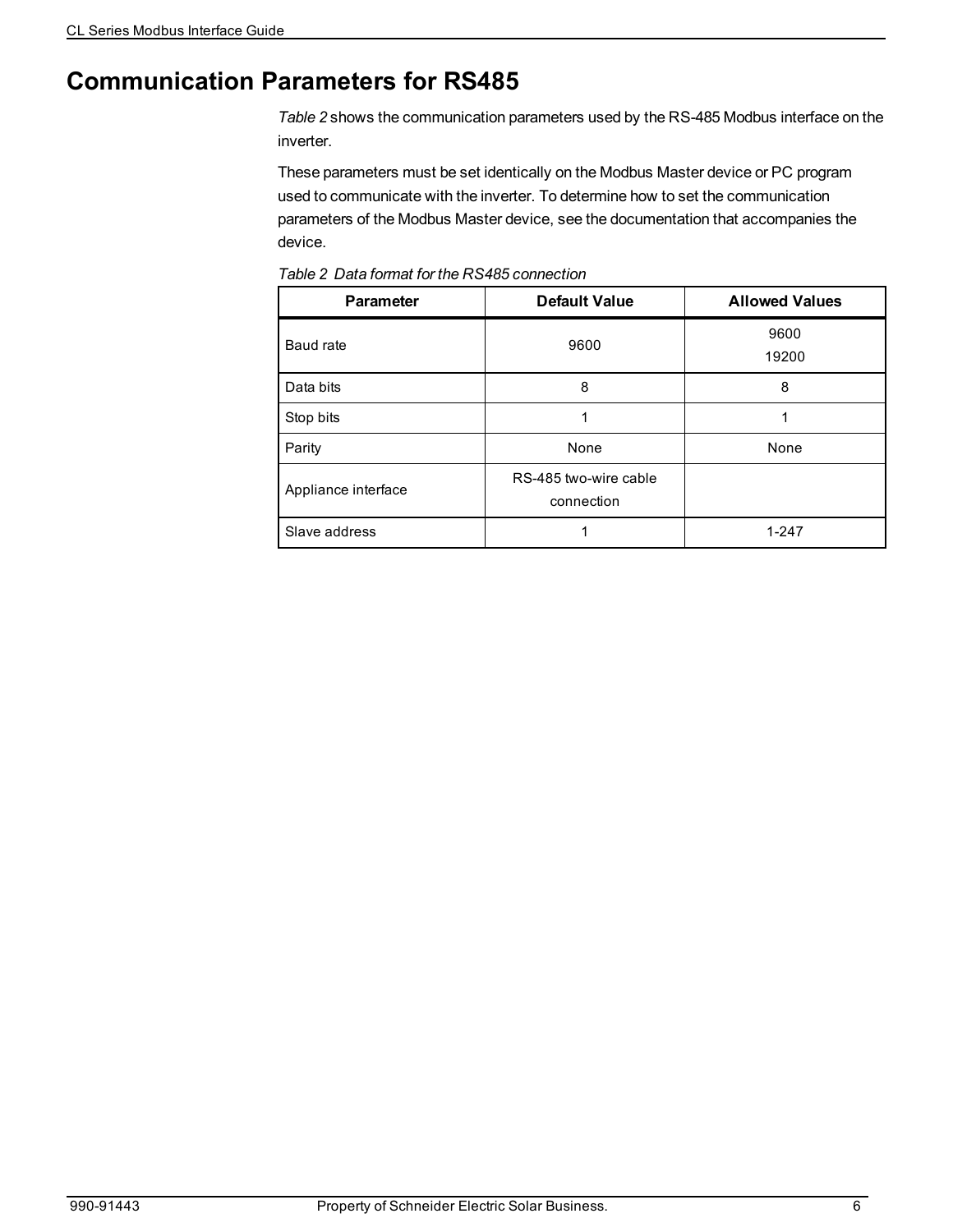## **Inverter Configuration**

### **Setting the Modbus Slave Address Through Insight Mobile App**

The Modbus slave address (or Inverter ID) must be unique for each device on the Modbus network. The Modbus slave address may be read and/or modified via the Insight Mobile App. The CL Series inverter address is selected using the menus shown below.

To access the Communication parameters screen, tap **Settings** > **Setup**. This option controls the inverters Modbus RS485 communication settings.

Once the desired CL Series inverter address and baud rate is selected, press the back button to confirm the address and baud rate. The CL Series inverter address can be any number between 1 and 247.



|                  | <b>Communication Parameters</b> |  |
|------------------|---------------------------------|--|
|                  | Device Address                  |  |
| 9600bps          | <b>Baud Rate</b>                |  |
| No               | Even/Odd Check                  |  |
| Stop Bit<br>1bit |                                 |  |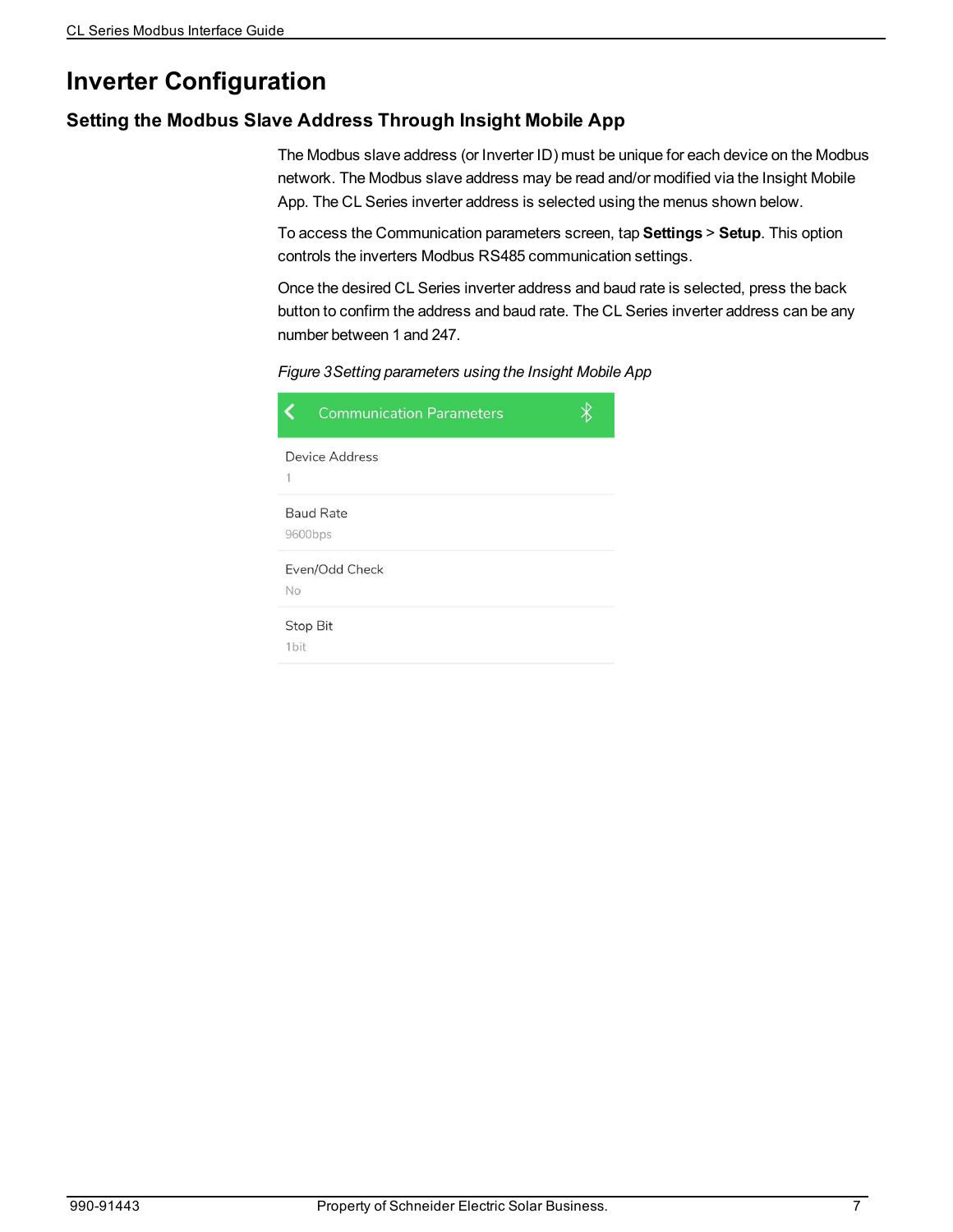# **Supported Modbus Data Types**

#### *Table 3 Modbus data types*

| Format             | Data Type                | Range                            |
|--------------------|--------------------------|----------------------------------|
| UINT <sub>16</sub> | 16-bit unsigned integer  | 0 to 65,535                      |
| INT <sub>16</sub>  | 16-bit signed integer    | $-32,768$ to $+32,767$           |
| UINT32             | 32-bit unsigned integer  | 0 to 4,294,967,295               |
| INT32              | 32-bit signed integer    | -2,147,483,648 to +2,147,483,647 |
| UINT8              | 8-bit unsigned character | $0$ to 255                       |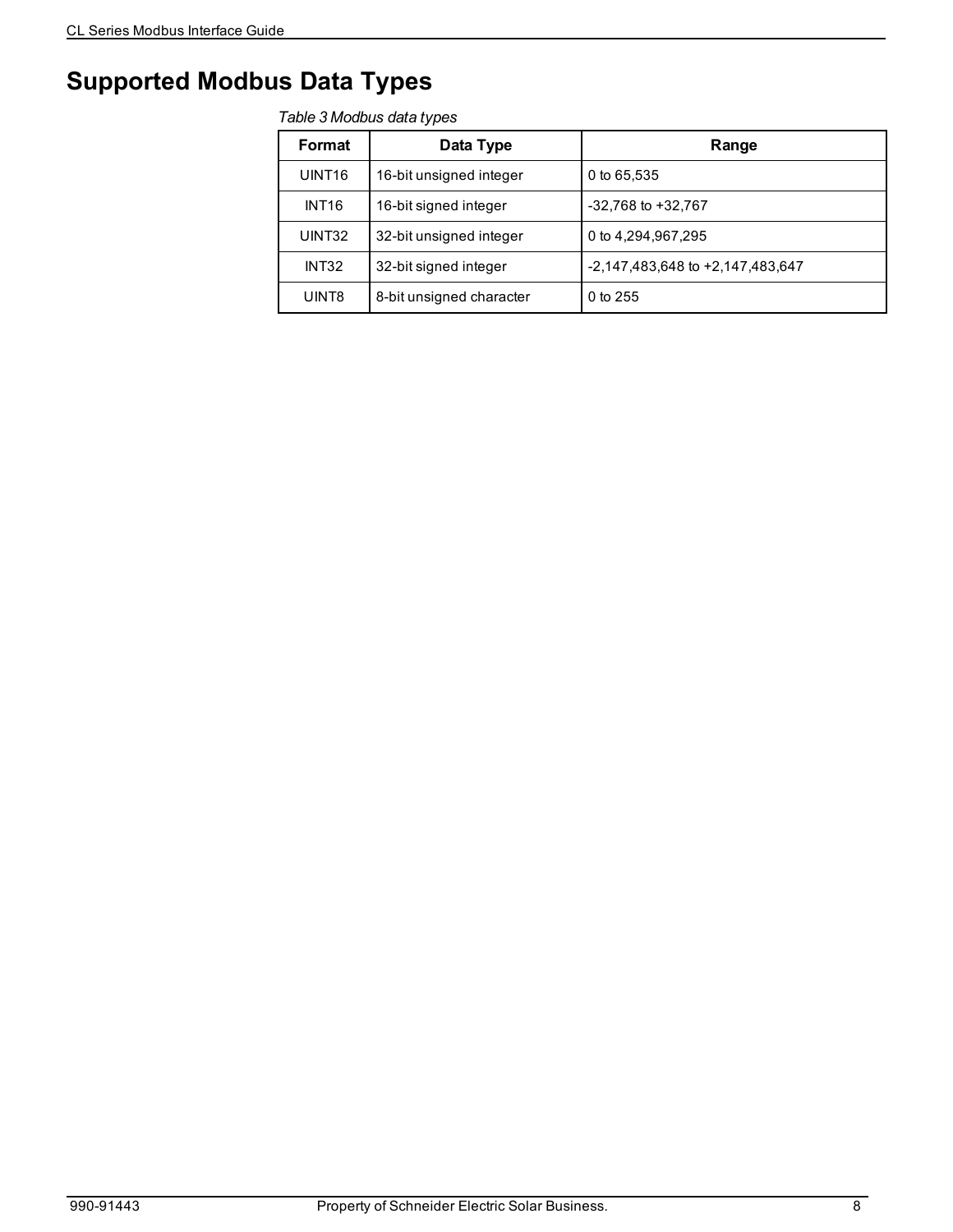## **Modbus RS485 Logical Layer**

### **Modbus Packet Structure**

Every Modbus packet consists of four fields:

- **B** Slave address field
- **Function field**
- Data field
- **Error check field (checksum)**

**NOTE:** The values shown in the packets are in hexadecimal format.

In *[Table](#page-8-0) 4* that shows the packet structure, the DATA field of the packet is shown in cells with white background.

<span id="page-8-0"></span>*Table 4 Modbus packet structure*

| <b>Address</b> | <b>Function Code</b> | Data | <b>Checksum</b> |
|----------------|----------------------|------|-----------------|
|----------------|----------------------|------|-----------------|

## **Slave Address Field** The slave address field of a Modbus packet is one byte in length and uniquely identifies the slave device involved in the transaction. Valid addresses range between 1 and 247. A slave device performs the command specified in the packet when it receives a request packet with the slave address field matching its own address. A response packet generated by the slave has the same value in the slave address field. **Function Field** The function field of a Modbus request packet is one byte in length and tells the addressed slave which function to perform. Similarly, the function field of a response packet tells the master what function the addressed slave has just performed. **Data Field** The data field of a Modbus request is of variable length, and depends on the function. This field contains information required by the slave device to perform the command specified in a request packet or data being passed back by the slave device in a response packet. Data in this field is contained in 16-bit registers. Registers are transmitted in the order of high-order byte first, low-order byte second. **Example:** A 16-bit register contains the value 0x12AB. This register is transmitted:  $\blacksquare$  High order byte = 0x12  $\blacksquare$  Low order byte = 0xAB This register is transmitted in the order 12 AB.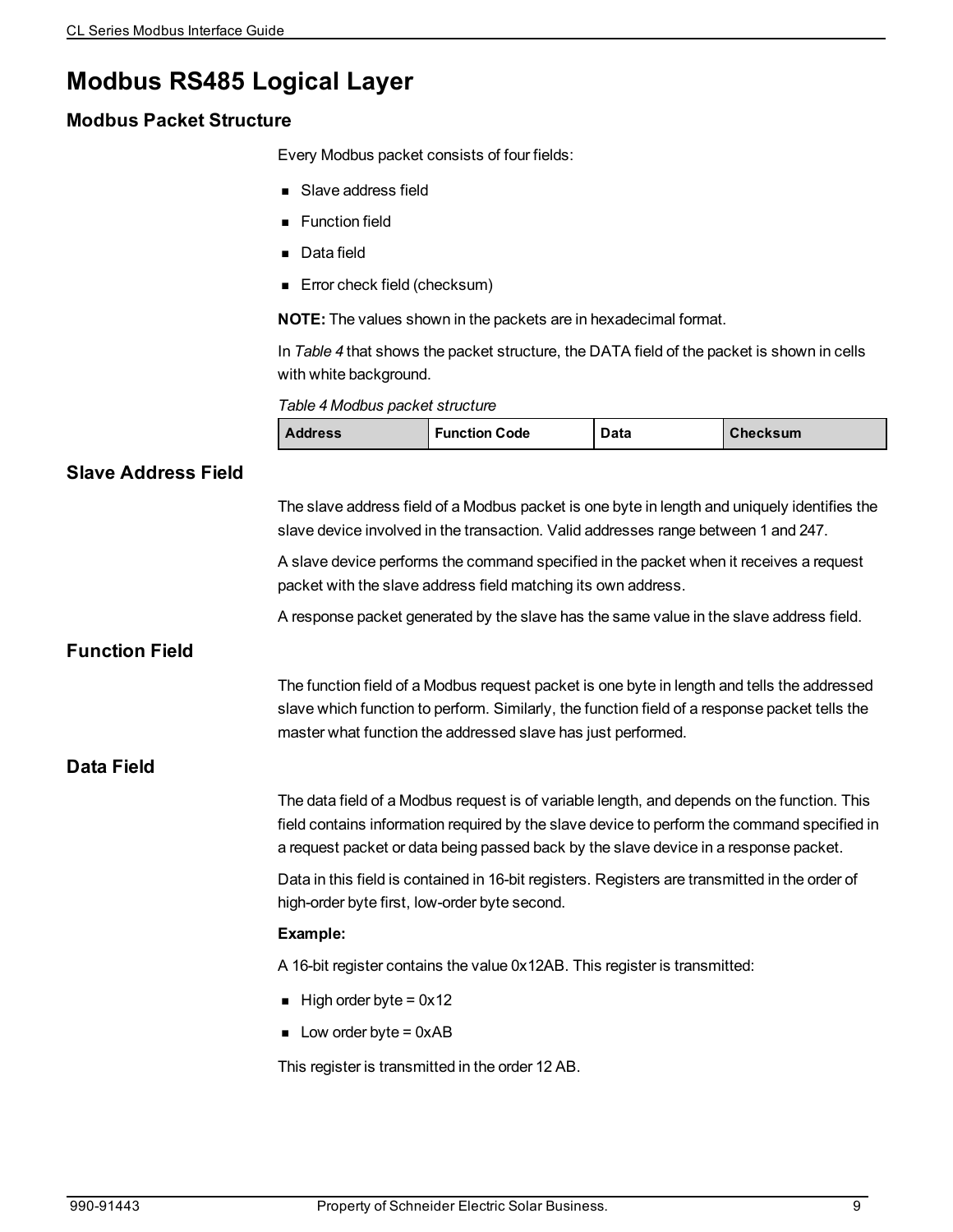### **Error Check Field (Checksum)**

The checksum field lets the receiving device determine if a packet is corrupted with transmission errors. In Modbus RTU mode, a 16-bit Cyclic Redundancy Check (CRC-16) is used.

The sending device calculates a 16-bit value, based on every byte in the packet, using the CRC-16 algorithm. The calculated value is inserted in the error check field.

The receiving device performs the calculation, without the error check field, on the entire packet it receives. The resulting value is compared to the error check field. Transmission errors are indicated when the calculated checksum does not equal the checksum stored in the incoming packet. The receiving device ignores a bad packet.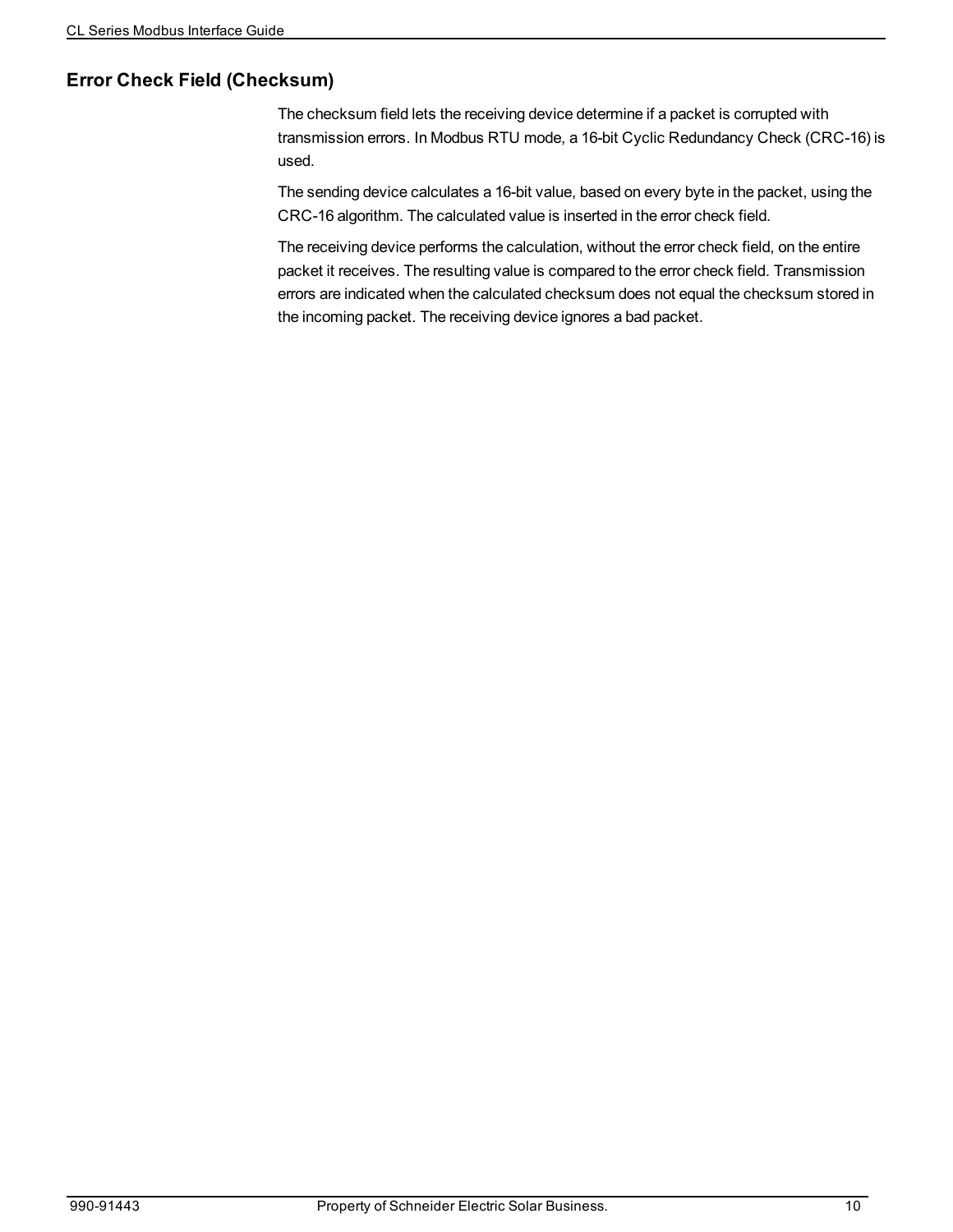## **Packet Communications**

<span id="page-10-1"></span>This section describes the Modbus functions supported by the inverter.

*Table 5 Data format for the RS485 connection*

| <b>Function</b><br>(Decimal<br>/Hex) | Meaning                        | <b>Action</b>                                                                                                                            | See                                                                 |
|--------------------------------------|--------------------------------|------------------------------------------------------------------------------------------------------------------------------------------|---------------------------------------------------------------------|
| 03/03h                               | Read<br>Holding<br>Registers   | Reads a value from one or more<br>consecutive holding registers in the<br>inverter.                                                      | Function 03: Read<br><b>Holding Registers</b><br>Example on page 11 |
| 04/04h                               | Read Input<br>Registers        | This function code is used to read from 1<br>to 125 contiguous input registers in a<br>remote device. Input registers are read-<br>only. |                                                                     |
| 06/06h                               | Write<br>Holding<br>Registers  | Writes a value into one holding register<br>in the inverter.                                                                             | Function 06h                                                        |
| 16/10h                               | Write<br>Multiple<br>Registers | Writes a value into one or more<br>consecutive holding registers in the<br>inverter.                                                     | Function 16: Write Multiple<br>Registers. Example on<br>page 12     |

### <span id="page-10-0"></span>**Function 03: Read Holding Registers Example**

To read the inverter parameter values, a master must send the slave device (inverter) a Read Holding Registers request packet.

The Read Holding Registers request packet specifies a start register and number of registers to read (you can read one or more registers). The start register may be from 0 to 65535 (0xFFFF).

**NOTE:** Addresses are 0-based ("on the wire" addressing) and not 1-based ("traditional" addressing).

The inverter responds with a packet containing the values of the registers in the range defined in the request.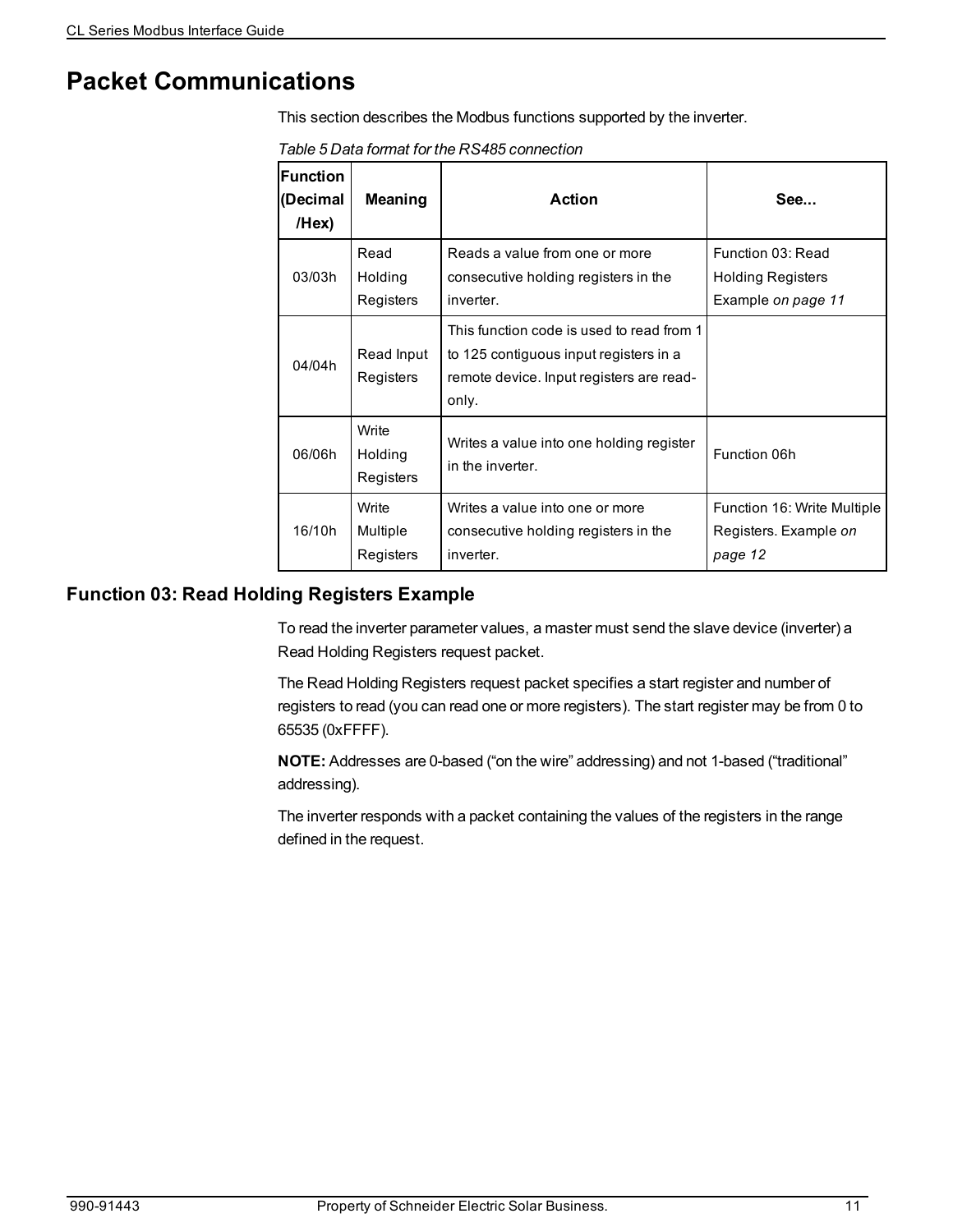*Table 6 Read holding registers packet structure*

| $\sim$ , and the state in the setting the square the prototion of the state $\sim$ |                                             |  |  |  |
|------------------------------------------------------------------------------------|---------------------------------------------|--|--|--|
| <b>Request packet</b><br>(master to slave)                                         | <b>Response packet</b><br>(slave to master) |  |  |  |
| Unit ID/slave address (1 byte)                                                     | Unit ID/slave address (1 byte)              |  |  |  |
| 04 (function code) (1 byte)                                                        | 04 (function code) (1 byte)                 |  |  |  |
| Start register (sr) (2 bytes)                                                      | Byte count $(2 \times nr)$ (1 byte)         |  |  |  |
| # of registers to read (nr) (2 bytes)                                              | First register in range (2 bytes)           |  |  |  |
| CRC checksum                                                                       | CRC checksum (2 bytes)                      |  |  |  |

#### **Example**

The inverter is configured as a Modbus slave device with slave address 5. The master requests to read the MPPT1 voltage. This parameter is made available in the Modbus map at address 0x1392 with a scaling factor of 0.1V.

*Table 7 Request packet*

| <b>Slave</b> | <b>Function</b> | <b>Start register</b> |    | # of registers (3) |    | <b>CRC Checksum</b> |     |
|--------------|-----------------|-----------------------|----|--------------------|----|---------------------|-----|
| 05           | 04              | 13                    | 92 | 00                 | 01 | 95                  | -27 |

#### *Table 8 Response packet*

| <b>Slave</b> | <b>Function</b> | <b>Byte</b><br>count | <b>Register 1</b> | <b>CRC checksum</b> |    |
|--------------|-----------------|----------------------|-------------------|---------------------|----|
| 05           | 04              | 02                   | 70                | 46                  | E4 |

The master retrieves the data from the response:

Register 0x1392:  $0x1770 = 6000*0.1 = 600V$ 

### <span id="page-11-0"></span>**Function 16: Write Multiple Registers Example**

The Write Multiple Registers command packet allows a Modbus master to configure or control the slave inverter.

A Write Multiple Registers data-field request packet contains a definition of a range of registers to write to, and the values that are written to those registers.

The slave inverter responds with a packet indicating that a write was performed to the range of registers specified in the request.

The Preset Multiple Registers request and response packet formats are shown in the following example transaction.

*Table 9 Preset Multiple Registers packet structure*

| <b>Request packet</b><br>(master to slave) | Response packet<br>(slave to master) |
|--------------------------------------------|--------------------------------------|
| Unit ID/slave address (1 byte)             | Unit ID/slave address (1 byte)       |
| 16 (function code) (1 byte)                | 16 (function code) (1 byte)          |
| Start register (sr) (2 bytes)              | Start register (sr) (2 bytes)        |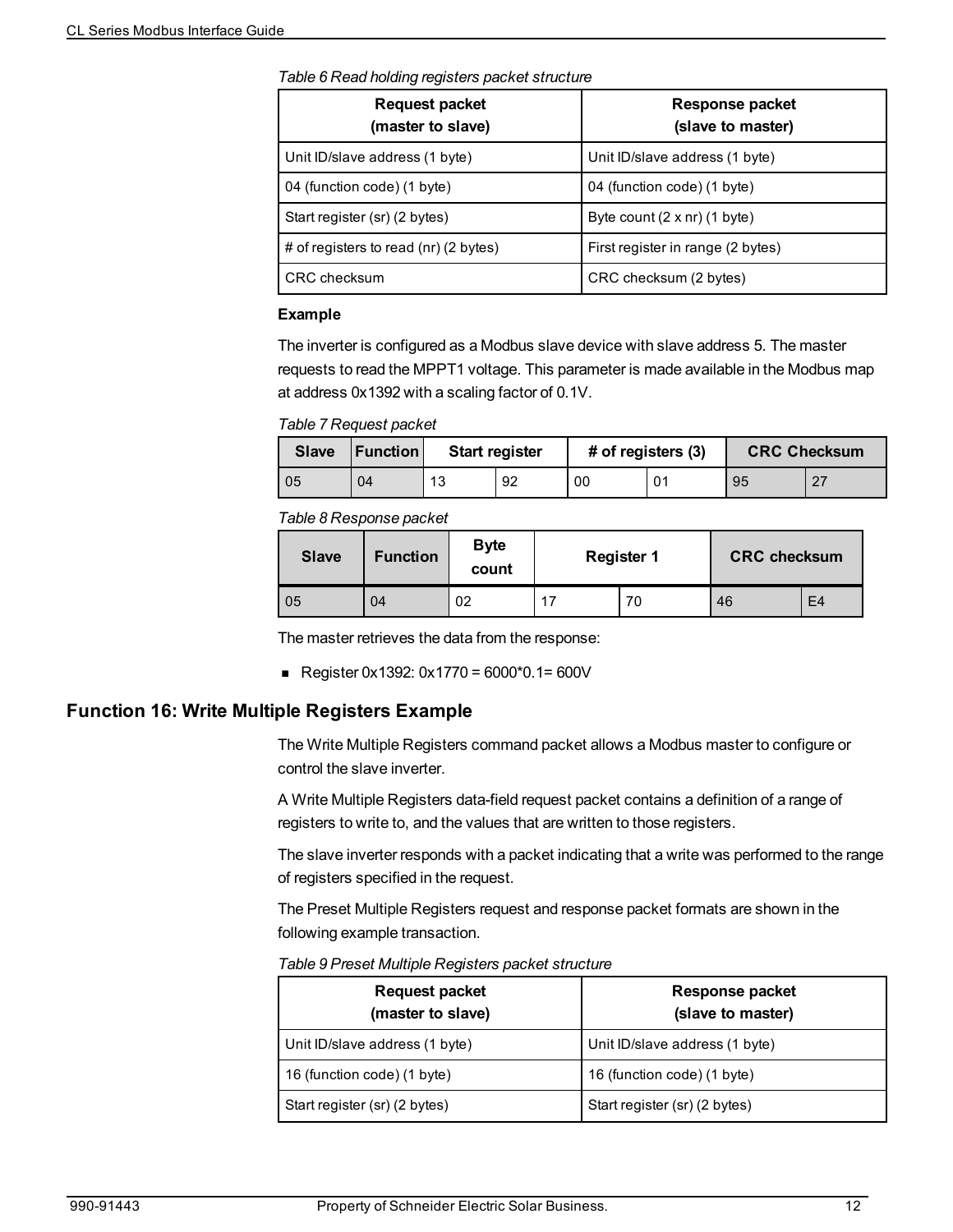| # of registers to write $(nr)$ (2 bytes) | # of registers written (nr) (2 bytes) |  |  |
|------------------------------------------|---------------------------------------|--|--|
| Byte count $(2 \times nr)$ (1 byte)      | CRC checksum (2 bytes)                |  |  |
| First register in range (2 bytes)        |                                       |  |  |
| Second register in range (2 bytes)       |                                       |  |  |

**NOTE:** Except for the register data fields, the Preset Registers Response packet has the same fields as the Read Registers Request packet.

#### **Example**

Under "Active Power Control" section enable the "power limitation switch" and write the required value to "power limitation setting" registers of the inverter at Modbus address 05 (0x05).

The power limitation switch and power limitation setting are available at the registers start from 0x138E.

The value 0xAA enables the Power limitation switch to ON condition and value of 0226h reduces the active power percentage to 55%.

The tables below show the request packet and response from inverter.

#### *Table 10 Request packet*

| <b>Slave</b> | <b>Function</b><br>(Hex) | <b>Start</b><br>register |    | # of<br>registers | <b>Byte</b><br>count | <b>Register 1</b> |            | <b>CRC</b><br><b>Checksum</b> |                |
|--------------|--------------------------|--------------------------|----|-------------------|----------------------|-------------------|------------|-------------------------------|----------------|
| 05           | 10                       | 13                       | 8E | 0002              | 04                   | 0x0<br>0AA        | 0x0<br>226 | 16                            | D <sub>9</sub> |

#### *Table 11 Response packet*

| <b>Slave</b> | <b>IFunction</b> | <b>Start register</b> |    | # of registers (3) |    | <b>CRC Checksum</b> |                |
|--------------|------------------|-----------------------|----|--------------------|----|---------------------|----------------|
| 05           | 10               | 13                    | 8E | 00                 | 02 | 24                  | E <sub>3</sub> |

### **Broadcasts over RS485**

Broadcast request packets from the master are supported. Broadcasts are valid only with Function code16 and 06, and are triggered by setting the slave address in the request packet to zero (0). All slaves will receive and execute the request, but will not respond.

**NOTE:** Broadcast is valid only on RS485 Modbus connection and after the broadcast, it is recommended to read back the registers and confirm the values written are valid.

### **Modbus Data Types**

This section describes the data types supported by the inverter. The available formats may vary, depending on your inverter type and firmware.

*Table 12 Modbus data types*

| Format             | Data type               | Range                  |  |  |
|--------------------|-------------------------|------------------------|--|--|
| UINT <sub>16</sub> | 16-bit unsigned integer | 0 to 65,535            |  |  |
| <b>INT16</b>       | 16-bit signed integer   | $-32,768$ to $+32,767$ |  |  |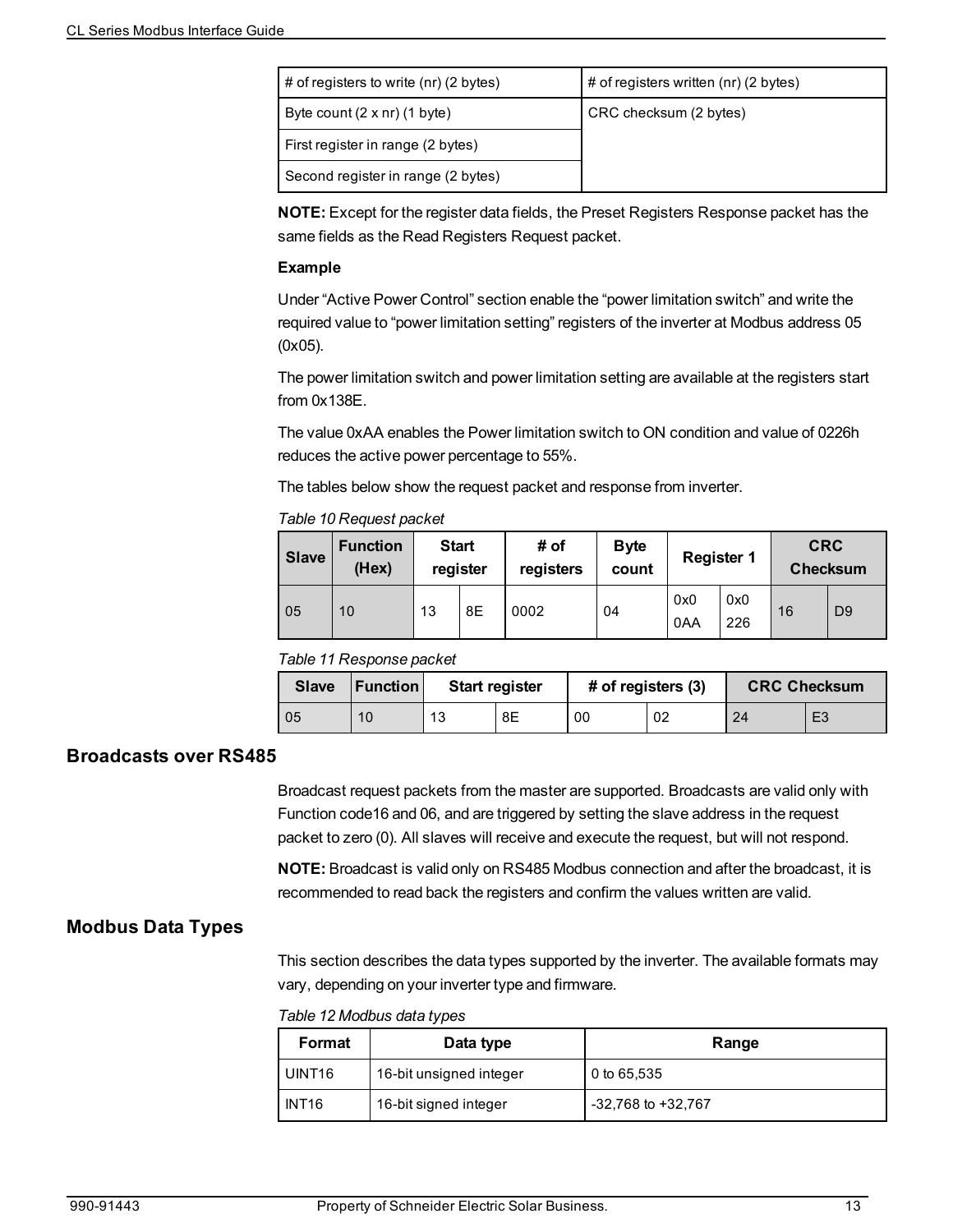| l UINT32 | 32-bit unsigned integer  | 0 to 4,294,967,295               |  |  |
|----------|--------------------------|----------------------------------|--|--|
| l INT32  | 32-bit signed integer    | -2,147,483,648 to +2,147,483,647 |  |  |
| UINT8    | 8-bit unsigned character | l 0 to 255                       |  |  |

### **16-bit Integer Format**

The unsigned and signed 16-bit integer formats are the smallest addressable units when using the Modbus protocol. Each input register to the module corresponds to one 16-bit Modbus holding register output.

### **32-bit Integer Format**

To accommodate values that can reach beyond the 16-bit range, the Modbus Slave module provides a 32-bit integer format as an output option.

A 32-bit register is passed via communications as two 16-bit registers—one high-order register and one low-order register.

#### **High-order register**

n register $_{\text{high}}$  = value/65536

#### **Low-order register**

e register $_{low}$  = value modulus 65536

#### **Example on unsigned 32-bit**

The "Energy production Lifetime" is a 32-bit value and stored across two modbus registers at an address 0x138B as shown.

Assume the value is 234591 is stored in unsigned 32-bit integer format:

- Register $_{\text{low}(0\times138\text{B})}$  = 0x945F
- Register $_{\text{hidh}(0 \times 138 \text{C})}$  = 0x0003
- value = register<sub>high</sub> x 65536 + register<sub>low</sub>
- $\blacksquare$  234591 = 0x0003945F

### **8-bit Unsigned Character Format**

The 8-bit Unsigned Character format is used to encode ASCII strings within the Modbus registers.

The characters are stored in the order they occur within the string, and populate the Most Significant Byte (MSB) of the Modbus 16-bit register followed by the Least Significant Byte (LSB) of the Modbus 16-bit register. For example, the serial number of inverters strored in register 0x137D of size 10 as a ASCII string "A19120XXXX".

*Table 13 Modbus ASCII string encoding example*

|        | <b>Register 1</b> |        | <b>Register 2</b> | <b>Register 3</b> |    |  |
|--------|-------------------|--------|-------------------|-------------------|----|--|
| 0x137D |                   | 0x137E |                   | 0x137F            |    |  |
| 41     | 31                | 39     | 31                | 32                | 30 |  |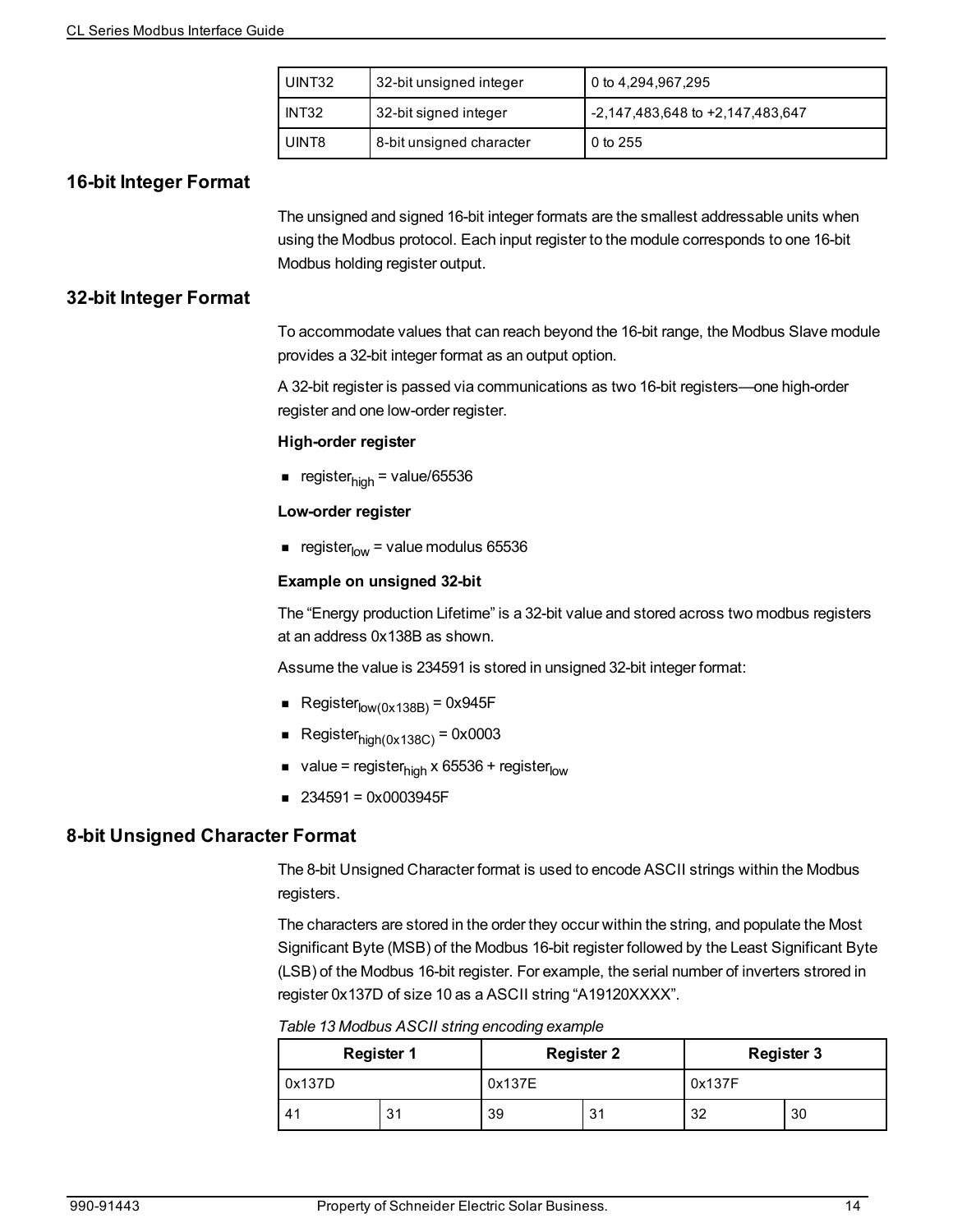### **Modbus Event Responses**

If the inverter receives an unsupported Modbus request, it returns an exception response informing the Modbus master of the nature of the event.

The Modbus Event Response message has two fields that differentiate it from a normal response: Function Code Field and Data Field.

### **Function Code Field**

In a normal response, the inverter echoes the function code of the original request in the function code field of the response. All the function codes have a most-significant bit (MSB) of 0 (their values are all below 0x80).

In an exception response, the inverter sets the MSB of the function code to 1. This makes the function code value in an exception response exactly 0x80 higher than the value for a normal response. For example, a normal response of 0x03 (Read Holding Registers), becomes 0x83 (Unable to Read Holding Registers).

### **Data Field**

In an event response, the inverter uses the data field of the response packet to return an event code to the Modbus Master. Four error codes are supported, as shown in the table below.

*Table 14 Modbus error codes*

| Event<br>code | Event<br>name              | Event description                                                                                                                                                                     |
|---------------|----------------------------|---------------------------------------------------------------------------------------------------------------------------------------------------------------------------------------|
| 01            | Illegal<br><b>Function</b> | The inverter does not support the function code specified in the<br>Modbus Request Packet.                                                                                            |
| 02            | Illegal<br>Address         | The address range specified in the Modbus Request Packet contains<br>an illegal register address.<br><b>NOTE:</b> Refer to Table 5 for supported function                             |
| 03            | Illegal Data<br>Value      | The Modbus Request Packet contains an illegal number of bytes in the<br>data field.<br><b>NOTE:</b> All unused address contains a value 0xFF and no exception<br>occurs in CL Series. |
| 04            | Slave<br>Device<br>Error   | An unrecoverable event occurred while the inverter (slave) was<br>attempting to perform the requested action                                                                          |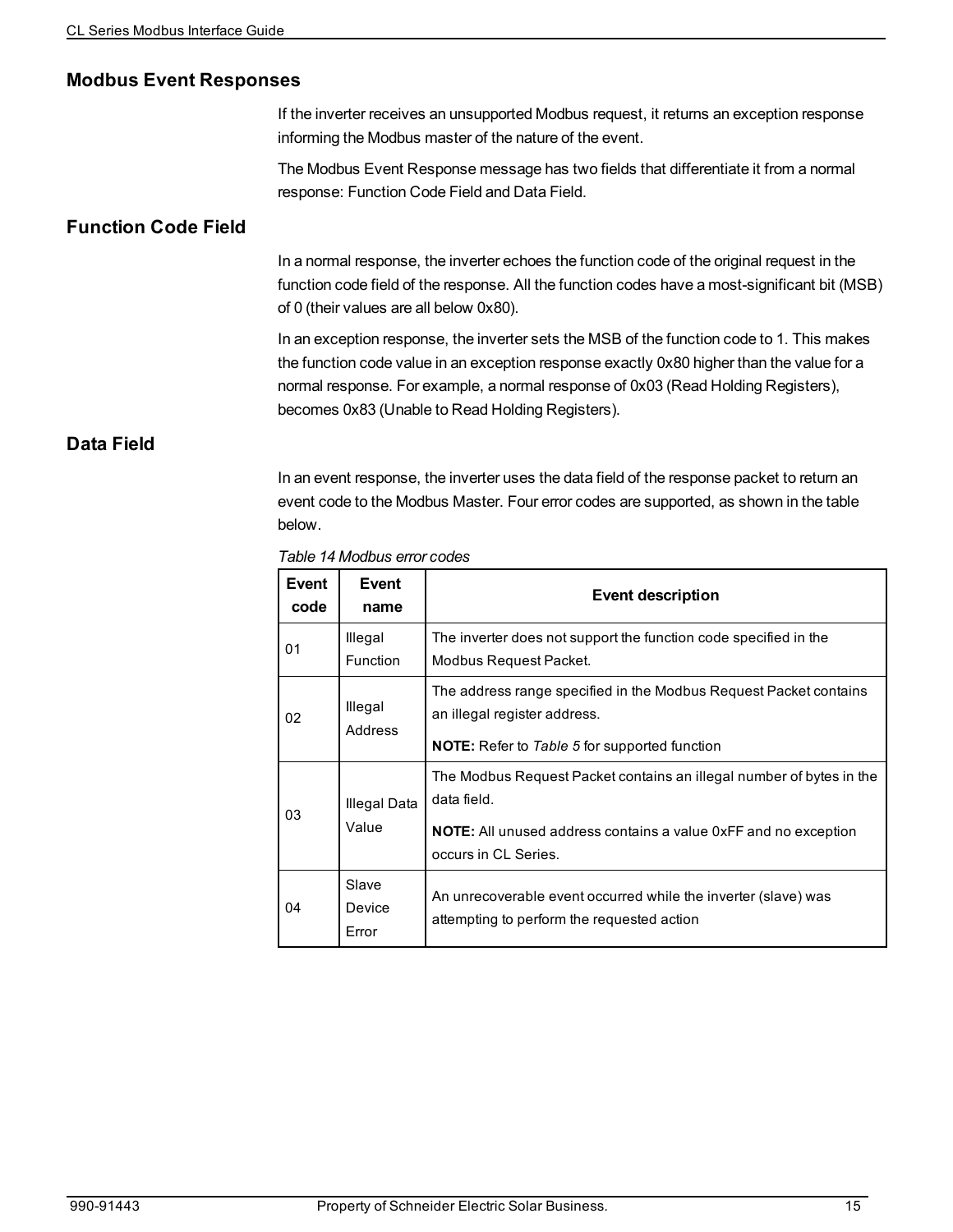# **Registers**

This section describes the Modbus registers for the CL Series.

## **Section 1: Operation Variables**

Read operation variables using Modbus function code 0x04

| <b>Modbus</b><br><b>Address</b> | <b>Register</b><br><b>Description</b>  | <b>Data</b><br>type | Data Range/<br><b>Default Value</b> | Unit           | <b>Notes</b>                                                                                         |
|---------------------------------|----------------------------------------|---------------------|-------------------------------------|----------------|------------------------------------------------------------------------------------------------------|
| 0x137D                          | Serial Number                          | UTF-                |                                     |                | Data type : UTF-8                                                                                    |
|                                 |                                        | 8                   |                                     |                | Example: A912071368                                                                                  |
| 0x1387                          | Device type code                       | U16                 |                                     |                | Device code for CL 30 = 0x2C1B<br>Device code for CL 33 = 0x2C17<br>Device code for $CL 50 = 0x2C18$ |
| 0x1388                          | Nominal active<br>power                | U16                 |                                     | 0.1kW          |                                                                                                      |
| 0x1389                          | Output type                            | U16                 | 0-two phase; 1-<br>3P4L; 2-3P3L     |                |                                                                                                      |
| 0x138A                          | Daily power<br>yields                  | U16                 |                                     | 0.1<br>kWh     |                                                                                                      |
| 0x138B                          | Total power<br>yields                  | U32                 |                                     | kWh            |                                                                                                      |
| 0x138D                          | Total running<br>time                  | U32                 |                                     | h              |                                                                                                      |
| 0x138F                          | Internal<br>temperature                | S <sub>16</sub>     |                                     | $0.1^{\circ}C$ |                                                                                                      |
| 0x1390                          | Total apparent<br>power                | U32                 |                                     | VA             |                                                                                                      |
| 0x1392                          | MPPT 1 voltage                         | U16                 |                                     | 0.1V           |                                                                                                      |
| 0x1393                          | MPPT 1 current                         | U16                 |                                     | 0.1A           | Valid for inverters:                                                                                 |
| 0x1394                          | MPPT 2 voltage                         | U16                 |                                     | 0.1V           | <b>CL 30</b>                                                                                         |
| 0x1395                          | MPPT 2 current                         | U16                 |                                     | 0.1A           | <b>CL 33</b>                                                                                         |
| 0x1396                          | MPPT 3 voltage                         | U16                 |                                     | 0.1V           | <b>CL 50</b>                                                                                         |
| 0x1397                          | MPPT 3 current                         | U16                 |                                     | 0.1A           |                                                                                                      |
| 0x1398                          | Total DC power                         | U32                 |                                     | W              |                                                                                                      |
| 0x139A                          | A-B line<br>voltage/phase A<br>voltage | U16                 |                                     | 0.1V           | Output type (address: x1389) is<br>1: upload phase voltage;<br>2: upload line voltage                |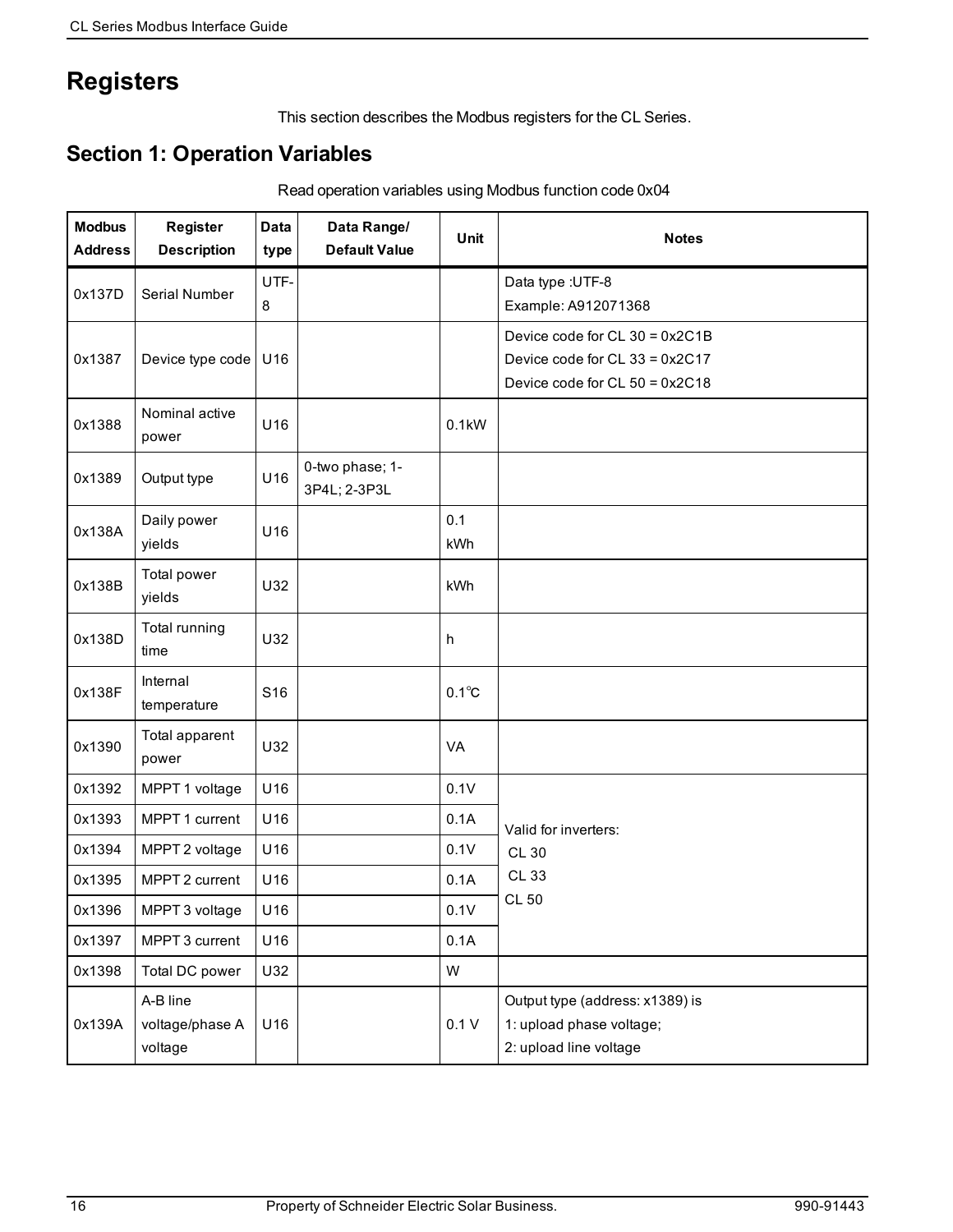| <b>Modbus</b><br><b>Address</b> | Register<br><b>Description</b>                | <b>Data</b><br>type | Data Range/<br><b>Default Value</b> | <b>Unit</b> | <b>Notes</b>                                                                                                                                                   |
|---------------------------------|-----------------------------------------------|---------------------|-------------------------------------|-------------|----------------------------------------------------------------------------------------------------------------------------------------------------------------|
| 0x139B                          | <b>B-C</b> line<br>Voltage/phase B<br>Voltage | U16                 |                                     | 0.1V        | Output type (address: 5002) is<br>1: upload phase voltage;<br>2: upload line                                                                                   |
| 0x139C                          | C-A line<br>Voltage/Phase C<br>voltage        | U16                 |                                     | 0.1V        | Output type (address: 5002) is<br>1: upload phase voltage;<br>2: upload line voltage                                                                           |
| 0x139D                          | Phase A current                               | U16                 |                                     | 0.1A        |                                                                                                                                                                |
| 0x139E                          | Phase B current                               | U16                 |                                     | 0.1A        |                                                                                                                                                                |
| 0x139F                          | Phase C current                               | U16                 |                                     | 0.1A        |                                                                                                                                                                |
| 0x13A6                          | Total active<br>power                         | U32                 |                                     | W           |                                                                                                                                                                |
| 0x13A8                          | Total reactive<br>power                       | S32                 |                                     | var         |                                                                                                                                                                |
| 0x13AA                          | Power factor                                  | S16                 |                                     | 0.001       | >0 means leading <0 means lagging                                                                                                                              |
| 0x13AB                          | Grid frequency                                | U16                 |                                     | $0.1$ Hz    |                                                                                                                                                                |
| 0x13AD                          | <b>Operating State</b>                        | U16                 |                                     |             | Data of address 5039 - 5045 are additional<br>Event/Alarm code (5039 - 5045) are valid only when the<br>device work state is event (0x5500) or alarm (0x9100). |
| 0x13AE                          | Event/Alarm<br>time: Year                     | U16                 |                                     |             |                                                                                                                                                                |
| 0x13AF                          | Event/Alarm<br>time: Month                    | U16                 |                                     |             |                                                                                                                                                                |
| 0x13B0                          | Event/Alarm<br>time: Day                      | U16                 |                                     |             |                                                                                                                                                                |
| 0x13B1                          | Event/Alarm<br>time: Hour                     | U16                 |                                     |             |                                                                                                                                                                |
| 0x13B2                          | Event/Alarm<br>time: Minute                   |                     |                                     |             |                                                                                                                                                                |
| 0x13B3                          | Event/Alarm<br>time: Second                   | U16                 |                                     |             |                                                                                                                                                                |
| 0x13B4                          | Event/Alarm<br>code                           | U16                 |                                     |             |                                                                                                                                                                |
| 0x13B8                          | Nominal reactive<br>power                     | U16                 |                                     | 0.1kvar     |                                                                                                                                                                |
| 0x13CE                          | Array insulation<br>resistance                | U16                 | 1-20000<br>(0xFFFF: Invalid)        | $1k\Omega$  |                                                                                                                                                                |
| 0x13CF                          | Reserved                                      |                     |                                     |             |                                                                                                                                                                |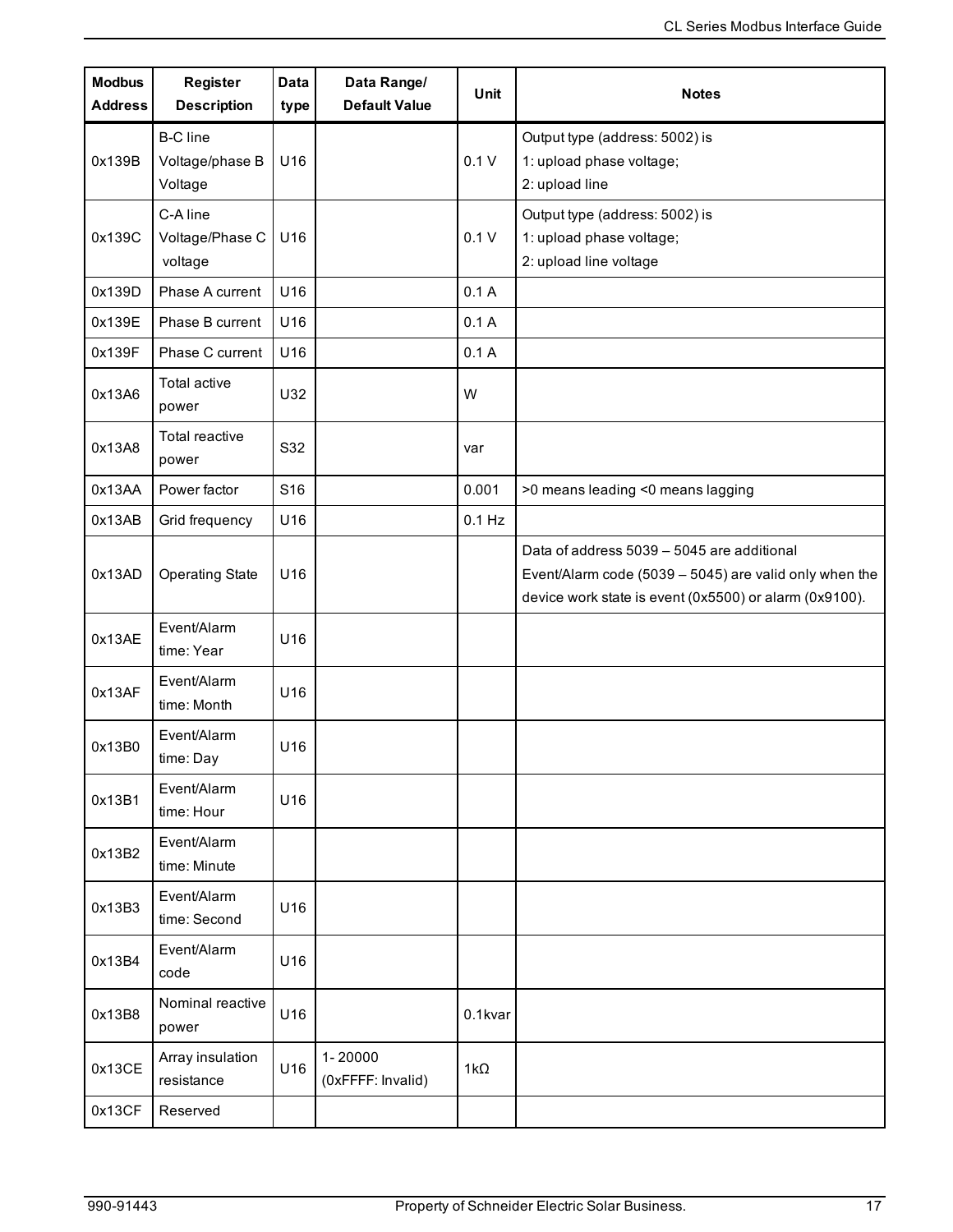| <b>Modbus</b><br><b>Address</b> | Register<br><b>Description</b>    | <b>Data</b><br>type | Data Range/<br><b>Default Value</b>                                                                         | <b>Unit</b>      | <b>Notes</b>                           |
|---------------------------------|-----------------------------------|---------------------|-------------------------------------------------------------------------------------------------------------|------------------|----------------------------------------|
| 0x13F8                          | Daily running<br>time             | U16                 |                                                                                                             | 1 <sub>min</sub> |                                        |
| 0x13FA                          | MPPT 4 voltage                    | U16                 |                                                                                                             | 0.1V             | Valid for inverters: CL 50             |
| 0x13FB                          | MPPT 4 current                    | U16                 |                                                                                                             | 0.1A             | Valid for inverters: CL 50             |
| 0x13FC                          | MPPT 5 voltage                    | U16                 |                                                                                                             | 0.1V             | Valid for inverters: CL 50             |
| 0x13FD                          | MPPT 5 current                    | U16                 |                                                                                                             | 0.1A             | Valid for inverters: CL 50             |
| 0x1407                          | Monthly power<br>Yields           | U32                 |                                                                                                             | 0.1kWh           |                                        |
| 0x1416                          | Reserved                          |                     |                                                                                                             |                  |                                        |
| 0x1417                          | Total power<br>yields             | U32                 |                                                                                                             | 0.1kWh           | (Display accuracy increased to 0.1Kwh) |
| 0x1419                          | Negative voltage<br>to the ground | S <sub>16</sub>     | $-15000 - 15000$                                                                                            | 0.1V             |                                        |
| 0x141A                          | Bus voltage                       | U16                 | $0 - 15000$                                                                                                 | 0.1V             |                                        |
| 0x141B                          | Grid frequency                    | U16                 |                                                                                                             | $0.01$ Hz        | (Display accuracy increased to 0.01Hz) |
| 0x141C                          | Reserved                          | U16                 | $0 - 15000$                                                                                                 | 0.1V             |                                        |
| 0x141D                          | PID work state                    | U16                 | 2: PID Recover<br>Operation<br>4: Anti-PID<br>Operation<br>8: PID Abnormity                                 |                  |                                        |
| 0x141E                          | PID alarm code                    | U16                 | 432: PID res<br>abnormal<br>433: PID function<br>abnormal<br>434: PID<br>overvolt/overcurrent<br>protection |                  |                                        |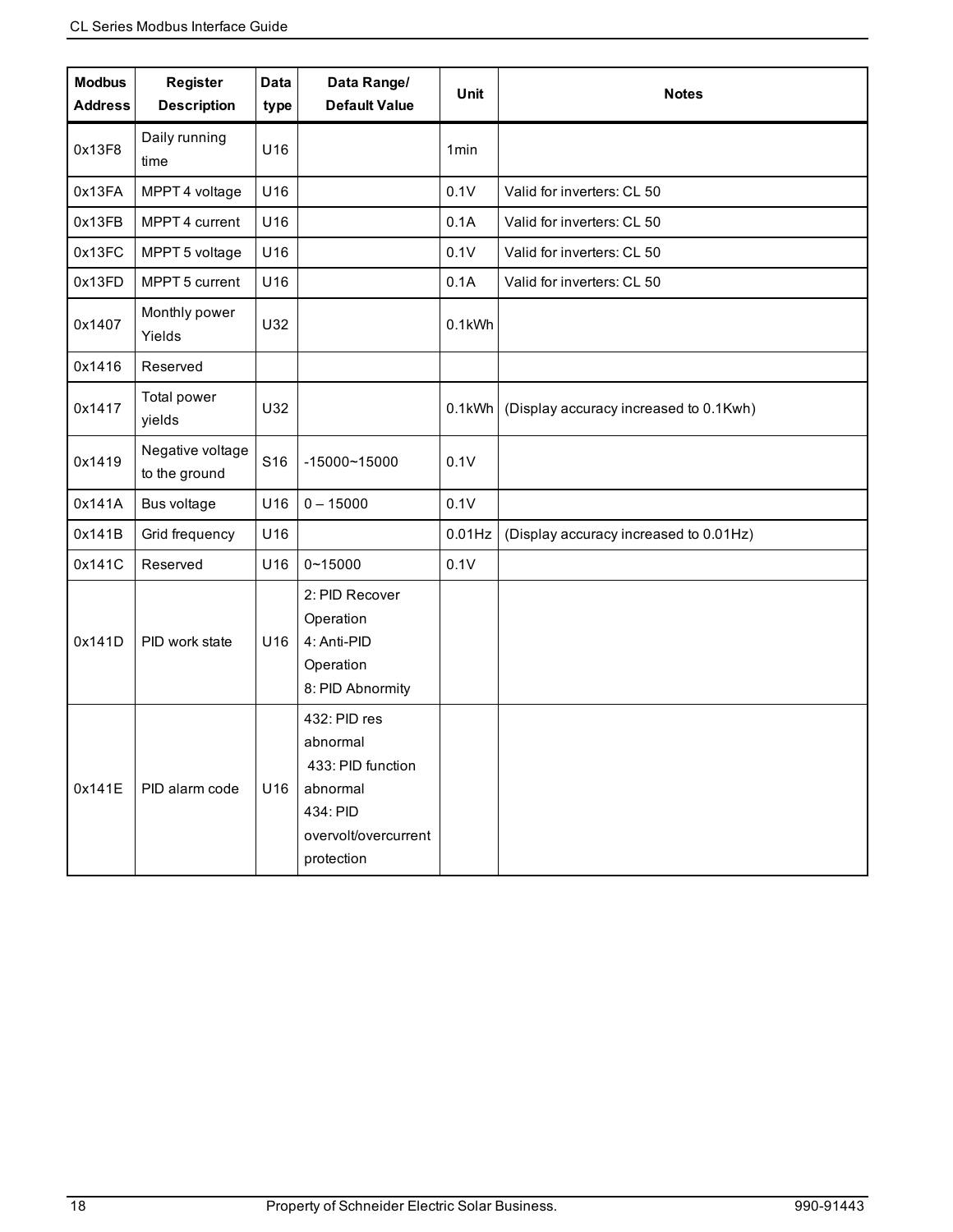| <b>Modbus</b><br><b>Address</b> | Register<br><b>Description</b> | <b>Data</b><br>type | Data Range/<br><b>Default Value</b> | Unit | <b>Notes</b>                                                       |
|---------------------------------|--------------------------------|---------------------|-------------------------------------|------|--------------------------------------------------------------------|
| 0x1B64                          | String 1 current               | U16                 | 0.01A                               |      |                                                                    |
| 0x1B65                          | String 2 current               | U16                 | 0.01A                               |      |                                                                    |
| 0x1B66                          | String 3 current               | U16                 | 0.01A                               |      |                                                                    |
| 0x1B67                          | String 4 current               | U16                 | 0.01A                               |      |                                                                    |
| 0x1B68                          | String 5 current               | U16                 | 0.01A                               |      | CL 30: 6 strings: 0x1B64-0x1B69<br>CL 33: 6 strings: 0x1B64-0x1B69 |
| 0x1B69                          | String 6 current               | U16                 | 0.01A                               |      | CL 50: 10 strings: 0x1B64-0x1B6D                                   |
| 0x1B6A                          | String 7 current               | U16                 | 0.01A                               |      |                                                                    |
| 0x1B6B                          | String 8 current               | U <sub>16</sub>     | 0.01A                               |      |                                                                    |
| 0x1B6C                          | String 9 current               | U16                 | 0.01A                               |      |                                                                    |
| 0x1B6D                          | String 10 current              | U16                 | 0.01A                               |      |                                                                    |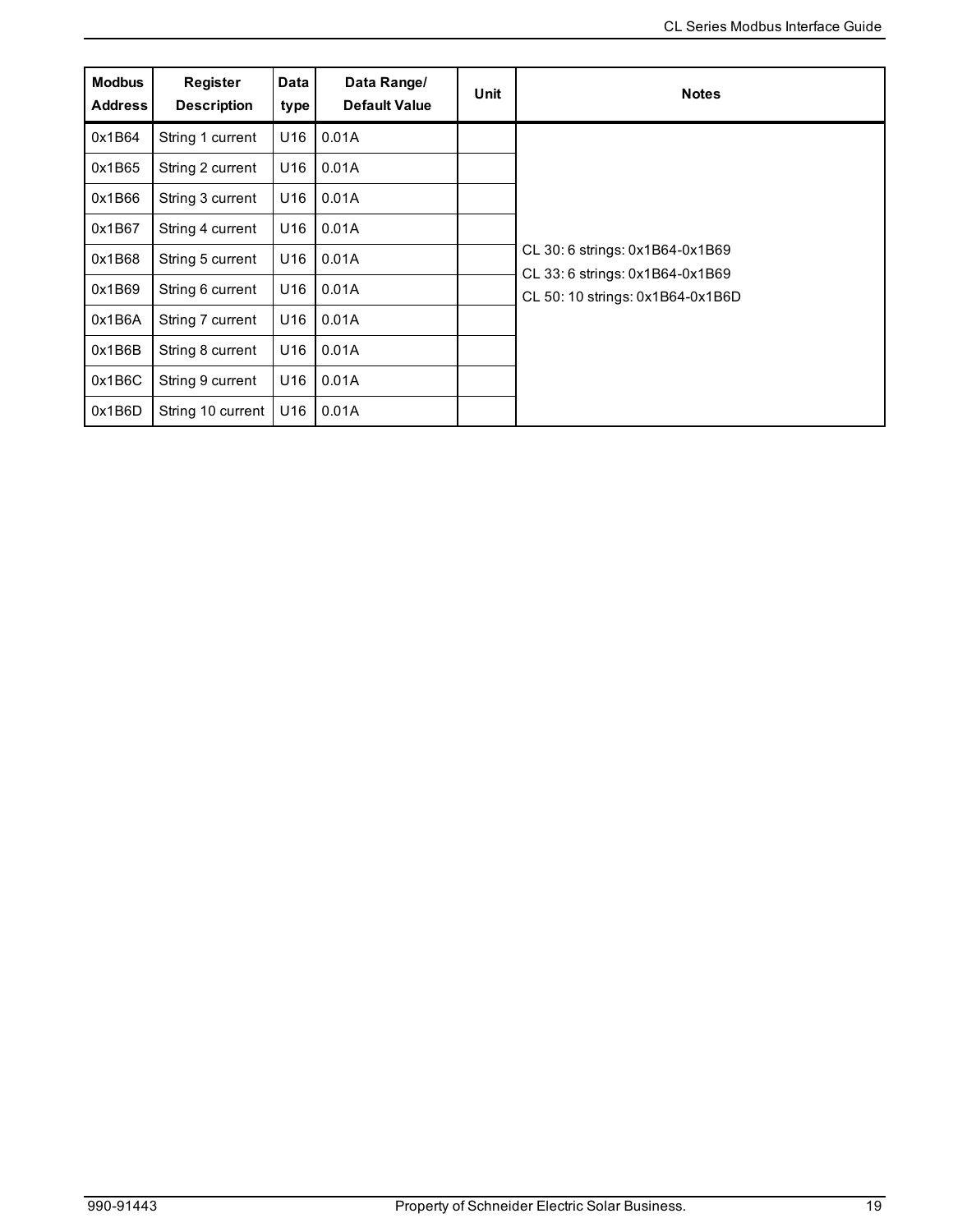## **Section 2: Configuration Parameters**

Read configuration parameters using Modbus function code 0x03.

Write configuration parameters using Modbus function codes 0x06 or 0x10.

*Table 15 Configuration parameters*

| <b>Modbus</b><br><b>Address</b> | <b>Register Description</b>          | Data<br><b>Type</b> | Data Range/<br><b>Default Value</b>                                                                                                                                                                                                                                                                                        | <b>Units</b> | <b>Notes</b>                                                                                                                                                    |
|---------------------------------|--------------------------------------|---------------------|----------------------------------------------------------------------------------------------------------------------------------------------------------------------------------------------------------------------------------------------------------------------------------------------------------------------------|--------------|-----------------------------------------------------------------------------------------------------------------------------------------------------------------|
| 0x1387                          | System clock Year                    | U <sub>16</sub>     |                                                                                                                                                                                                                                                                                                                            |              | Set date and time. It is recommended that<br>the monitoring system writes date and time,<br>so that the inverter time is in sync with the<br>monitoring system. |
| 0x1388                          | System clock Month                   | U16                 | $1 - 12$                                                                                                                                                                                                                                                                                                                   |              |                                                                                                                                                                 |
| 0x1389                          | System clock Day                     | U16                 | $1 - 31$                                                                                                                                                                                                                                                                                                                   |              |                                                                                                                                                                 |
| 0x138A                          | System clock Hour                    | U16                 | $0 - 23$                                                                                                                                                                                                                                                                                                                   |              |                                                                                                                                                                 |
| 0x138B                          | System clock Minute                  | U16                 | $0 - 59$                                                                                                                                                                                                                                                                                                                   |              |                                                                                                                                                                 |
| 0x138C                          | System clock Second                  | U16                 | $0 - 59$                                                                                                                                                                                                                                                                                                                   |              |                                                                                                                                                                 |
| 0x138D                          | Start/Stop Inverter                  | U <sub>16</sub>     | 0xCF: Start<br>0xCE: Stop                                                                                                                                                                                                                                                                                                  |              |                                                                                                                                                                 |
| 0x138E                          | Power limitation switch              | U16                 | 0xAA: Enable<br>0x55: Disable                                                                                                                                                                                                                                                                                              |              |                                                                                                                                                                 |
| 0x138F                          | Power limitation<br>settings         | U16                 | $0 - 1100$                                                                                                                                                                                                                                                                                                                 | 0.001        | Available when the power limitation switch<br>(0x138E) is enabled                                                                                               |
| 0x1390                          | Reserved                             | U16                 |                                                                                                                                                                                                                                                                                                                            |              |                                                                                                                                                                 |
| 0x139A                          | Power factor setting                 | U16                 | $-1000 - (-800)$<br>$800 - 1000$                                                                                                                                                                                                                                                                                           | 0.001        | Available when the reactive power<br>adjustment switch (0x13AB) is set to power<br>factor setting valid (0xA1)<br>> 0 means leading<br>< 0 means lagging        |
| 0x139B                          | Reserved                             | U16                 |                                                                                                                                                                                                                                                                                                                            |              |                                                                                                                                                                 |
| 0x13AA                          | Night SVG Switch                     | U16                 | 0xAA: Enable<br>0x55: Disable                                                                                                                                                                                                                                                                                              |              |                                                                                                                                                                 |
| 0x13AB                          | Reactive power<br>adjustment mode    | U <sub>16</sub>     | 0x55: OFF, power factor returns to 1, reactive power percentage returns to 0;<br>0xA1: Power factor setting valid, reactive power percentage returns to 0;<br>0xA2: Reactive power percentage setting valid, power factor returns to 1;<br>0xA3: Enable Q(P) curve configuration;<br>0xA4: Enable Q(U) curve configuration |              |                                                                                                                                                                 |
| 0x13AC                          | Reactive power<br>percentage setting | S <sub>16</sub>     | $0 - 1000$<br>$-1000-0$                                                                                                                                                                                                                                                                                                    | 0.001        | Available when the reactive power<br>adjustment switch (5036) is set to Reactive<br>power percentage setting valid (0xA2).                                      |
| 0x13AD                          | Reserved                             | U16                 |                                                                                                                                                                                                                                                                                                                            |              |                                                                                                                                                                 |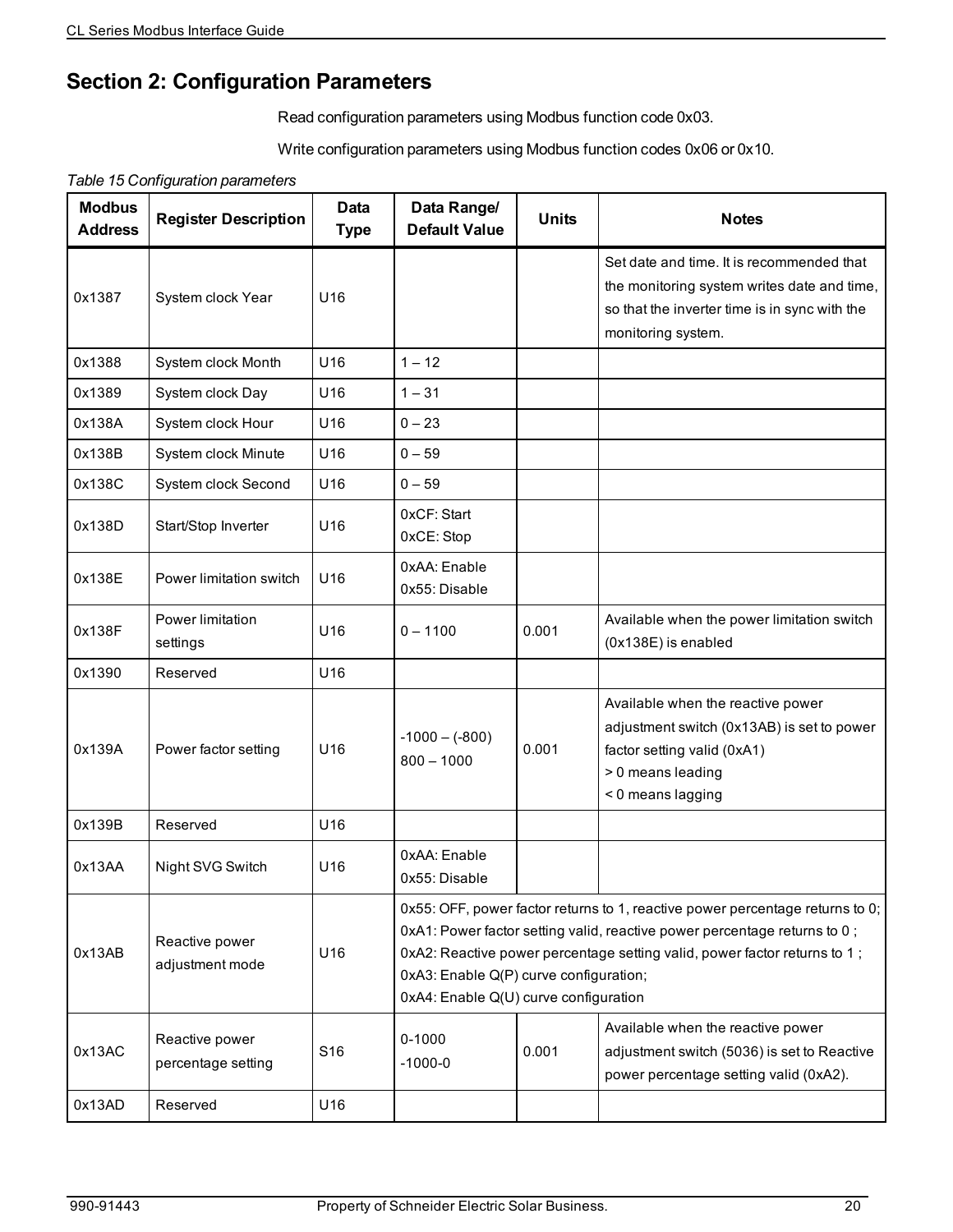| <b>Modbus</b><br><b>Address</b> | <b>Register Description</b>    | Data<br><b>Type</b> | Data Range/<br><b>Default Value</b>                    | <b>Units</b> | <b>Notes</b>                                                                          |
|---------------------------------|--------------------------------|---------------------|--------------------------------------------------------|--------------|---------------------------------------------------------------------------------------|
| 0x13AE                          | Power limitation<br>adjustment | U16                 | CL 30: 0-300<br>CL 33:0-363<br>CL 50: 0-550            | $0.1$ kW     |                                                                                       |
| 0x13AF                          | Reactive power<br>adjustment   | S <sub>16</sub>     | CL 30: 0-198<br>CL 33: -218~218<br>$CL 50: -330 - 330$ | $0.1$ kVar   |                                                                                       |
| 0x13B0                          | <b>PID Recovery</b>            | U16                 | 0xAA: Enable;<br>0x55: Disable                         |              |                                                                                       |
| 0x13B1                          | Reserved                       | U16                 |                                                        |              |                                                                                       |
| 0x13FB                          | $Q(P)$ Curve                   | U <sub>16</sub>     | See Section 3:<br>Inverter<br><b>Operating States</b>  |              | The reactive power adjustment switch<br>$(5036)$ is set to Enable Q(P) curve $(0xA3)$ |
| 0x140E                          | $Q(U)$ Curve                   | U <sub>16</sub>     | See Section 4:<br><b>Country Code</b><br>Information   |              | The reactive power adjustment switch<br>$(5036)$ is set to Enable Q(U) curve $(0xA4)$ |
| 0x1422                          | Reserved                       | U16                 |                                                        |              |                                                                                       |

## <span id="page-20-0"></span>**Section 3: Inverter Operating States**

| Device Operating State (0x13AD) |        |                                 |             |  |  |
|---------------------------------|--------|---------------------------------|-------------|--|--|
| <b>State</b>                    |        | Values in Hex Values in Decimal | <b>Note</b> |  |  |
| Run                             | 0      | 0                               |             |  |  |
| Stop                            | 0x8000 | 32768                           |             |  |  |
| Key Stop                        | 0x1300 | 4864                            |             |  |  |
| Emergency<br>Stop               | 0x1500 | 5376                            |             |  |  |
| Standby                         | 0x1400 | 5120                            |             |  |  |
| Initial Standby                 | 0x1200 | 4608                            |             |  |  |
| Starting                        | 0x1600 | 5632                            |             |  |  |
| Alarm run                       | 0x9100 | 37120                           |             |  |  |
| Derating Run                    | 0x8100 | 33024                           |             |  |  |
| Dispatch Run                    | 0x8200 | 33280                           |             |  |  |
| Event                           | 0x5500 | 21760                           |             |  |  |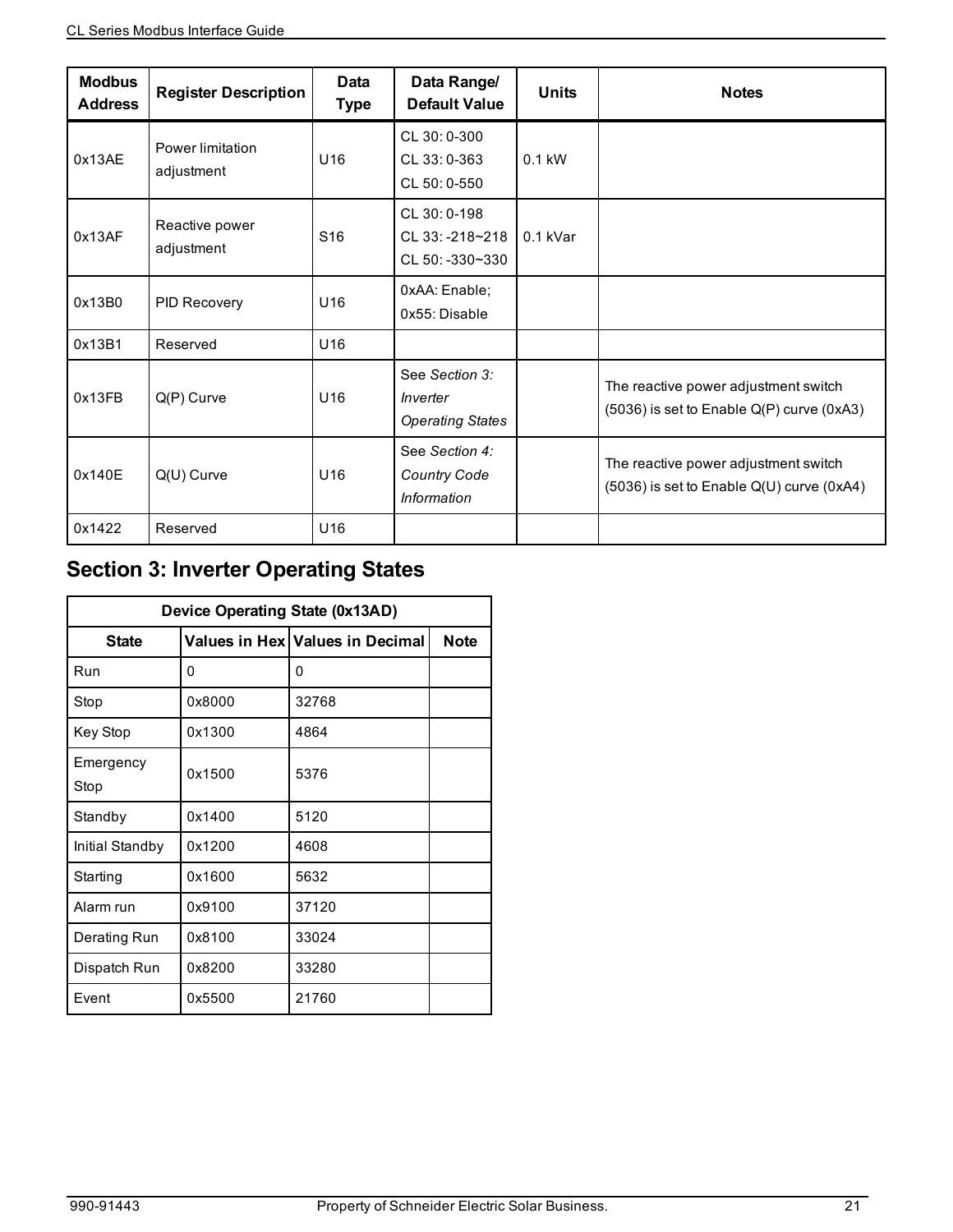## <span id="page-21-0"></span>**Section 4: Country Code Information**

*Table 16 Country code Information*

| Code             | <b>Country short name</b> | Country              | <b>Note</b> |
|------------------|---------------------------|----------------------|-------------|
| $\pmb{0}$        | <b>GB</b>                 | <b>Great Britain</b> |             |
| $\mathbf 1$      | DE                        | Germany              |             |
| $\boldsymbol{2}$ | ${\sf FR}$                | France               |             |
| $\mathsf 3$      | $ \mathsf{T} $            | Italy                |             |
| $\overline{4}$   | ES                        | Spain                |             |
| $\mathbf 5$      | AT                        | Austria              |             |
| $\,6\,$          | <b>AU</b>                 | Australia            |             |
| $\boldsymbol{7}$ | ${\tt CZ}$                | Czech                |             |
| 8                | BE                        | Belgium              |             |
| $\boldsymbol{9}$ | DK                        | Denmark              |             |
| $10$             | $GR_L$                    | Greece Land          |             |
| 11               | $GR$ <sub>_IS</sub>       | Greece Island        |             |
| 12               | NL                        | Netherlands          |             |
| 13               | PT                        | Portugal             |             |
| 14               | CHN                       | China                |             |
| 15               | SE                        | Sweden               |             |
| 16               | Other 50Hz                |                      |             |
| 17               | <b>RO</b>                 | Romania              |             |
| 18               | <b>TH</b>                 | Thailand             |             |
| 19               | TK                        | Turkey               |             |
| 20               | AU-WEST                   | Australia (west)     |             |
| 21               | Reserved                  |                      |             |
| 25               | Vorarlberg (Austria)      | Vorarlberg           | District    |
| 26-59            | Reserved                  |                      |             |
| 60               | ${\sf CA}$                | Canada               |             |
| 61               | US                        | America              |             |
| 62               | Other 60Hz                |                      |             |
| $70\,$           | JP 50Hz                   |                      |             |
| 71               | JP 60Hz                   |                      |             |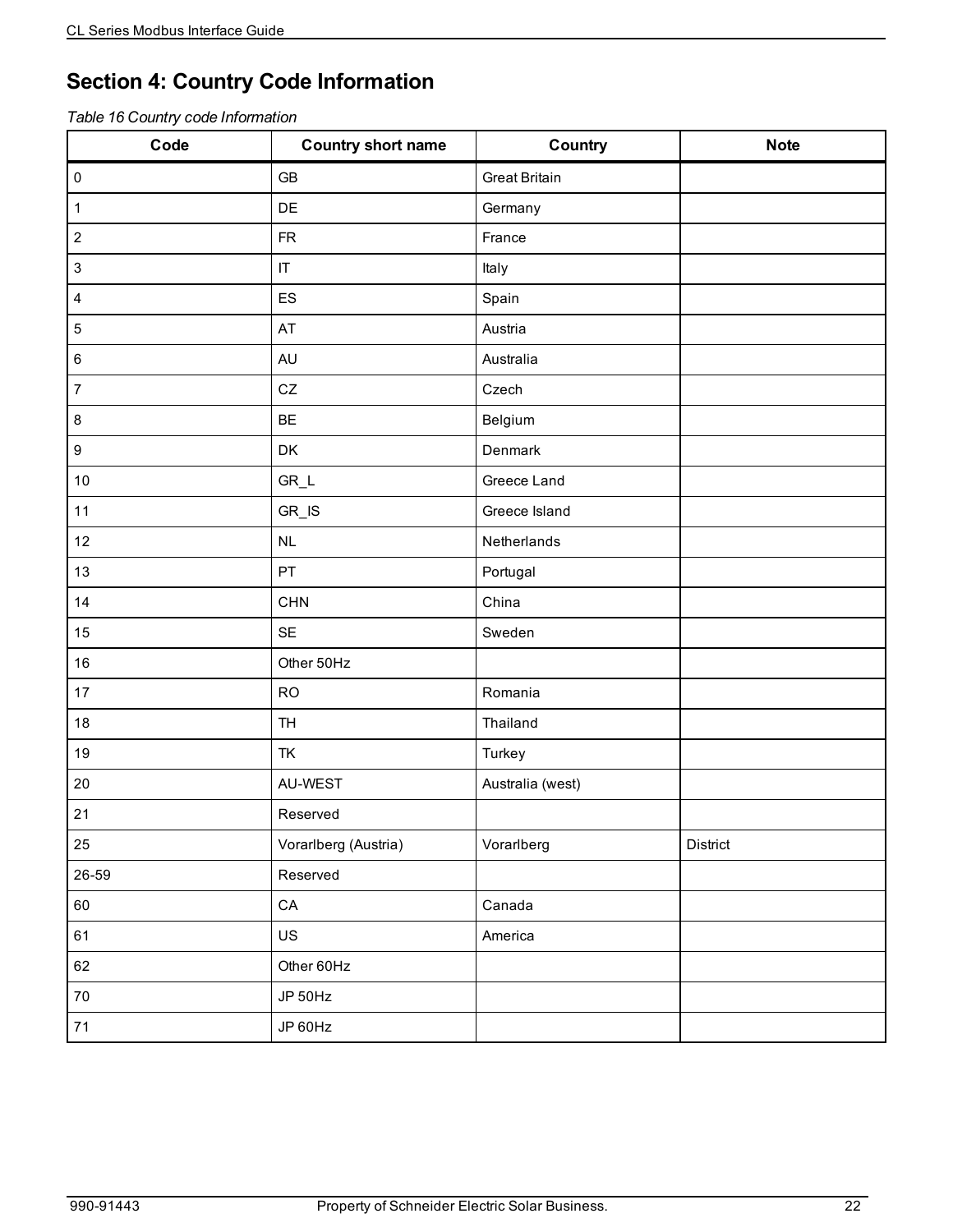## **Section 5: Alarm Codes**

**NOTE:** If any problems persist, contact technical support at: http://solar.schneiderelectric.com/tech-support.

*Table 17 Alarm codes*

| <b>Alarm</b><br>Code<br>(Decimal) | Alarm<br>Code<br>(Hex) | <b>Description</b>                                                                                                                                                            | <b>Note</b>                                                                                                                                                                                                                                                                                                                                                   |
|-----------------------------------|------------------------|-------------------------------------------------------------------------------------------------------------------------------------------------------------------------------|---------------------------------------------------------------------------------------------------------------------------------------------------------------------------------------------------------------------------------------------------------------------------------------------------------------------------------------------------------------|
| 2                                 | 0x0002                 | The grid voltage exceeds the<br>inverter's permissible range.<br>NOTE: Protection time and<br>protection thresholds depend<br>on the utility's requirements.                  | Measure the grid voltage. Follow instructions in the DANGER<br>message on page 2.<br>If the grid voltage exceeds the inverter's permissible range, contact<br>the utility company for suggestions. If the grid voltage is within the<br>inverter's permissible range, contact technical support.                                                              |
| 3                                 | 0x0003                 | Grid transient voltage exceeds<br>the permissible range.                                                                                                                      | This is a short term event caused by transients in the grid. Wait for the<br>inverter to recover automatically.<br>If the problem persists, contact technical support.                                                                                                                                                                                        |
| 4                                 | 0x0004                 | The grid voltage is below the<br>inverter's permissible lower<br>limit.<br><b>NOTE:</b> Protection time and<br>protection thresholds depend<br>on the utility's requirements. | Measure the grid voltage. Follow instructions in the DANGER<br>message on page 2.<br>If the measured grid voltage is below the permissible operational<br>limit, contact the utility company for suggestions.<br>If the measured grid voltage is within the permissible operating range<br>of the inverter and the event persists, contact technical support. |
| 5                                 | 0x0005                 | The grid voltage is below the<br>utility's under- voltage<br>protection limit.                                                                                                | This could be a short term event due to grid conditions. Wait for the<br>inverter to recover automatically.<br>If the problem persists, contact technical support.                                                                                                                                                                                            |
| 6                                 | 0x0006                 | The AC output current<br>exceeds the inverter's<br>protection limit.                                                                                                          | The inverter will resume operation when the AC output current falls<br>below the protection limit. If the event persists, contact technical<br>support.                                                                                                                                                                                                       |
| 7                                 | 0x0007                 | Transient AC over current                                                                                                                                                     | This may be a short term event. The inverter can recover<br>automatically. Wait for a few minutes for the inverter to recover but if<br>the event persists, contact technical support.                                                                                                                                                                        |
| 8                                 | 0x0008                 | The grid frequency exceeds<br>the inverter's permissible<br>operating upper limit.                                                                                            | Measure the grid frequency. Follow instructions in the DANGER<br>message on page 2.<br>If the grid frequency is within the permissible operating range of the                                                                                                                                                                                                 |
| 9                                 | 0x0009                 | The grid frequency is below<br>the inverter's permissible<br>operating lower limit.                                                                                           | inverter and the event persists, contact technical support.<br>If the grid frequency is not within the permissible operating range of<br>the inverter, contact the utility company for suggestions.                                                                                                                                                           |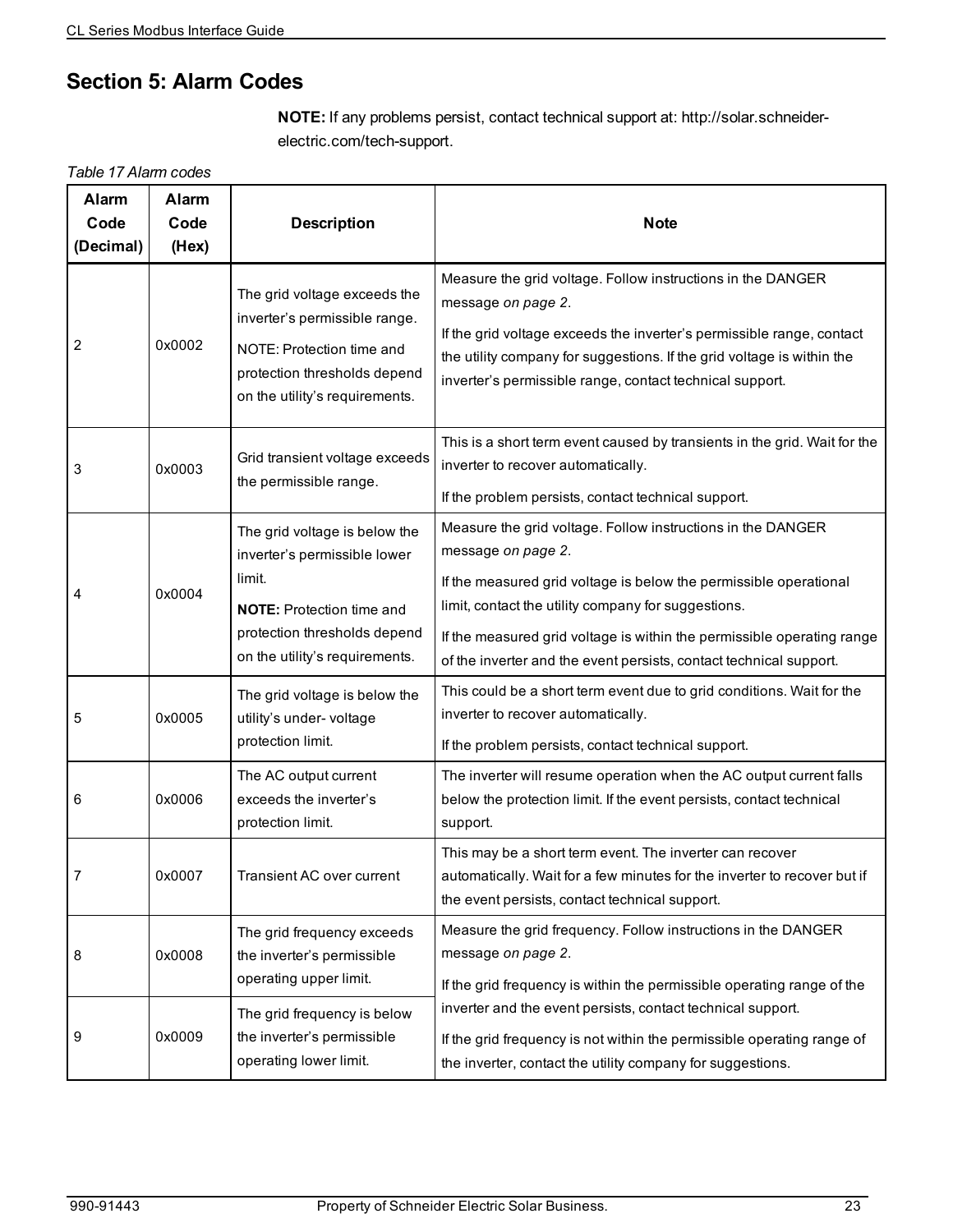| Alarm<br>Code<br>(Decimal) | Alarm<br>Code<br>(Hex) | <b>Description</b>                                                     | <b>Note</b>                                                                                                                                                                                                                                            |
|----------------------------|------------------------|------------------------------------------------------------------------|--------------------------------------------------------------------------------------------------------------------------------------------------------------------------------------------------------------------------------------------------------|
|                            |                        |                                                                        | Check whether the AC breaker at the AC combiner box is turned ON.                                                                                                                                                                                      |
|                            |                        |                                                                        | Check whether the inverter's AC disconnect switch is turned ON.                                                                                                                                                                                        |
| 10                         | 0x000A                 | Islanding                                                              | Measure the grid voltage at the AC connection to the inverter. Follow<br>instructions in the DANGER message on page 2.                                                                                                                                 |
|                            |                        |                                                                        | Check whether AC cables are all properly connected.                                                                                                                                                                                                    |
|                            |                        |                                                                        | Check whether the grid is in service.                                                                                                                                                                                                                  |
|                            |                        |                                                                        | If the problem persists, contact technical support.                                                                                                                                                                                                    |
| 11                         | 0x000B                 | The DC component of the AC<br>current exceeds the inverter's<br>limit. | This may be a short term event. The inverter can recover<br>automatically. Wait for a few minutes for the inverter to recover but if<br>the event persists, contact technical support.                                                                 |
| 12                         | 0x000C                 | Residual current leakage                                               | Check whether the insulation is low on the PV array or a higher<br>leakage current in the inverter.                                                                                                                                                    |
|                            |                        | detected is high.                                                      | If the problem persists, contact technical support.                                                                                                                                                                                                    |
| 13                         | 0x000D                 | A grid condition event is<br>detected that is outside of               | This condition may occur when grid voltage exceeds or falls below<br>the inverter's permissible operating range. Contact the utility<br>company for suggestions.                                                                                       |
|                            |                        | normal operations.                                                     | The inverter can recover automatically. Wait for a few minutes for the<br>inverter to recover but if the event persists, contact technical support.                                                                                                    |
| 14                         | 0x000E                 | Average grid over-voltage (10                                          | This condition occurs when grid voltage exceeds the inverter's<br>permissible operating limit for an average of 10 minutes. Contact the<br>utility company for suggestions.                                                                            |
|                            |                        | minutes)                                                               | The inverter can recover automatically. Wait for a few minutes for the<br>inverter to recover but if the event persists, contact technical support.                                                                                                    |
| 15                         | 0x000F                 | Grid overvoltage                                                       | Verify that the type and size of AC cables as well as transformer<br>impedance are specified according to the CL Series Solution Guides<br>(located on the product pages at https://solar.schneider-electric.com/)<br>or local electrical regulations. |
|                            |                        |                                                                        | Wait for the inverter to recover automatically.                                                                                                                                                                                                        |
|                            |                        |                                                                        | If the problem persists, contact technical support.                                                                                                                                                                                                    |
| 16                         | 0x0010                 | AC output overload                                                     | Wait for the inverter to recover automatically.                                                                                                                                                                                                        |
|                            |                        |                                                                        | If the problem persists, contact technical support.                                                                                                                                                                                                    |
| 17                         | 0x0011                 | Grid voltage imbalance                                                 | Wait for the inverter to recover automatically. Test the grid voltage to<br>confirm the imbalance.                                                                                                                                                     |
|                            |                        |                                                                        | If the problem persists, contact technical support.                                                                                                                                                                                                    |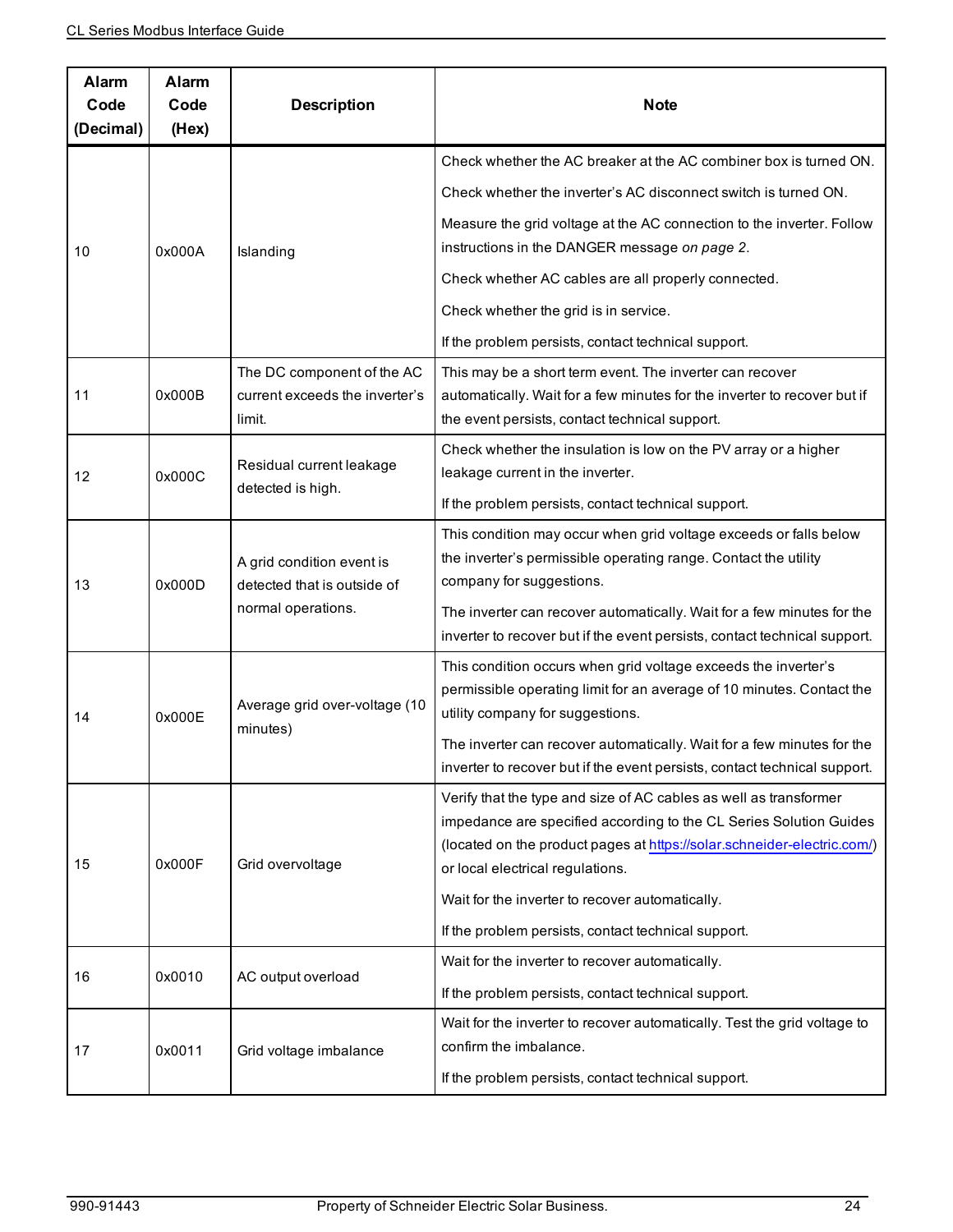| Alarm<br>Code<br>(Decimal) | Alarm<br>Code<br>(Hex) | <b>Description</b>                                               | <b>Note</b>                                                                                                                                                                                                          |
|----------------------------|------------------------|------------------------------------------------------------------|----------------------------------------------------------------------------------------------------------------------------------------------------------------------------------------------------------------------|
|                            | 0x0013                 | High transient DC bus voltage                                    | Wait for the inverter to recover automatically.                                                                                                                                                                      |
| 19                         |                        |                                                                  | If the problem persists, contact technical support.                                                                                                                                                                  |
| 20                         | 0x0014                 | High DC bus voltage                                              | Wait for the inverter to recover automatically.                                                                                                                                                                      |
|                            |                        |                                                                  | If the problem persists, contact technical support.                                                                                                                                                                  |
| 21                         | 0x0015                 | PV input over current                                            | Check the PV configuration and connection.                                                                                                                                                                           |
|                            |                        |                                                                  | If the problem persists, contact technical support.                                                                                                                                                                  |
| 22                         | 0x0016                 | Over current protection                                          | If the grid or PV current is within the permissible operating range of                                                                                                                                               |
|                            |                        |                                                                  | the inverter and the event persists, contact technical support.                                                                                                                                                      |
| 23                         | 0x0017                 | PV configuration mode has<br>changed during normal<br>operation. | Check the PV configuration. Restart the inverter.                                                                                                                                                                    |
|                            |                        | Voltage imbalance at neutral<br>point                            | Wait for the inverter to recover automatically when the deviation falls                                                                                                                                              |
| 24                         | 0x0018                 |                                                                  | within the permissible range.                                                                                                                                                                                        |
|                            |                        |                                                                  | If the problem persists, contact technical support.                                                                                                                                                                  |
|                            | 0x0019                 | Transient unbalance of<br>voltage neutral point                  | Wait for the inverter to recover automatically when the deviation falls<br>within the permissible range.                                                                                                             |
| 25                         |                        |                                                                  | If the problem persists, contact technical support.                                                                                                                                                                  |
|                            |                        | Clamp capacitance over-<br>voltage event is detected.            | Wait for the inverter to recover automatically.                                                                                                                                                                      |
| 30                         | 0x001E                 |                                                                  | If the problem persists, contact technical support.                                                                                                                                                                  |
|                            |                        | Clamp capacitance under-<br>voltage event is detected.           | Wait for the inverter to recover automatically.                                                                                                                                                                      |
| 31                         | 0x001F                 |                                                                  | If the problem persists, contact technical support.                                                                                                                                                                  |
|                            |                        | Clamp capacitance imbalance                                      | Wait for the inverter to recover automatically.                                                                                                                                                                      |
| 32                         | 0x0020                 | event is detected.                                               | If the problem persists, contact technical support.                                                                                                                                                                  |
|                            |                        | Clamp capacitance pre-                                           | Wait for the inverter to recover automatically.                                                                                                                                                                      |
| 33                         | 0x0021                 | charge ground fault is<br>detected                               | If the problem persists, contact technical support.                                                                                                                                                                  |
|                            |                        |                                                                  | Wait for the inverter to recover automatically.                                                                                                                                                                      |
| 34                         | 0x0022                 | ??                                                               | If the problem persists, contact technical support.                                                                                                                                                                  |
|                            |                        |                                                                  | Verify that the DC input power is not greater than the DC:AC ratio of<br>1.5. If it is, then reduce DC input power.                                                                                                  |
| 36                         | 0x0024                 | Module temperature is too<br>high.                               | Check whether the inverter is directly placed under the sun and<br>intense sun exposure is causing the inverter's module temperature to<br>rise. Install a proper shade to shield the inverter from direct sunlight. |
|                            |                        |                                                                  | If the problem persists, contact technical support.                                                                                                                                                                  |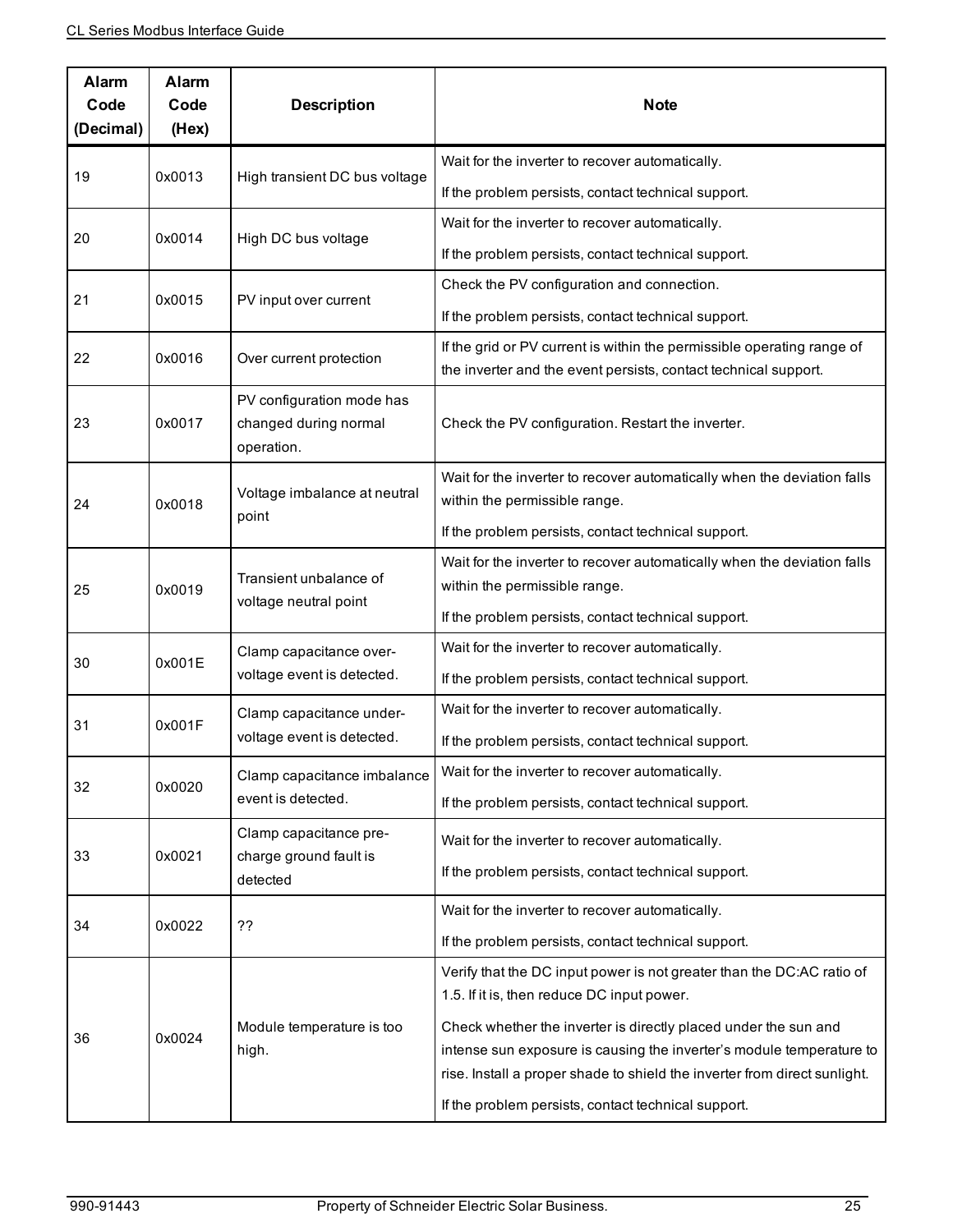| Alarm<br>Code<br>(Decimal) | Alarm<br>Code<br>(Hex) | <b>Description</b>                                      | <b>Note</b>                                                                                                                                                                                                       |
|----------------------------|------------------------|---------------------------------------------------------|-------------------------------------------------------------------------------------------------------------------------------------------------------------------------------------------------------------------|
| 37                         | 0x0025                 | Internal ambient temperature<br>is too high.            | Check the functionality of the fans. Replace any broken fan if<br>necessary.?? We removed fan replacement from the Owner's<br>manual??<br>Clean the air outlet grates. If the problem persists, contact technical |
|                            |                        |                                                         | support.                                                                                                                                                                                                          |
| 38                         | 0x0026                 | Line tie relay contacts have<br>welded or are open.     | Wait for the inverter to recover automatically.<br>If the problem persists, contact technical support.                                                                                                            |
| 39                         | 0x0027                 | Inverter insulation resistance<br>event (ISO-fit)       | Wait for the inverter to recover automatically. Test for insulation<br>damages in the wiring.                                                                                                                     |
|                            |                        |                                                         | If the problem persists, contact technical support.                                                                                                                                                               |
|                            |                        | AC (or DC) over-current or DC                           | Wait for the inverter to recover automatically.                                                                                                                                                                   |
| 40                         | 0x0028                 | over- voltage event is<br>detected.                     | If the problem persists, contact technical support.                                                                                                                                                               |
| 41                         | 0x0029                 | Current leakage sampling<br>channel event               | Wait for the inverter to recover automatically.                                                                                                                                                                   |
|                            |                        |                                                         | If the problem persists, contact technical support.                                                                                                                                                               |
| 42                         | 0x002A                 | AC current imbalance                                    | Wait for the inverter to recover automatically.                                                                                                                                                                   |
|                            |                        |                                                         | If the problem persists, contact technical support.                                                                                                                                                               |
|                            | 0x002B                 | The ambient temperature falls<br>below - 25 °C (-13 °F) | Stop operating the inverter and disconnect it from all power sources.                                                                                                                                             |
| 43                         |                        |                                                         | Wait for the ambient temperature to rise within the permissible                                                                                                                                                   |
|                            |                        |                                                         | operating range and then restart the inverter.                                                                                                                                                                    |
| 44                         | 0x002C                 | DC/AC inversion circuit event                           | Wait for the inverter to recover automatically.                                                                                                                                                                   |
|                            |                        |                                                         | If the problem persists, contact technical support.                                                                                                                                                               |
|                            |                        | PV configuration mode set on                            | Disconnect the inverter from all power sources.                                                                                                                                                                   |
| 47                         | 0x002F                 | the HMI does not match the                              | See the CL 30, CL 33, CL 50 Owner's Guide (document number: 990-                                                                                                                                                  |
|                            |                        | design.                                                 | 91392) for more information under PV Array Connection to reconnect<br>the PV strings and reselect PV configuration mode.                                                                                          |
|                            |                        |                                                         | Wait for the inverter to recover automatically.                                                                                                                                                                   |
| 48                         | 0x0030                 | Phase-R current sampling<br>channel event               | If the problem persists, contact technical support.                                                                                                                                                               |
|                            |                        | Phase-S current sampling                                | Wait for the inverter to recover automatically.                                                                                                                                                                   |
| 49                         | 0x0031                 | channel event                                           | If the problem persists, contact technical support.                                                                                                                                                               |
|                            |                        | Phase-T current sampling                                | Wait for the inverter to recover automatically.                                                                                                                                                                   |
| 50                         | 0x0032                 | channel event                                           | If the problem persists, contact technical support.                                                                                                                                                               |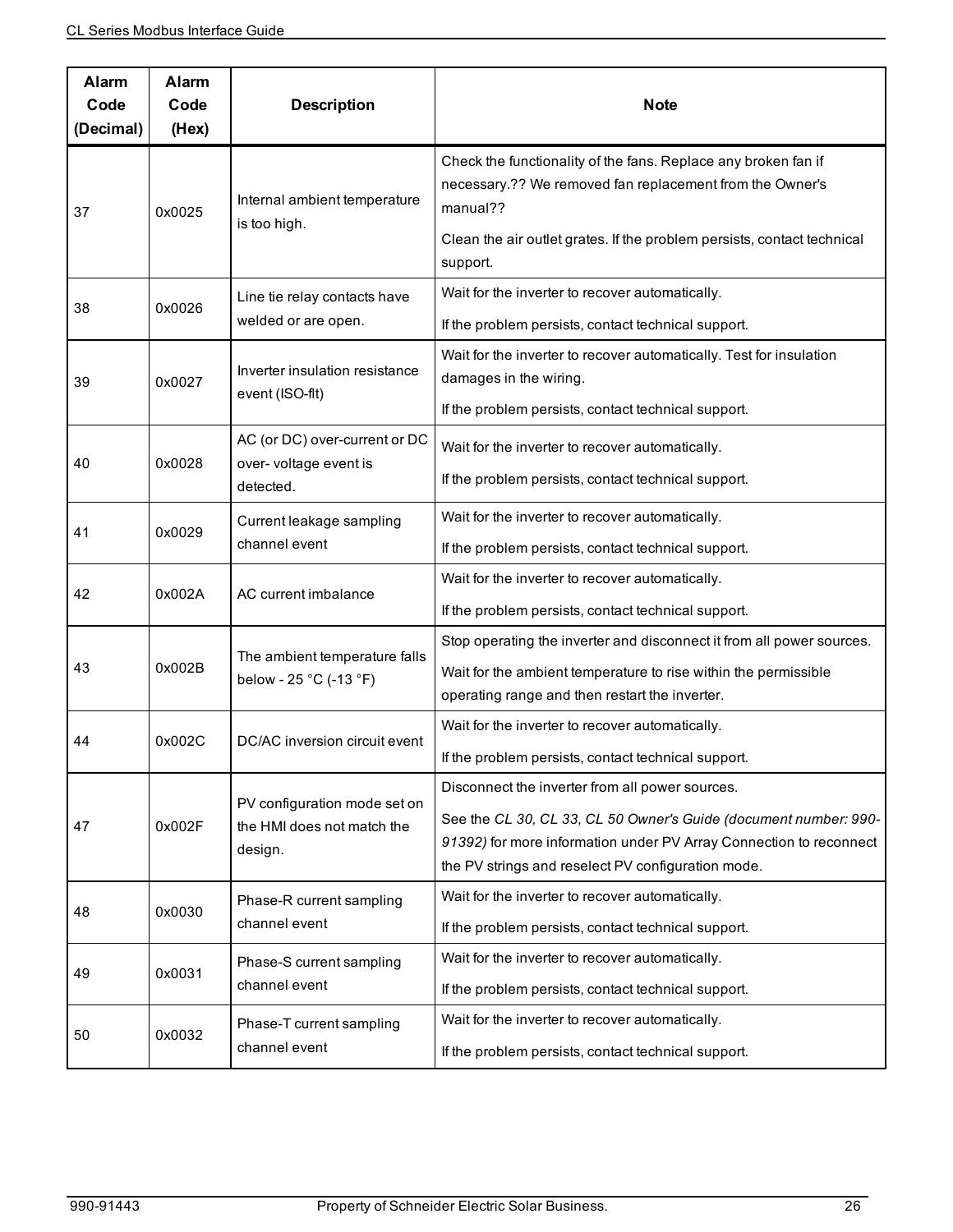| Alarm<br>Code<br>(Decimal) | Alarm<br>Code<br>(Hex) | <b>Description</b>                                              | <b>Note</b>                                                                                                                                                                             |
|----------------------------|------------------------|-----------------------------------------------------------------|-----------------------------------------------------------------------------------------------------------------------------------------------------------------------------------------|
|                            |                        |                                                                 | Measure the grid voltage. Follow instructions in the DANGER<br>message on page 2.                                                                                                       |
| 53                         | 0x0035                 | Grid voltage redundancy<br>event is detected.                   | If the measured grid voltage exceeds the permissible operational<br>limit, contact the utility company for suggestions.                                                                 |
|                            |                        |                                                                 | If the problem persists, contact technical support.                                                                                                                                     |
|                            |                        |                                                                 | Measure the grid frequency. Follow instructions in the DANGER<br>message on page 2.                                                                                                     |
| 54                         | 0x0036                 | Grid frequency redundancy<br>event is detected.                 | If the grid frequency exceeds the inverter's permissible range, contact<br>the utility company for suggestions.                                                                         |
|                            |                        |                                                                 | If the problem persists but the grid frequency is within the inverter's<br>permissible range, contact technical support.                                                                |
| 55                         | 0x0037                 | Inverter insulation resistance<br>redundancy event is detected. | Wait for the inverter to recover automatically.                                                                                                                                         |
|                            |                        |                                                                 | If the problem persists, contact technical support.                                                                                                                                     |
| 56                         | 0x0038                 | Inverter leakage current<br>redundancy event is detected.       | Check if there is a ground fault at the PV string.                                                                                                                                      |
|                            |                        |                                                                 | If the problem persists, contact technical support.                                                                                                                                     |
| 59                         | 0x003B                 | Main DSP communication<br>redundancy event is detected.         | Wait for the inverter to recover automatically.                                                                                                                                         |
|                            |                        |                                                                 | If the problem persists, contact technical support.                                                                                                                                     |
| 60                         | 0x003C                 | Main DSP data comparison<br>event is detected.                  | Wait for the inverter to recover automatically.                                                                                                                                         |
|                            |                        |                                                                 | If the problem persists, contact technical support.                                                                                                                                     |
|                            | 0x0046                 |                                                                 | Stop operating the inverter by disconnecting it from all power sources.                                                                                                                 |
|                            |                        |                                                                 | Remove and replace the fan. .?? We removed fan replacement from<br>the Owner's manual?? See the CL 30, CL 33, CL 50 Owner's Guide                                                       |
| 70                         |                        | Fan event                                                       | (document number: 990-91392) for more information.                                                                                                                                      |
|                            |                        |                                                                 | To know which fan is affected, refer to the fan operation status in the<br>HMI.                                                                                                         |
|                            |                        |                                                                 | If the problem persists, contact technical support.                                                                                                                                     |
| 71                         | 0x0047                 | AC side SPD event                                               | For AC SPD, contact technical support.                                                                                                                                                  |
| 72                         | 0x0048                 | DC side SPD event                                               | For DC SPD, see the CL 30, CL 33, CL 50 Owner's Guide (document<br>number: 990-91392) for more information. ??I'm not sure we have<br>any info on servicing SPDs in the Owner's guide?? |
| 74                         | 0x004A                 | Communication event                                             | An event has occurred in the internal communication of the inverter.<br>However, the inverter continues feeding into the grid.                                                          |
|                            |                        |                                                                 | If the problem persists, contact technical support.                                                                                                                                     |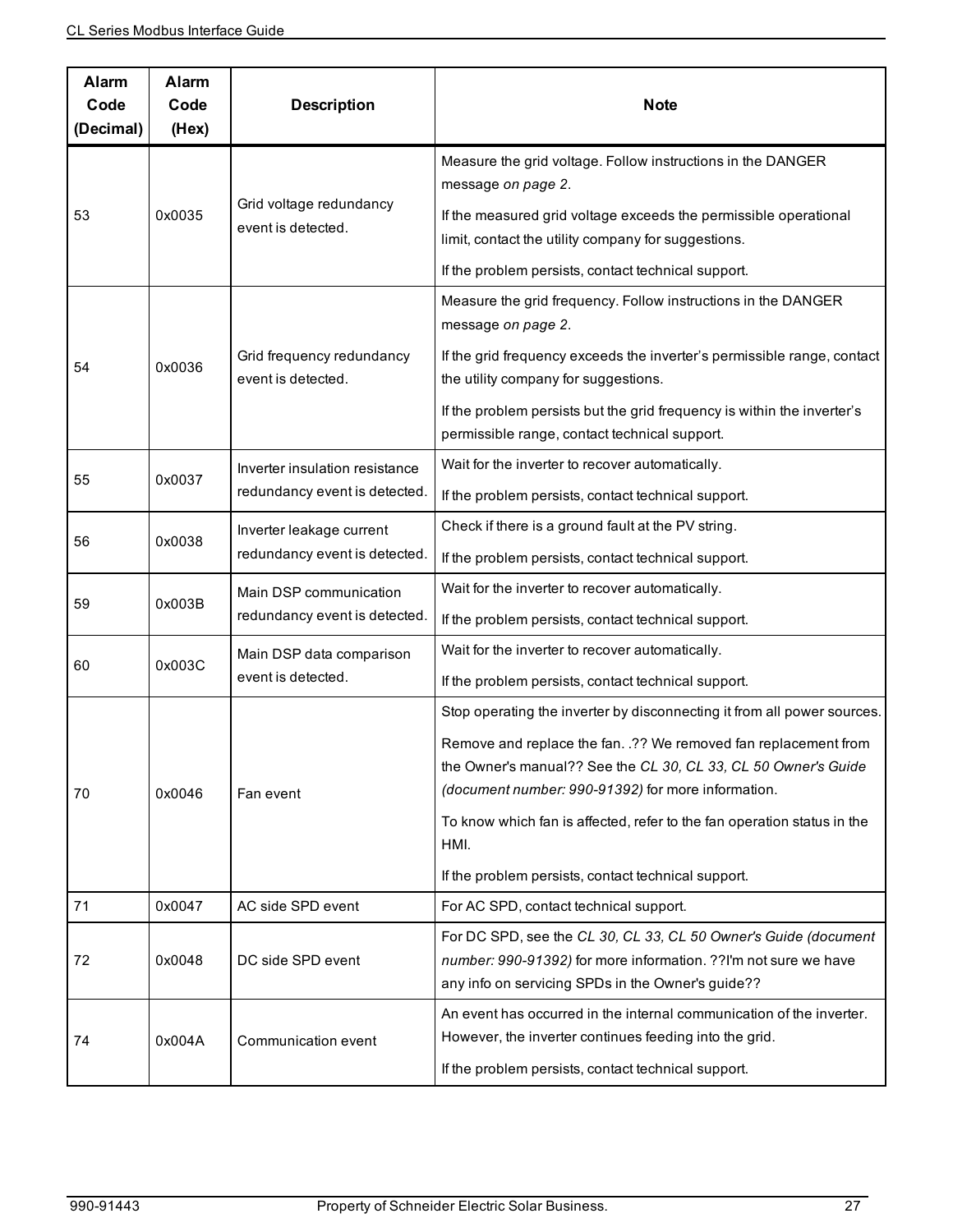| Alarm<br>Code<br>(Decimal) | Alarm<br>Code<br>(Hex) | <b>Description</b>                                            | <b>Note</b>                                                                                                                                                                                                               |
|----------------------------|------------------------|---------------------------------------------------------------|---------------------------------------------------------------------------------------------------------------------------------------------------------------------------------------------------------------------------|
|                            |                        |                                                               | Wait for sufficient sunlight.                                                                                                                                                                                             |
| 75                         | 0x004B                 | Solar irradiation is not<br>sufficient for inverter operation | If this event recurs when irradiation is sufficient, check the PV system<br>design and adjust the connection of PV inputs.                                                                                                |
| 76                         | 0x004C                 | PV overload condition                                         | Check the PV system design and adjust the connection of PV inputs.                                                                                                                                                        |
| 78                         | 0x004E                 | PV 1 power event warning                                      | Check the PV input terminals for loose connections. Tighten the<br>connections according to torque specifications found in the CL 30, CL<br>33, CL 50 Owner's Guide (document number: 990-91392) for more<br>information. |
|                            |                        |                                                               | If the problem persists, contact technical support.                                                                                                                                                                       |
| 79                         | 0x004F                 | PV 2 power event warning                                      | Check the PV input terminals for loose connections. Tighten the<br>connections according to torque specifications found in the CL 30, CL<br>33, CL 50 Owner's Guide (document number: 990-91392) for more<br>information. |
|                            |                        |                                                               | If the problem persists, contact technical support.                                                                                                                                                                       |
| 80                         | 0x0050                 | PV 3 power event warning                                      | Check the PV input terminals for loose connections. Tighten the<br>connections according to torque specifications found in the CL 30, CL<br>33, CL 50 Owner's Guide (document number: 990-91392) for more<br>information. |
|                            |                        |                                                               | If the problem persists, contact technical support.                                                                                                                                                                       |
| 81                         | 0x0051                 | PV 4 power event warning                                      | Check the PV input terminals for loose connections. Tighten the<br>connections according to torque specifications found in the CL 30, CL<br>33, CL 50 Owner's Guide (document number: 990-91392) for more<br>information. |
|                            |                        |                                                               | If the problem persists, contact technical support.                                                                                                                                                                       |
| 87                         | 0x0057                 | AFD module abnormal                                           | Refer to the CL 30, CL 33, CL 50 Owner's Guide (document number:<br>990-91392) for more information.                                                                                                                      |
|                            |                        |                                                               | If the problem persists, contact technical support.                                                                                                                                                                       |
| 88                         | 0x0057                 | AFD module abnormal                                           | Refer to the CL 30, CL 33, CL 50 Owner's Guide (document number:<br>990-91392) for more information.                                                                                                                      |
|                            |                        |                                                               | If the problem persists, contact technical support.                                                                                                                                                                       |
| 89                         | 0x0059                 | AFD module Disabled                                           | Refer to the CL 30, CL 33, CL 50 Owner's Guide (document number:<br>990-91392) for more information.                                                                                                                      |
|                            |                        |                                                               | If the problem persists, contact technical support.                                                                                                                                                                       |
| 105                        | 0x0069                 | Self test did not pass                                        | Refer to the CL 30, CL 33, CL 50 Owner's Guide (document number:<br>990-91392) for more information.                                                                                                                      |
|                            |                        |                                                               | If the problem persists, contact technical support.                                                                                                                                                                       |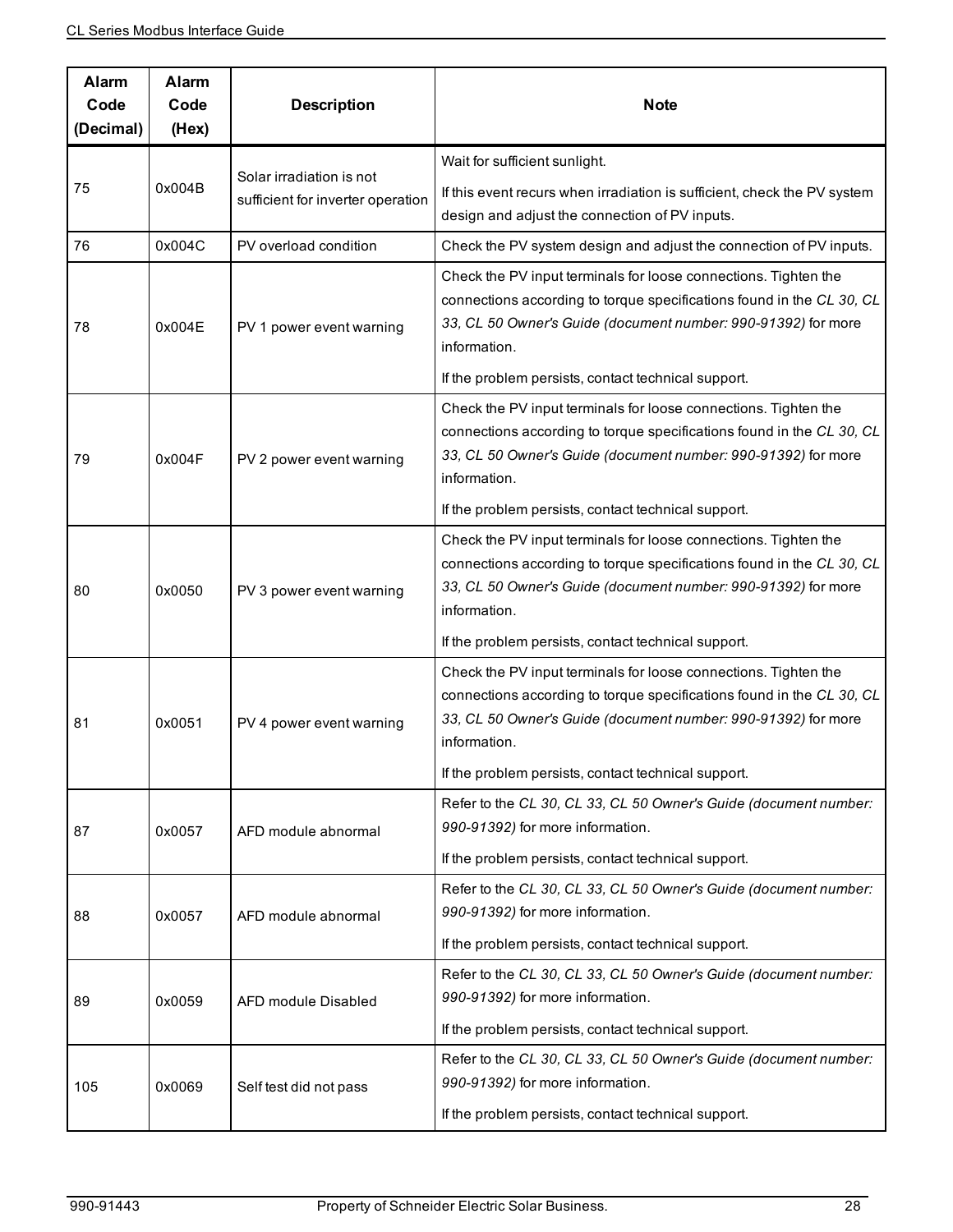| Alarm<br>Code<br>(Decimal) | Alarm<br>Code<br>(Hex) | <b>Description</b>                   | <b>Note</b>                                                                                          |
|----------------------------|------------------------|--------------------------------------|------------------------------------------------------------------------------------------------------|
| 106                        | 0x006A                 | Grounding cable event                | Refer to the CL 30, CL 33, CL 50 Owner's Guide (document number:<br>990-91392) for more information. |
|                            |                        |                                      | If the problem persists, contact technical support.                                                  |
| 116                        | 0x0074                 | Device abnormal                      | Refer to the CL 30, CL 33, CL 50 Owner's Guide (document number:<br>990-91392) for more information. |
|                            |                        |                                      | If the problem persists, contact technical support.                                                  |
| 117                        | 0x0075                 | Device abnormal                      | Refer to the CL 30, CL 33, CL 50 Owner's Guide (document number:<br>990-91392) for more information. |
|                            |                        |                                      | If the problem persists, contact technical support.                                                  |
| 220                        | 0x00DC                 | PV5 abnormal                         | Refer to the CL 30, CL 33, CL 50 Owner's Guide (document number:<br>990-91392) for more information. |
|                            |                        |                                      | If the problem persists, contact technical support.                                                  |
| 532                        | 0x0214                 | String 1 reverse connection<br>alarm | Refer to the CL 30, CL 33, CL 50 Owner's Guide (document number:<br>990-91392) for more information. |
|                            |                        |                                      | If the problem persists, contact technical support.                                                  |
| 533                        | 0x0215                 | String 2 reverse connection          | Refer to the CL 30, CL 33, CL 50 Owner's Guide (document number:<br>990-91392) for more information. |
|                            |                        | alarm                                | If the problem persists, contact technical support.                                                  |
| 534                        | 0x0216                 | String 3 reverse connection<br>alarm | Refer to the CL 30, CL 33, CL 50 Owner's Guide (document number:<br>990-91392) for more information. |
|                            |                        |                                      | If the problem persists, contact technical support.                                                  |
| 535                        | 0x0217                 | String 4 reverse connection<br>alarm | Refer Conext CL30/33/50 Owner's Guide (document number: 975-<br>xxxx-xx-xx for more information.     |
|                            |                        |                                      | If the problem persists, contact technical support                                                   |
| 536                        | 0x0218                 | String 5 reverse connection          | Refer to the CL 30, CL 33, CL 50 Owner's Guide (document number:<br>990-91392) for more information. |
|                            |                        | alarm                                | If the problem persists, contact technical support.                                                  |
| 537                        | 0x0219                 | String 6 reverse connection<br>alarm | Refer to the CL 30, CL 33, CL 50 Owner's Guide (document number:<br>990-91392) for more information. |
|                            |                        |                                      | If the problem persists, contact technical support.                                                  |
| 538                        | 0x021A                 | String 7 reverse connection<br>alarm | Refer to the CL 30, CL 33, CL 50 Owner's Guide (document number:<br>990-91392) for more information. |
|                            |                        |                                      | If the problem persists, contact technical support.                                                  |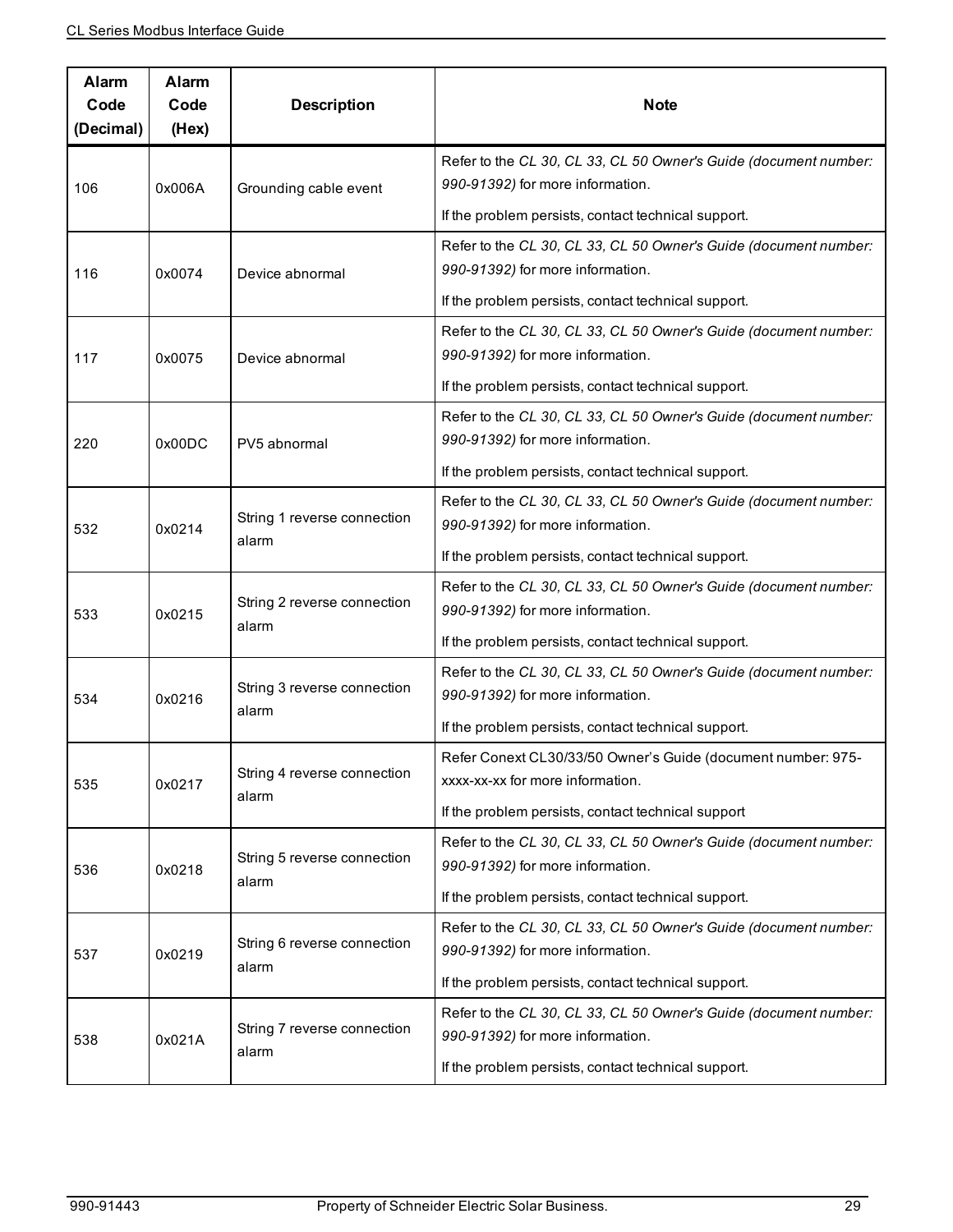| Alarm<br>Code<br>(Decimal) | Alarm<br>Code<br>(Hex) | <b>Description</b>                    | <b>Note</b>                                                                                          |
|----------------------------|------------------------|---------------------------------------|------------------------------------------------------------------------------------------------------|
| 539                        | 0x021B                 | String 8 reverse connection<br>alarm  | Refer to the CL 30, CL 33, CL 50 Owner's Guide (document number:<br>990-91392) for more information. |
|                            |                        |                                       | If the problem persists, contact technical support.                                                  |
| 540                        | 0x021C                 | String 9 reverse connection<br>alarm  | Refer to the CL 30, CL 33, CL 50 Owner's Guide (document number:<br>990-91392) for more information. |
|                            |                        |                                       | If the problem persists, contact technical support.                                                  |
| 541                        | 0x021D                 | String 10 reverse connection<br>alarm | Refer to the CL 30, CL 33, CL 50 Owner's Guide (document number:<br>990-91392) for more information. |
|                            |                        |                                       | If the problem persists, contact technical support.                                                  |
| 548                        | 0x0224                 | String 1 abnormal alarm               | Refer to the CL 30, CL 33, CL 50 Owner's Guide (document number:<br>990-91392) for more information. |
|                            |                        |                                       | If the problem persists, contact technical support.                                                  |
| 549                        | 0x0225                 | String 2 abnormal alarm               | Refer to the CL 30, CL 33, CL 50 Owner's Guide (document number:<br>990-91392) for more information. |
|                            |                        |                                       | If the problem persists, contact technical support.                                                  |
| 550                        | 0x0226                 | String 3 abnormal alarm               | Refer to the CL 30, CL 33, CL 50 Owner's Guide (document number:<br>990-91392) for more information. |
|                            |                        |                                       | If the problem persists, contact technical support.                                                  |
| 551                        | 0x0227                 | String 4 abnormal alarm               | Refer to the CL 30, CL 33, CL 50 Owner's Guide (document number:<br>990-91392) for more information. |
|                            |                        |                                       | If the problem persists, contact technical support.                                                  |
| 552                        | 0x0228                 | String 5 abnormal alarm               | Refer to the CL 30, CL 33, CL 50 Owner's Guide (document number:<br>990-91392) for more information. |
|                            |                        |                                       | If the problem persists, contact technical support.                                                  |
| 553                        | 0x0229                 | String 6 abnormal alarm               | Refer to the CL 30, CL 33, CL 50 Owner's Guide (document number:<br>990-91392) for more information. |
|                            |                        |                                       | If the problem persists, contact technical support.                                                  |
| 554                        | 0x022A                 | String 7 abnormal alarm               | Refer to the CL 30, CL 33, CL 50 Owner's Guide (document number:<br>990-91392) for more information. |
|                            |                        |                                       | If the problem persists, contact technical support.                                                  |
| 555                        | 0x022B                 | String 8 abnormal alarm               | Refer to the CL 30, CL 33, CL 50 Owner's Guide (document number:<br>990-91392) for more information. |
|                            |                        |                                       | If the problem persists, contact technical support.                                                  |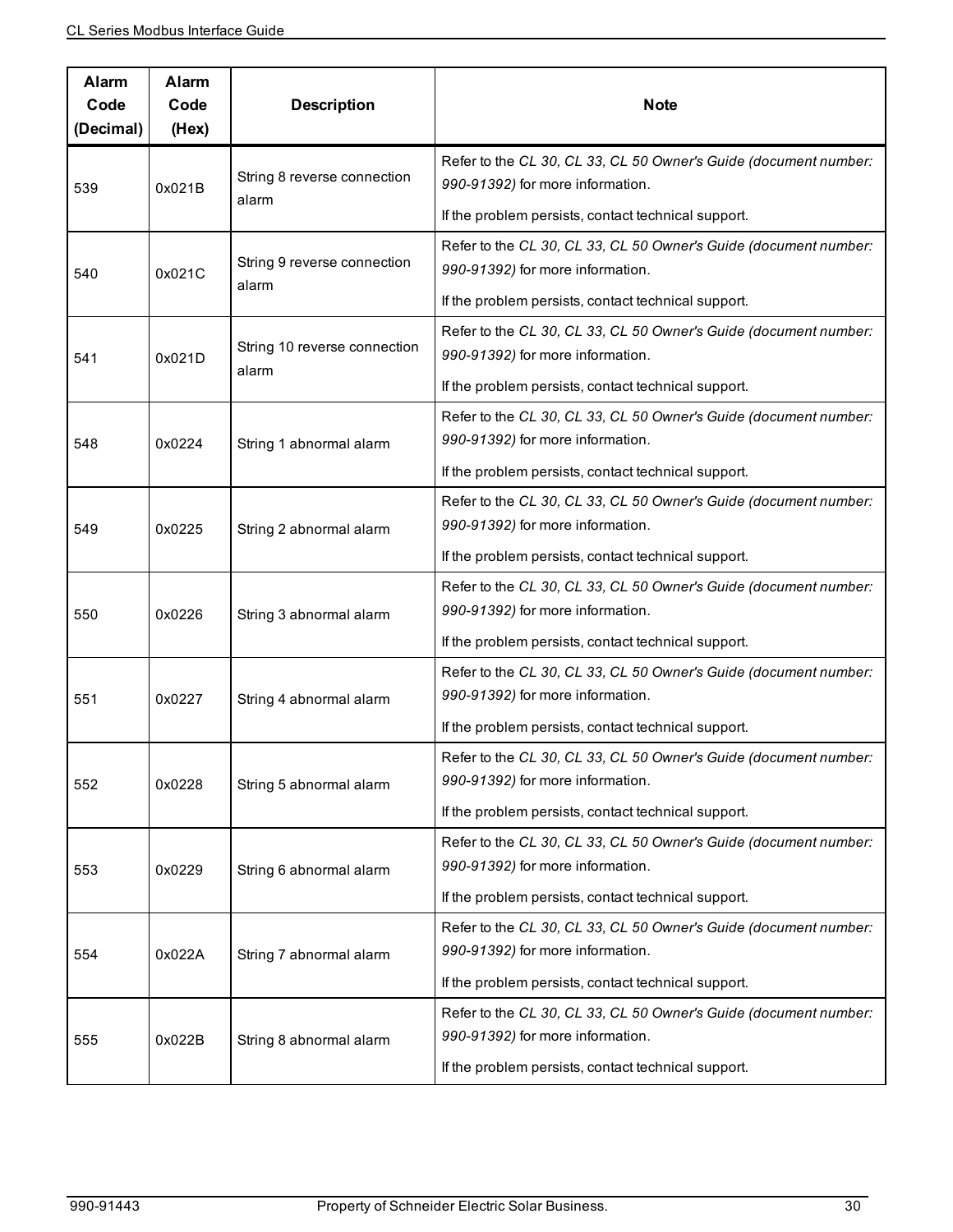| Alarm<br>Code<br>(Decimal) | Alarm<br>Code<br>(Hex) | <b>Description</b>                   | <b>Note</b>                                                                                          |
|----------------------------|------------------------|--------------------------------------|------------------------------------------------------------------------------------------------------|
| 556                        | 0x022C                 | String 9 abnormal alarm              | Refer to the CL 30, CL 33, CL 50 Owner's Guide (document number:<br>990-91392) for more information. |
|                            |                        |                                      | If the problem persists, contact technical support.                                                  |
| 557                        | 0x022D                 | String 10 abnormal alarm             | Refer to the CL 30, CL 33, CL 50 Owner's Guide (document number:<br>990-91392) for more information. |
|                            |                        |                                      | If the problem persists, contact technical support.                                                  |
| 448                        | 0x01C0                 | String 1 reverse connection<br>event | Refer to the CL 30, CL 33, CL 50 Owner's Guide (document number:<br>990-91392) for more information. |
|                            |                        |                                      | If the problem persists, contact technical support.                                                  |
| 449                        | 0x01C1                 | String 2 reverse connection          | Refer to the CL 30, CL 33, CL 50 Owner's Guide (document number:<br>990-91392) for more information. |
|                            |                        | event                                | If the problem persists, contact technical support.                                                  |
| 450                        | 0x01C2                 | String 3 reverse connection<br>event | Refer to the CL 30, CL 33, CL 50 Owner's Guide (document number:<br>990-91392) for more information. |
|                            |                        |                                      | If the problem persists, contact technical support.                                                  |
| 451                        | 0x01C3                 | String 4 reverse connection<br>event | Refer to the CL 30, CL 33, CL 50 Owner's Guide (document number:<br>990-91392) for more information. |
|                            |                        |                                      | If the problem persists, contact technical support.                                                  |
| 452                        | 0x01C4                 | String 5 reverse connection<br>event | Refer to the CL 30, CL 33, CL 50 Owner's Guide (document number:<br>990-91392) for more information. |
|                            |                        |                                      | If the problem persists, contact technical support.                                                  |
| 453                        | 0x01C5                 | String 6 reverse connection<br>event | Refer to the CL 30, CL 33, CL 50 Owner's Guide (document number:<br>990-91392) for more information. |
|                            |                        |                                      | If the problem persists, contact technical support.                                                  |
| 454                        | 0x01C6                 | String 7 reverse connection          | Refer to the CL 30, CL 33, CL 50 Owner's Guide (document number:<br>990-91392) for more information. |
|                            |                        | event                                | If the problem persists, contact technical support.                                                  |
| 455                        | 0x01C7                 | String 8 reverse connection          | Refer to the CL 30, CL 33, CL 50 Owner's Guide (document number:<br>990-91392) for more information. |
|                            |                        | event                                | If the problem persists, contact technical support.                                                  |
| 456                        | 0x01C8                 | String 9 reverse connection<br>event | Refer to the CL 30, CL 33, CL 50 Owner's Guide (document number:<br>990-91392) for more information. |
|                            |                        |                                      | If the problem persists, contact technical support.                                                  |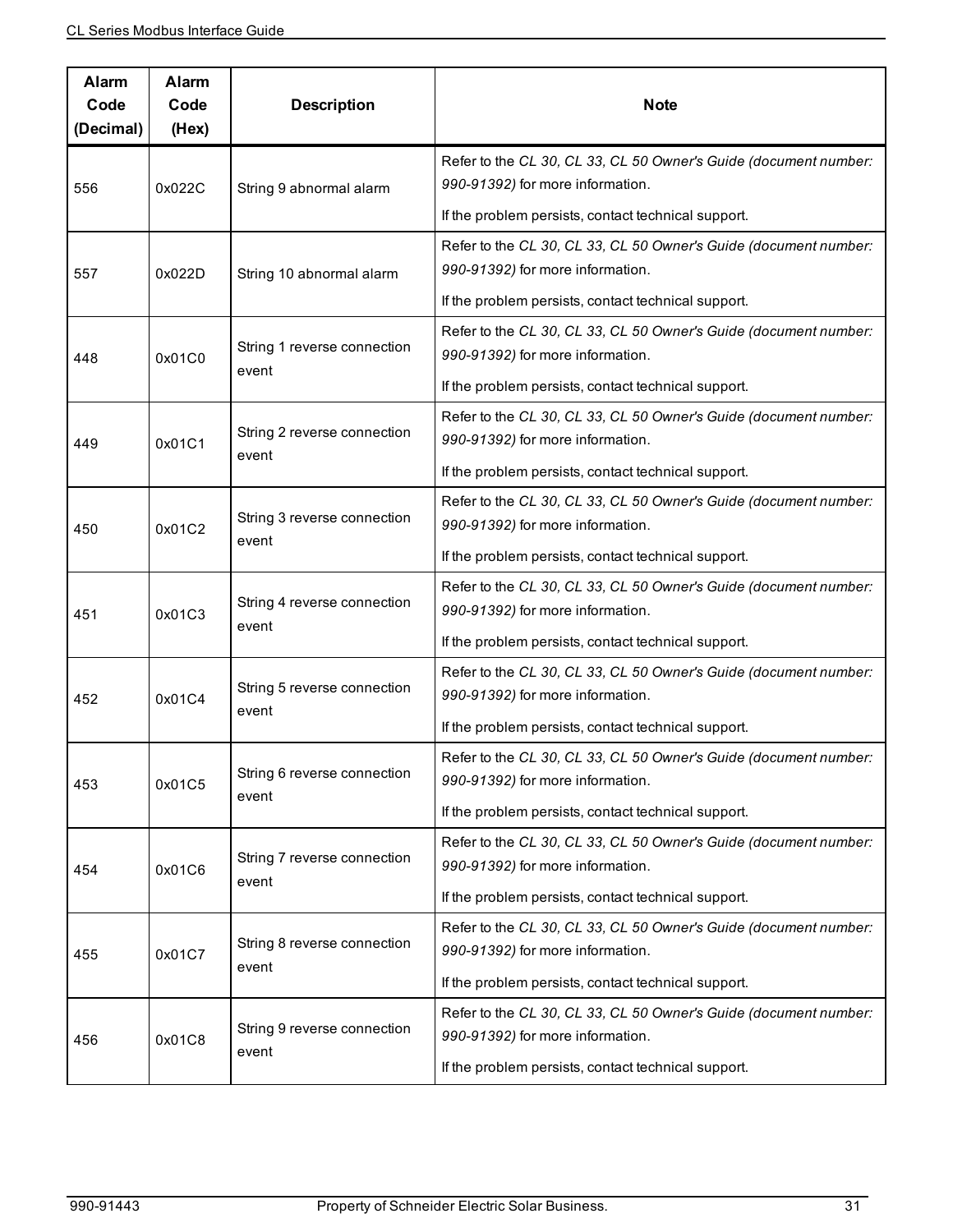| Alarm<br>Code<br>(Decimal) | <b>Alarm</b><br>Code<br>(Hex) | <b>Description</b>                    | <b>Note</b>                                                                                                                                                 |
|----------------------------|-------------------------------|---------------------------------------|-------------------------------------------------------------------------------------------------------------------------------------------------------------|
| 457                        | 0x01C9                        | String 10 reverse connection<br>event | Refer to the CL 30, CL 33, CL 50 Owner's Guide (document number:<br>990-91392) for more information.<br>If the problem persists, contact technical support. |

| <b>IEvent</b><br>Code | Event<br>Code<br>(Hex) | <b>Description</b>                                                                                                                                | <b>Solution</b>                                                                                                                                                                                                                                                                                                                                                                                                                                                                                                                                                                                            |
|-----------------------|------------------------|---------------------------------------------------------------------------------------------------------------------------------------------------|------------------------------------------------------------------------------------------------------------------------------------------------------------------------------------------------------------------------------------------------------------------------------------------------------------------------------------------------------------------------------------------------------------------------------------------------------------------------------------------------------------------------------------------------------------------------------------------------------------|
| 002                   | 0x0002                 | The grid voltage exceeds the inverter's<br>allowable range. Protection time and<br>protection thresholds depend on the<br>country's requirements. | Generally, the inverter will be reconnected to the grid after the<br>grid returns to normal.<br>If the event occurs repeatedly:<br>1. Measure the grid voltage. Follow the DANGER message at<br>the beginning of this chapter.<br>2. Check whether the protection parameters are appropriately<br>set via the Related Products 3.<br>Check whether the cross-sectional area of the AC cable<br>$3_{-}$<br>meets the requirement.<br>4. Check if voltage drops are within acceptable limits.<br>If the grid voltage exceeds the inverter's allowable range,<br>contact the utility company for suggestions. |
| 003                   | 0x0003                 | Grid transient voltage exceeds the<br>allowable range.                                                                                            | This is a short term event caused by the grid. Wait for the inverter<br>to recover automatically.<br>If the problem persists, contact technical support.                                                                                                                                                                                                                                                                                                                                                                                                                                                   |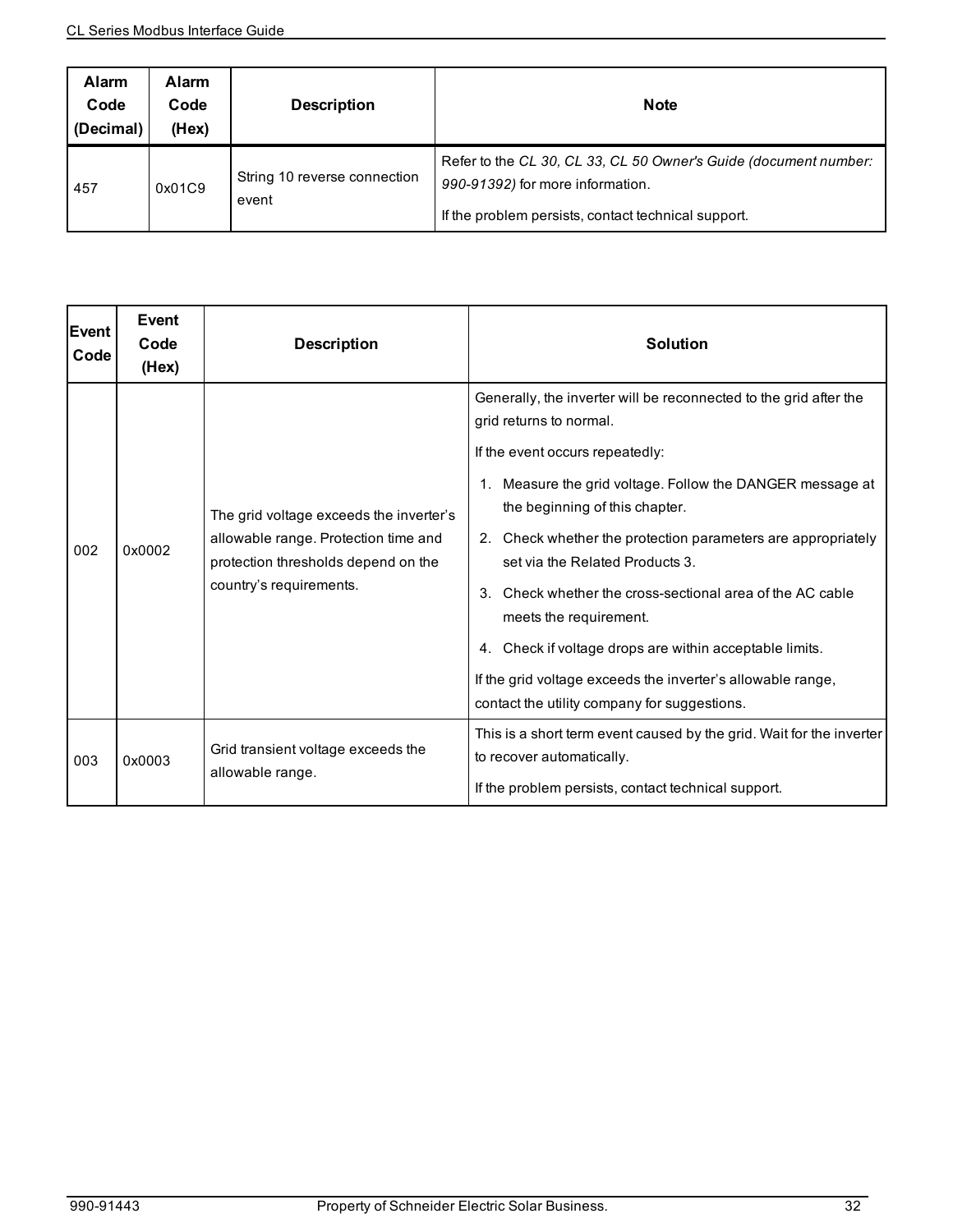|     |        |                                                                                                                           | Generally, the inverter will be reconnected to the grid after the<br>grid returns to normal.                      |
|-----|--------|---------------------------------------------------------------------------------------------------------------------------|-------------------------------------------------------------------------------------------------------------------|
|     |        | The grid voltage is below the inverter's<br>allowable lower limit. Protection time<br>and protection thresholds depend on | If the event occurs repeatedly:                                                                                   |
|     |        |                                                                                                                           | 1. Measure the grid voltage. Follow the DANGER message at<br>the beginning of this chapter.                       |
| 004 | 0x0004 |                                                                                                                           | 2. Check whether the protection parameters are appropriately<br>set via the Related Products 3.                   |
|     |        | the country's requirements.                                                                                               | 3. Check whether the AC cable is firmly in place.                                                                 |
|     |        |                                                                                                                           | 4. Check if voltage drops are within acceptable limits.                                                           |
|     |        |                                                                                                                           | If the grid voltage is lower than the inverter's allowable range,<br>contact the utility company for suggestions. |
|     |        |                                                                                                                           | If the problem persists, contact technical support.                                                               |
|     |        | The grid voltage is lower than the set<br>protection value                                                                | Generally, the inverter will be reconnected to the grid after the<br>grid returns to normal.                      |
|     | 0x0005 |                                                                                                                           | If the event occurs repeatedly:                                                                                   |
|     |        |                                                                                                                           | 1. Measure the grid voltage. Follow the DANGER message at<br>the beginning of this chapter.                       |
| 005 |        |                                                                                                                           | 2. Check whether the protection parameters are appropriately<br>set via the Related Products 3.                   |
|     |        |                                                                                                                           | 3. Check whether the AC cable is firmly in place.                                                                 |
|     |        |                                                                                                                           | 4. Check if voltage drops are within acceptable limits.                                                           |
|     |        |                                                                                                                           | This is a short term event caused by the grid. Wait for the inverter<br>to recover automatically.                 |
|     |        |                                                                                                                           | If the problem persists, contact technical support.                                                               |
| 007 | 0x0007 | AC instantaneous over current, AC<br>the inverter.                                                                        | output current exceeds the upper limit of   Wait for the inverter to recover automatically.                       |
| 008 | 0x0008 | The grid frequency exceeds the<br>inverter's allowable upper limit.                                                       | Measure the grid frequency. Follow the DANGER message at<br>the beginning of this chapter.                        |
|     |        |                                                                                                                           | Check whether the protection parameters are appropriately set<br>via the Related Products 3.                      |
| 009 | 0x0009 | The grid frequency exceeds the<br>inverter's allowable lower limit.                                                       | If the grid frequency exceeds the inverter's allowable range,<br>contact the utility company for suggestions.     |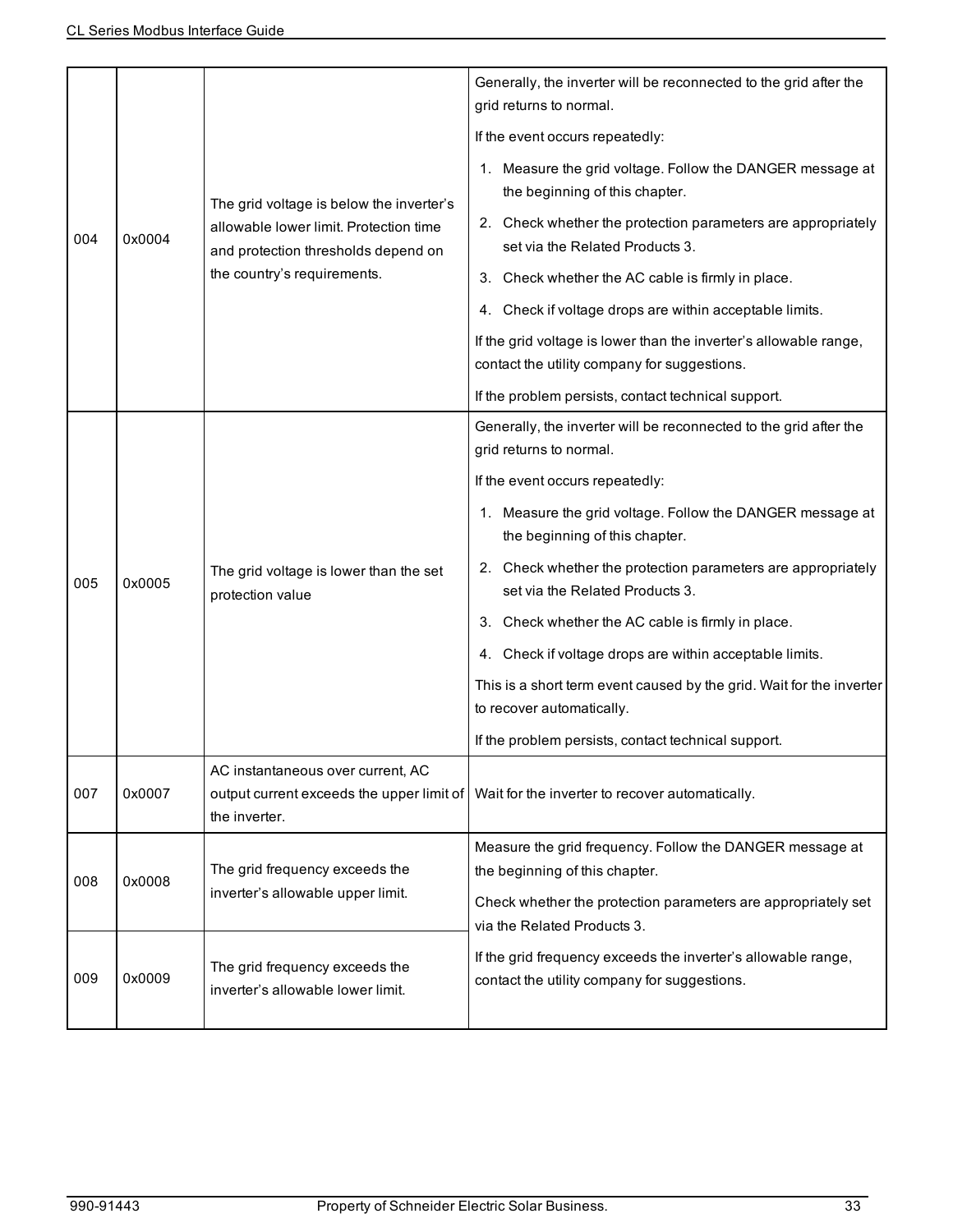| 010 |        | Grid power outage, AC switch or circuit<br>is disconnected.                                                                                       | Check whether the AC circuit breaker is connected and turned<br>on.                                                                                                                                                                          |
|-----|--------|---------------------------------------------------------------------------------------------------------------------------------------------------|----------------------------------------------------------------------------------------------------------------------------------------------------------------------------------------------------------------------------------------------|
|     | 0x000A |                                                                                                                                                   | Check whether AC cables are all properly connected.                                                                                                                                                                                          |
|     |        |                                                                                                                                                   | Check whether the grid is in service.                                                                                                                                                                                                        |
|     |        |                                                                                                                                                   | If the problem persists, contact technical support.                                                                                                                                                                                          |
|     |        |                                                                                                                                                   | Wait for the inverter to recover automatically.                                                                                                                                                                                              |
| 011 | 0x000B | Device anomaly                                                                                                                                    | Disconnect the AC and DC switches, and reconnect the AC and<br>DC switches 15 minutes later to restart the inverter.                                                                                                                         |
|     |        |                                                                                                                                                   | If the problem persists, contact technical support.                                                                                                                                                                                          |
| 012 | 0x000C | Excessive current leakage is detected.                                                                                                            | The event can be caused by excessive leakage current if the AC<br>and DC cables with lower insulation resistance are installed in a<br>damp environment. The inverter will be reconnected to the grid<br>after the environment has improved. |
|     |        |                                                                                                                                                   | If the environment is normal, check whether the AC and DC<br>cables are well insulated.                                                                                                                                                      |
|     |        |                                                                                                                                                   | If the problem persists, contact technical support.                                                                                                                                                                                          |
|     | 0x000D | Grid abnormal, the grid voltage or<br>frequency is out of the permissible<br>range, and the inverter cannot be<br>connected to the grid normally. | If the grid voltage or frequency exceeds the inverter's allowable<br>range, contact the utility company for suggestions.                                                                                                                     |
| 013 |        |                                                                                                                                                   | If the problem persists but the grid voltage is within the inverter's<br>allowable range, contact technical support.                                                                                                                         |
|     |        |                                                                                                                                                   | Wait for the inverter to recover automatically.                                                                                                                                                                                              |
| 014 | 0x000E | The average grid voltage keeps<br>exceeding the allowable range for over                                                                          | If the grid voltage exceeds the inverter's allowable range,                                                                                                                                                                                  |
|     |        | 10 minutes.                                                                                                                                       | contact the utility company for suggestions.                                                                                                                                                                                                 |
|     |        |                                                                                                                                                   | If the problem persists, contact technical support.                                                                                                                                                                                          |
|     | 0x000F | Grid overvoltage, the grid voltage is<br>higher than the set protection value                                                                     | Generally, the inverter will be reconnected to the grid after the<br>grid returns to normal.                                                                                                                                                 |
|     |        |                                                                                                                                                   | If the event occurs repeatedly:                                                                                                                                                                                                              |
|     |        |                                                                                                                                                   | 1. Measure the grid voltage. Follow the DANGER message at<br>the beginning of this chapter.                                                                                                                                                  |
| 015 |        |                                                                                                                                                   | 2. Check whether the protection parameters are appropriately<br>set via the Related Products 3.                                                                                                                                              |
|     |        |                                                                                                                                                   | 3. Check whether the overall grid impedance of the AC cable<br>meets the requirement.                                                                                                                                                        |
|     |        |                                                                                                                                                   | Wait for the inverter to recover automatically.                                                                                                                                                                                              |
|     |        |                                                                                                                                                   | If the grid voltage exceeds the inverter's allowable range,<br>contact the utility company for suggestions.                                                                                                                                  |
|     |        |                                                                                                                                                   | If the problem persists, contact technical support.                                                                                                                                                                                          |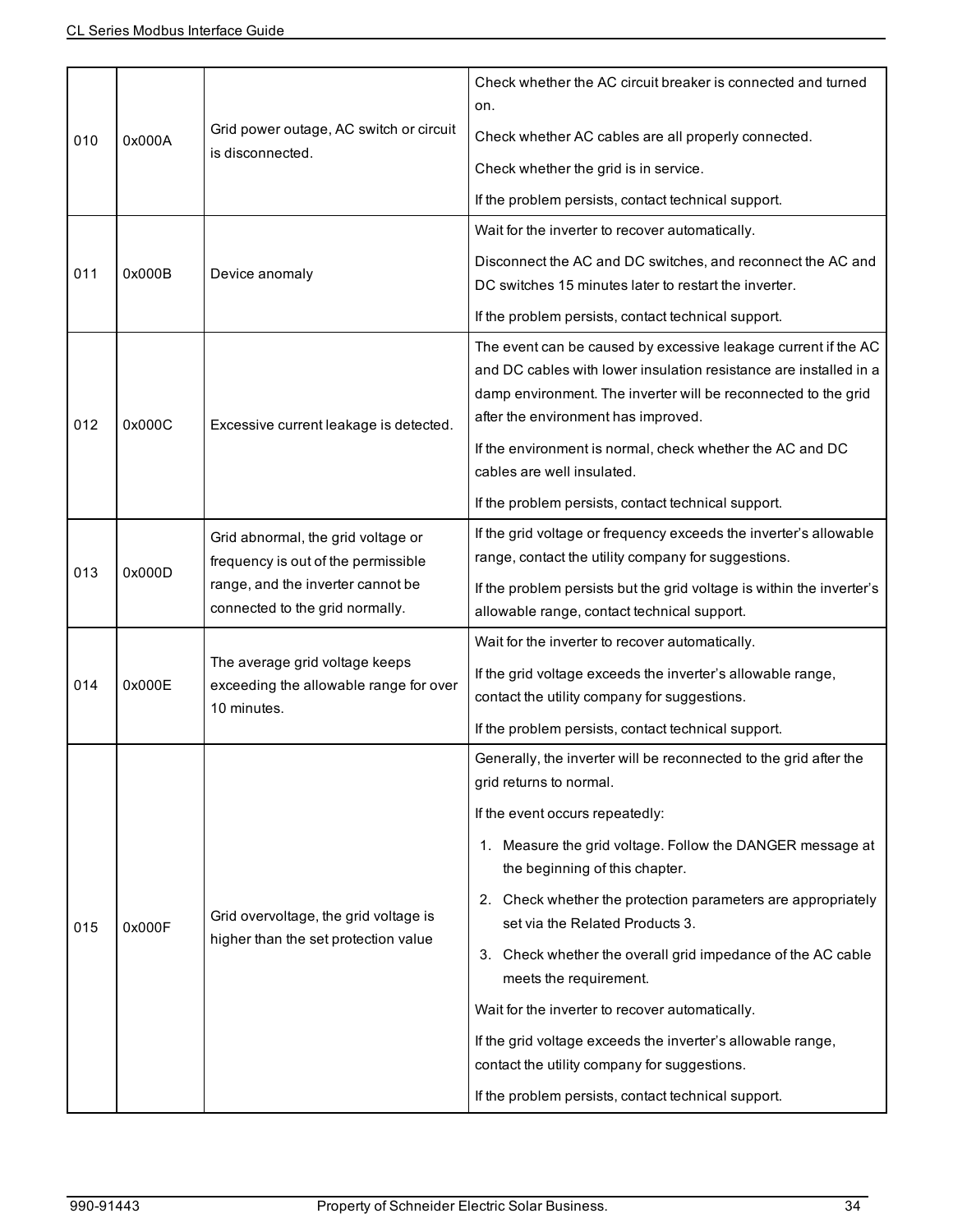|     |        | AC output overload                      | Wait for the inverter to recover automatically.                                                                        |
|-----|--------|-----------------------------------------|------------------------------------------------------------------------------------------------------------------------|
|     | 0x0010 | The configured module power is          | Check whether the DC/AC ratio is well within the specified limit                                                       |
| 016 |        | excessively large and out of the normal | $($ < 1.3).                                                                                                            |
|     |        | operation range of the inverter.        | If the problem persists, contact technical support.                                                                    |
|     |        |                                         | Generally, the inverter will be reconnected to the grid after the                                                      |
|     |        |                                         | grid returns to normal.                                                                                                |
|     |        |                                         | If the event occurs repeatedly:                                                                                        |
| 017 | 0x0011 |                                         | 1. Measure the actual grid voltage. If grid phase voltages differ<br>greatly, contact the power company for solutions. |
|     |        | Grid voltage imbalance                  | 2. If the voltage difference between the three phases is within                                                        |
|     |        |                                         | the permissible range of the local power company, modify                                                               |
|     |        |                                         | the grid voltage imbalance parameter through the Related                                                               |
|     |        |                                         | Products 3.                                                                                                            |
|     |        |                                         | If the problem persists, contact technical support.                                                                    |
|     |        |                                         | Wait for the inverter to recover automatically.                                                                        |
| 019 | 0x0013 |                                         | Disconnect the AC and DC switches, and reconnect the AC and                                                            |
| 020 | 0x0014 | Device anomaly.                         | DC switches 15 minutes later to restart the inverter.                                                                  |
|     |        |                                         | If the problem persists, contact technical support.                                                                    |
|     |        |                                         | Wait for the inverter to recover automatically.                                                                        |
| 021 | 0x0015 |                                         | Disconnect the AC and DC switches, and reconnect the AC and                                                            |
| 022 | 0x0016 | Device anomaly.                         | DC switches 15 minutes later to restart the inverter.                                                                  |
|     |        |                                         | If the problem persists, contact technical support.                                                                    |
| 024 | 0x0018 |                                         |                                                                                                                        |
| 025 | 0x0019 |                                         | Wait for the inverter to recover automatically.                                                                        |
| 030 | 0x001E |                                         | Disconnect the AC and DC switches, and reconnect the AC and                                                            |
| 031 | 0x001F | Device anomaly.                         | DC switches 15 minutes later to restart the inverter.                                                                  |
| 032 | 0x0020 |                                         |                                                                                                                        |
| 033 | 0x0021 |                                         | If the problem persists, contact technical support.                                                                    |
| 034 | 0x0022 |                                         |                                                                                                                        |
|     |        |                                         | Check whether the inverter is directly exposed to sunlight. If so,                                                     |
|     |        |                                         | take some shading measures.                                                                                            |
| 036 | 0x0024 | Power module temperature is too high.   | Check and clean the air ducts.                                                                                         |
|     |        |                                         | Check whether there is 070 (fan anomaly) alarm via the Related                                                         |
|     |        |                                         | Products 3. If the problem persists, contact technical support.                                                        |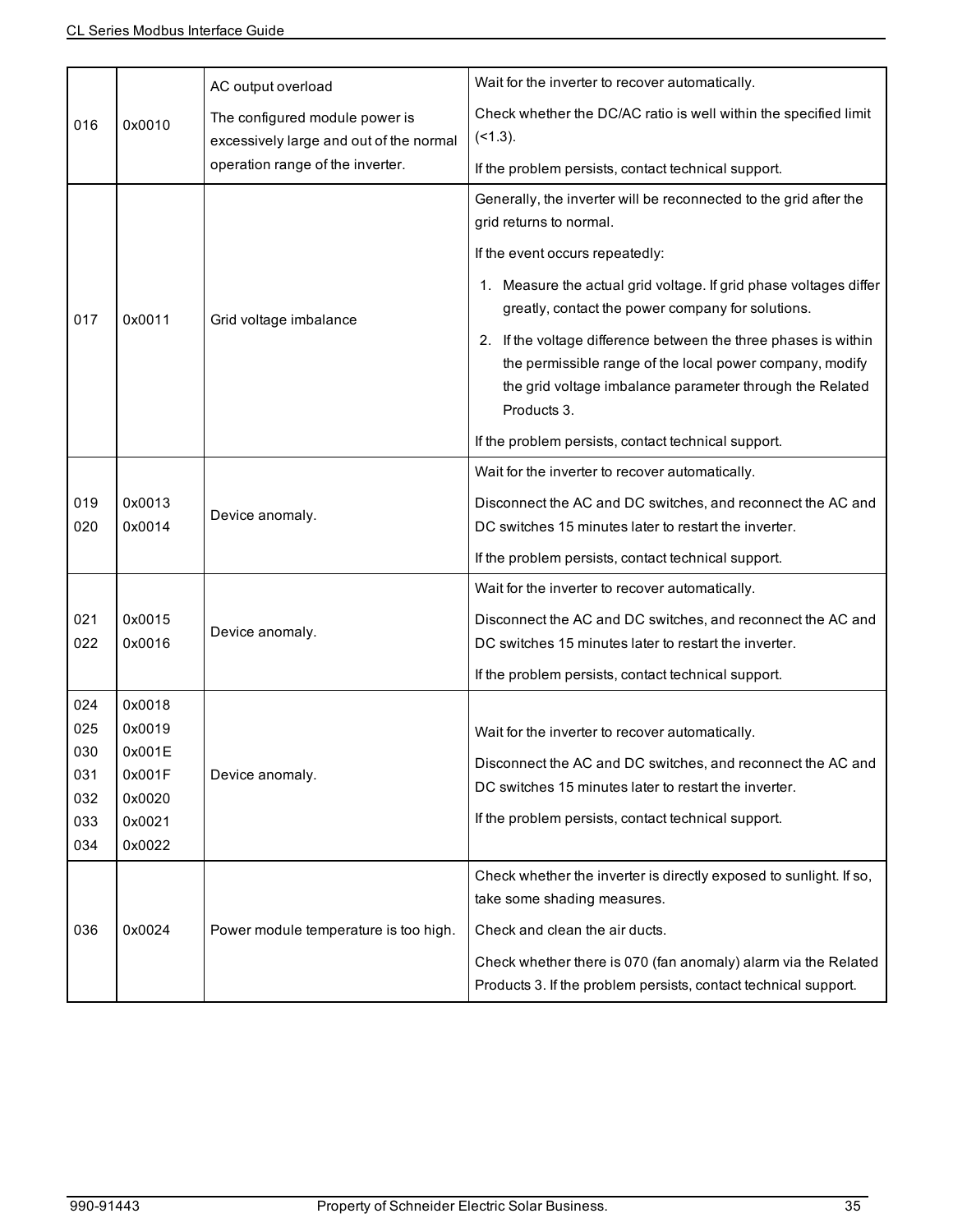| 037               | 0x0025                                                            | Internal ambient temperature is too<br>high.                                                                                                            | Check whether the inverter is directly exposed to sunlight. If so,<br>take some shading measures.<br>Check and clean the air ducts.<br>Check whether there is 070 (fan anomaly) alarm via the Related<br>Products 3. If the problem persists, contact technical support.<br>If the problem persists, contact technical support.                                                                                                                                                                                                                                                                                                                                |
|-------------------|-------------------------------------------------------------------|---------------------------------------------------------------------------------------------------------------------------------------------------------|----------------------------------------------------------------------------------------------------------------------------------------------------------------------------------------------------------------------------------------------------------------------------------------------------------------------------------------------------------------------------------------------------------------------------------------------------------------------------------------------------------------------------------------------------------------------------------------------------------------------------------------------------------------|
| 038               | 0x0026                                                            | Device anomaly                                                                                                                                          | Wait for the inverter to recover automatically.<br>Disconnect the AC and DC switches, and reconnect the AC and<br>DC switches 15 minutes later to restart the inverter.<br>If the problem persists, contact technical support.                                                                                                                                                                                                                                                                                                                                                                                                                                 |
| 039               | 0x0027                                                            | Low system insulation resistance, which<br>is generally caused by poor insulation<br>to ground of the module/cable or by<br>rainy and damp environment. | Wait for the inverter to return to normal.<br>If the event occurs repeatedly:<br>1. Check whether the ISO resistance protection value is<br>excessively high via the Related Products 3, and ensure<br>that it complies with the local regulations.<br>2. Check the resistance to ground of the string and DC cable.<br>Take corrective measures in case of short circuit or<br>damaged insulation layer.<br>3. If the cable is normal and the event occurs on rainy days,<br>check it again when the weather is not damp. If the event<br>still occurs, then you need to improve the cable resistance.<br>If the problem persists, contact technical support. |
| 040<br>041<br>042 | 0x0028<br>0x0029<br>0x002A                                        | Device anomaly                                                                                                                                          | Wait for the inverter to recover automatically.<br>Disconnect the AC and DC switches, and reconnect the AC and<br>DC switches 15 minutes later to restart the inverter.<br>If the problem persists, contact technical support.                                                                                                                                                                                                                                                                                                                                                                                                                                 |
| 043               | 00x002B                                                           | Ambient temperature is lower than the<br>temperature at which the inverter can<br>operate normally                                                      | Stop operating the inverter and disconnect it from all power<br>sources.<br>Wait for the ambient temperature to rise within the allowable<br>range and then restart the inverter.                                                                                                                                                                                                                                                                                                                                                                                                                                                                              |
| 044<br>045<br>046 | 0x002C<br>??045 and<br>046 missing<br>from older<br>Modbus<br>doc | Device anomaly                                                                                                                                          | Wait for the inverter to recover automatically.<br>Disconnect the AC and DC switches, and reconnect the AC and<br>DC switches 15 minutes later to restart the inverter.<br>If the problem persists, contact technical support.                                                                                                                                                                                                                                                                                                                                                                                                                                 |
| 047               | 0x002F                                                            | PV input configuration abnormal, PV<br>input mode error                                                                                                 | Disconnect the inverter from all power sources.<br>Check all the PV inputs to ensure the parameters are well within<br>the specification and check each PV input connection.                                                                                                                                                                                                                                                                                                                                                                                                                                                                                   |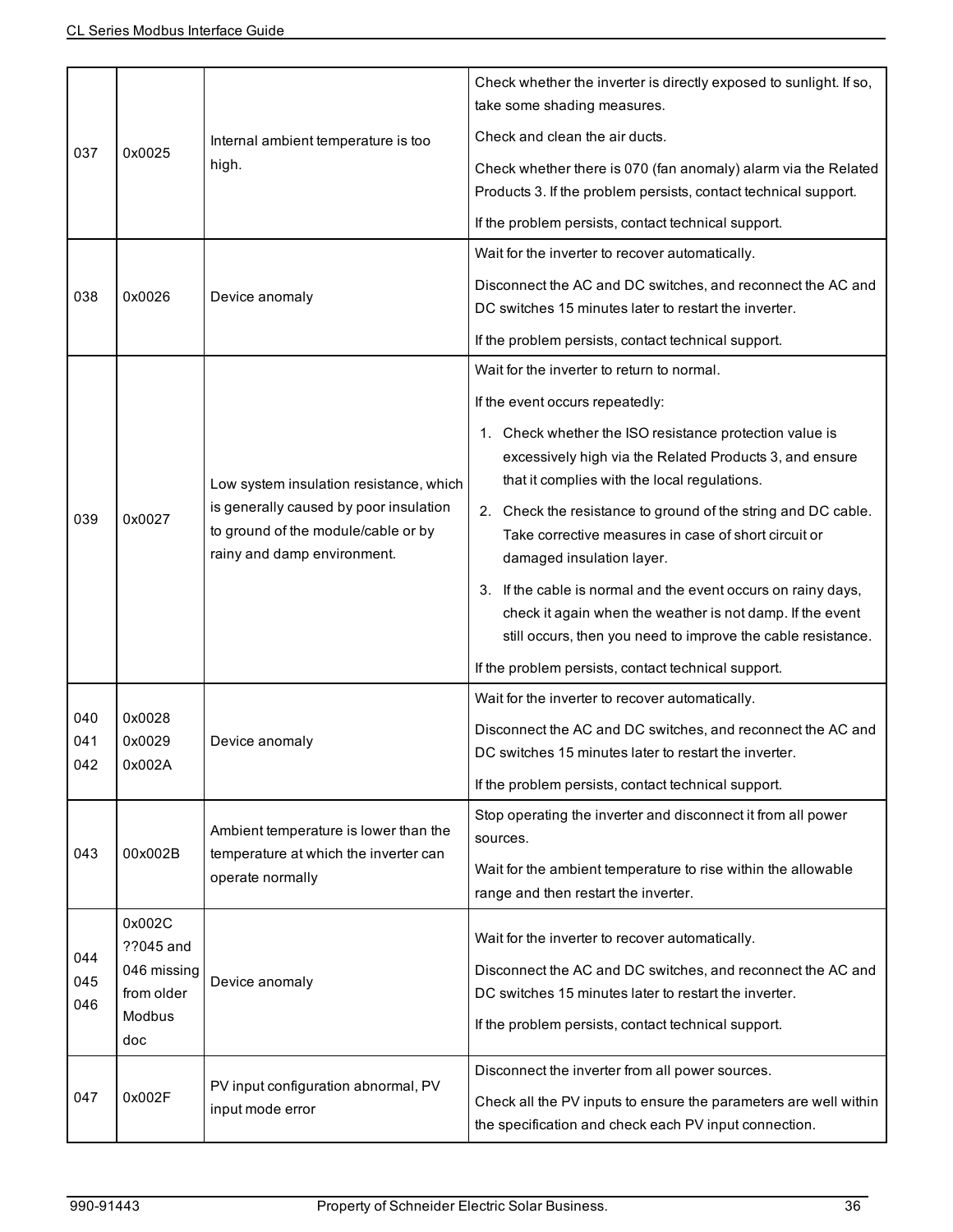| 048        | 0x0030           |                                        |                                                                                                                                                                                                                                      |
|------------|------------------|----------------------------------------|--------------------------------------------------------------------------------------------------------------------------------------------------------------------------------------------------------------------------------------|
| 049        | 0x0031           |                                        |                                                                                                                                                                                                                                      |
| 050<br>053 | 0x0032<br>0x0035 |                                        | Wait for the inverter to recover automatically.                                                                                                                                                                                      |
| 054        | 0x0036           | Device anomaly                         | Disconnect the AC and DC switches, and reconnect the AC and                                                                                                                                                                          |
| 055        | 0x0037           |                                        | DC switches 15 minutes later to restart the inverter.                                                                                                                                                                                |
| 056        | 0x0038           |                                        | If the problem persists, contact technical support.                                                                                                                                                                                  |
| 059        | 0x003B           |                                        |                                                                                                                                                                                                                                      |
| 060        | 0x003C           |                                        |                                                                                                                                                                                                                                      |
|            |                  |                                        | Stop operating the inverter, disconnect from all power sources.                                                                                                                                                                      |
| 070        | 0x0046           | Fan alarm                              | Check the fan for excessive dust or debris and clean as<br>required.                                                                                                                                                                 |
|            |                  |                                        | If the problem persists, contact technical support.                                                                                                                                                                                  |
| 071        | 0x0047           | AC side SPD event                      | If the problem persists, contact technical support.                                                                                                                                                                                  |
| 072        | 0x0048           | DC side SPD event                      |                                                                                                                                                                                                                                      |
|            |                  | Device anomaly                         | Check the PV system design and adjust the connection of PV<br>inputs.                                                                                                                                                                |
| 076        | 0x004C           |                                        | Wait for the inverter to recover automatically.                                                                                                                                                                                      |
|            |                  |                                        | Disconnect the AC and DC switches, and reconnect the AC and<br>DC switches 15 minutes later to restart the inverter.                                                                                                                 |
|            |                  |                                        |                                                                                                                                                                                                                                      |
| 078        | 0x004E           | PV1 abnormal                           | Check the PV input terminals for loose connections. Tighten the<br>connections according to torque specifications found in "Torque                                                                                                   |
| 079        | 0x004F           | PV2 abnormal                           | Values" on page 1.                                                                                                                                                                                                                   |
| 080        | 0x0050           | PV3 abnormal                           | Check if the DC fuse of particular string is damaged. If so,<br>replace the fuse.                                                                                                                                                    |
| 081        | 0x0051           | PV4 abnormal                           | If the problem persists, contact technical support.                                                                                                                                                                                  |
|            |                  |                                        | The inverter can operate normally.                                                                                                                                                                                                   |
| 087        | 0x0057           | Electric arc detection module abnormal | Check whether the related cable connection and terminals are<br>abnormal, and check whether the ambient environment is<br>abnormal. If so, remove the corresponding abnormity.                                                       |
|            |                  |                                        | If the problem persists, contact technical support.                                                                                                                                                                                  |
| 088        | 0x0088           | Electric arc event                     | Disconnect the DC inputs and check whether DC cables are<br>damaged, whether the wiring terminals or fuses are loose or in<br>poor contact, and whether component parts are burnt. If so, take<br>corresponding corrective measures. |
|            |                  |                                        | After taking corresponding measures above, reconnect the DC<br>inputs. Remove the arc event through the Related Products 3 so<br>that the inverter will recover to be normal.                                                        |
|            |                  |                                        | If the problem persists, contact technical support.                                                                                                                                                                                  |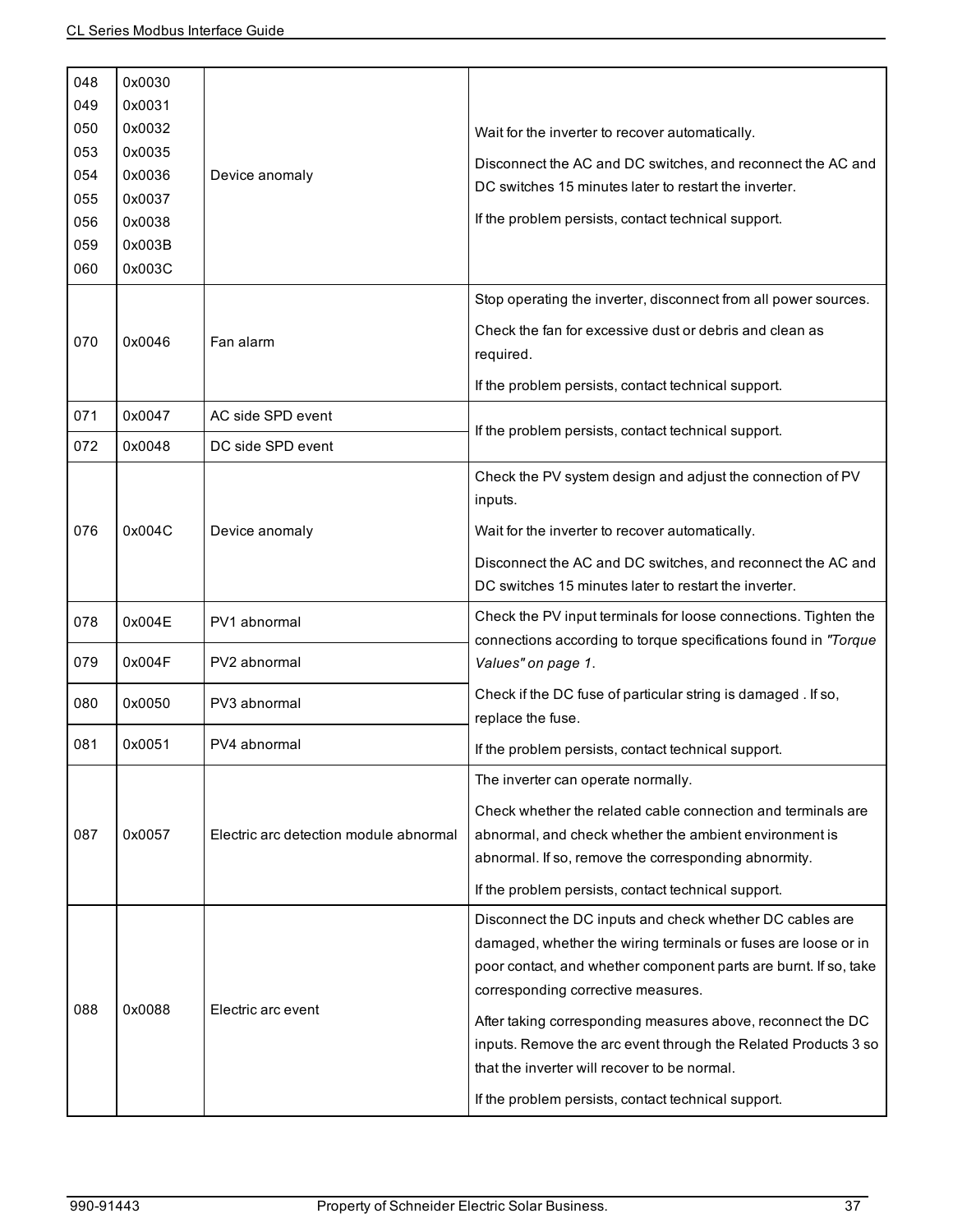| 089              | 0x0059                 | Electric arc detection disabled                                                      | Enable the AFD function through the Related Products 3 so that<br>the inverter will recover to be normal.                                                                                                                                                     |
|------------------|------------------------|--------------------------------------------------------------------------------------|---------------------------------------------------------------------------------------------------------------------------------------------------------------------------------------------------------------------------------------------------------------|
|                  |                        |                                                                                      | If the problem persists, contact technical support.                                                                                                                                                                                                           |
| 105              | 0x0069                 | Protection self-check event on grid side                                             | Check the grid is within the specifications of the inverter. If its<br>well within the range, restart the inverter or clear the event<br>through the Related Products 3.                                                                                      |
|                  |                        |                                                                                      | If the problem persists, contact technical support.                                                                                                                                                                                                           |
|                  |                        |                                                                                      | Check whether the AC cable is correctly connected.                                                                                                                                                                                                            |
| 106              | 0x006A                 | AC ground fault                                                                      | Check whether the insulation between the ground cable and the<br>live wire is normal.                                                                                                                                                                         |
|                  |                        |                                                                                      | If the problem persists, contact technical support.                                                                                                                                                                                                           |
|                  |                        |                                                                                      | Wait for the inverter to return to normal.                                                                                                                                                                                                                    |
| 116<br>117       | 0x0074<br>0x0075       | Device anomaly                                                                       | Disconnect the AC and DC switches, and reconnect the AC and<br>DC switches 15 minutes later to restart the inverter.                                                                                                                                          |
|                  |                        |                                                                                      | If the problem persists, contact technical support.                                                                                                                                                                                                           |
| 220              | 0x00DC                 | PV5 Abnormal                                                                         |                                                                                                                                                                                                                                                               |
| 221              | 0x00DD                 | PV6 Abnormal                                                                         | Check the PV input terminals for loose connections or bad                                                                                                                                                                                                     |
| 222              | 0x00DE                 | PV7 Abnormal                                                                         | crimps/terminations. Tighten the connections according to                                                                                                                                                                                                     |
| 223              | 0x00DF                 | PV8 Abnormal                                                                         | torque specifications found in "Torque Values" on page 1.                                                                                                                                                                                                     |
| 224              | 0x00E0                 | PV9 Abnormal                                                                         | Check if the crimping or termination of the particular string is                                                                                                                                                                                              |
| 225              | 0x00E1                 | PV10 Abnormal                                                                        | damaged or incorrect.                                                                                                                                                                                                                                         |
| 226              | 0x00E2                 | PV11 Abnormal                                                                        | If the problem persists, contact technical support.                                                                                                                                                                                                           |
| 227              | 0x00E3                 | PV12 Abnormal                                                                        |                                                                                                                                                                                                                                                               |
| 448<br>to<br>457 | 0x01C0<br>to<br>0x01C9 | String x reverse connection event                                                    | Check whether the corresponding string is of reverse polarity. If<br>so, disconnect the DC switch and adjust the polarity when the<br>solar radiation is low and the string current drops below 0.5 A.<br>If the problem persists, contact technical support. |
|                  |                        |                                                                                      | The code 448 to code 471 are corresponding to string 1 to string<br>24 respectively.                                                                                                                                                                          |
| 532<br>to        | 0x0214<br>to           | String x reverse connection alarm                                                    | Check whether the corresponding string is of reverse polarity. If<br>so, disconnect the DC switch and adjust the polarity when the<br>solar radiation is low and the string current drops below 0.5 A.                                                        |
| 541              | 0x021D                 |                                                                                      | If the problem persists, contact technical support.                                                                                                                                                                                                           |
|                  |                        | The code 532 to code 547 are corresponding to string 1 to string<br>16 respectively. |                                                                                                                                                                                                                                                               |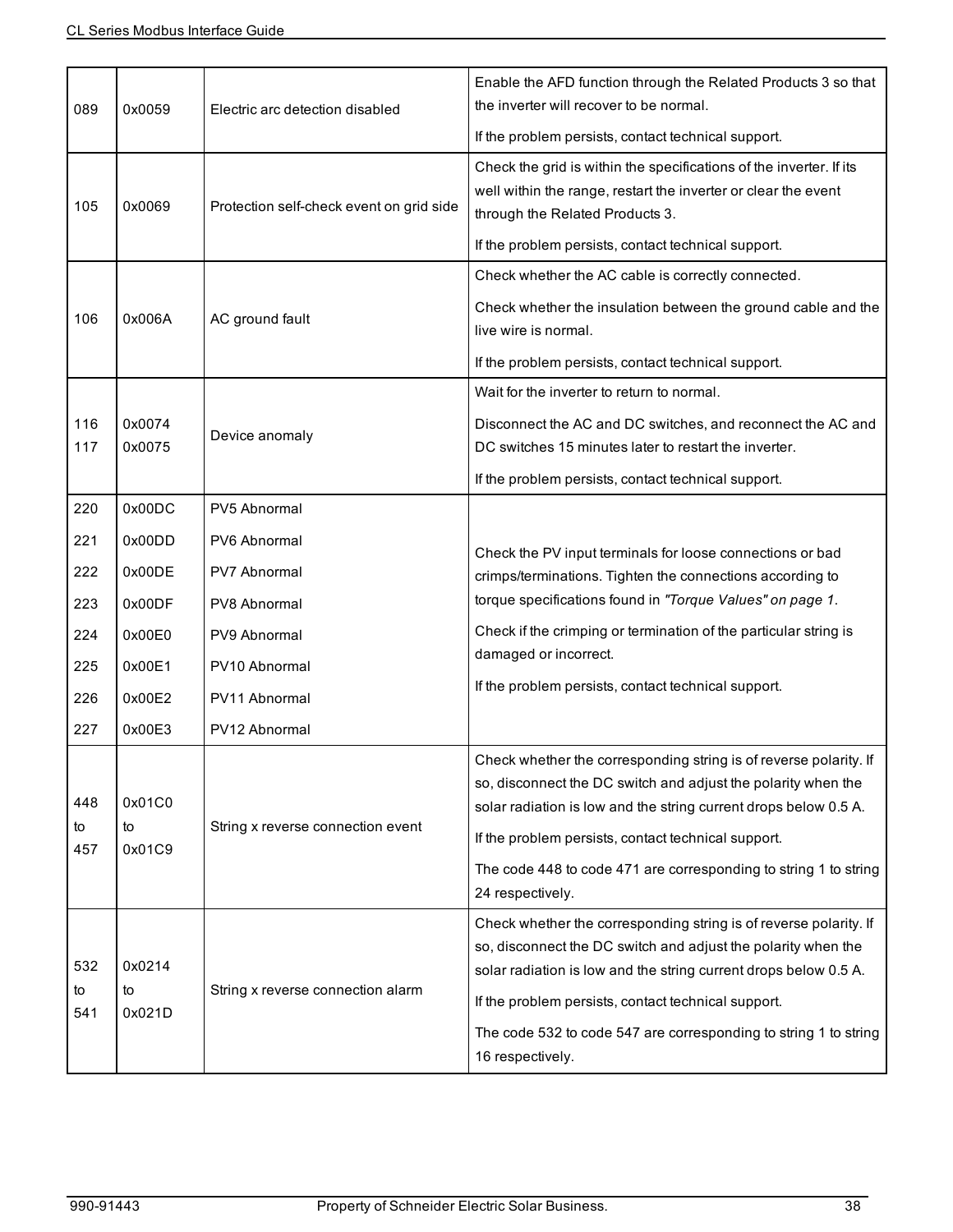| 548<br>to<br>557 | 0x0224<br>to<br>0x022D | String x output current anomaly   | Check whether the corresponding module is sheltered. If so,<br>remove the shelter and ensure module cleanness.<br>Check the module for abnormal aging.<br>If the problem persists, contact technical support.<br>The code 548 to code 563 are corresponding to string 1 to string<br>16 respectively.                                                 |
|------------------|------------------------|-----------------------------------|-------------------------------------------------------------------------------------------------------------------------------------------------------------------------------------------------------------------------------------------------------------------------------------------------------------------------------------------------------|
| 564<br>to<br>571 | 0x0235<br>to<br>0x023B | String x reverse connection alarm | Check whether the corresponding string is of reverse polarity. If<br>so, disconnect the DC switch and adjust the polarity when the<br>solar radiation is low and the string current drops below 0.5A.<br>If the problem persists, contact technical support.<br>The code 564 to code 571 are corresponding to string 17 to<br>string 24 respectively. |
| 580<br>to<br>587 | 0x0244<br>to<br>0x0255 | String x output current anomaly   | Check whether the corresponding module is sheltered. If so,<br>remove the shelter and ensure module cleanness.<br>Check the module for abnormal aging.<br>If the problem persists, contact technical support.<br>The code 580 to code 587 are corresponding to string 17 to<br>string 24 respectively.                                                |